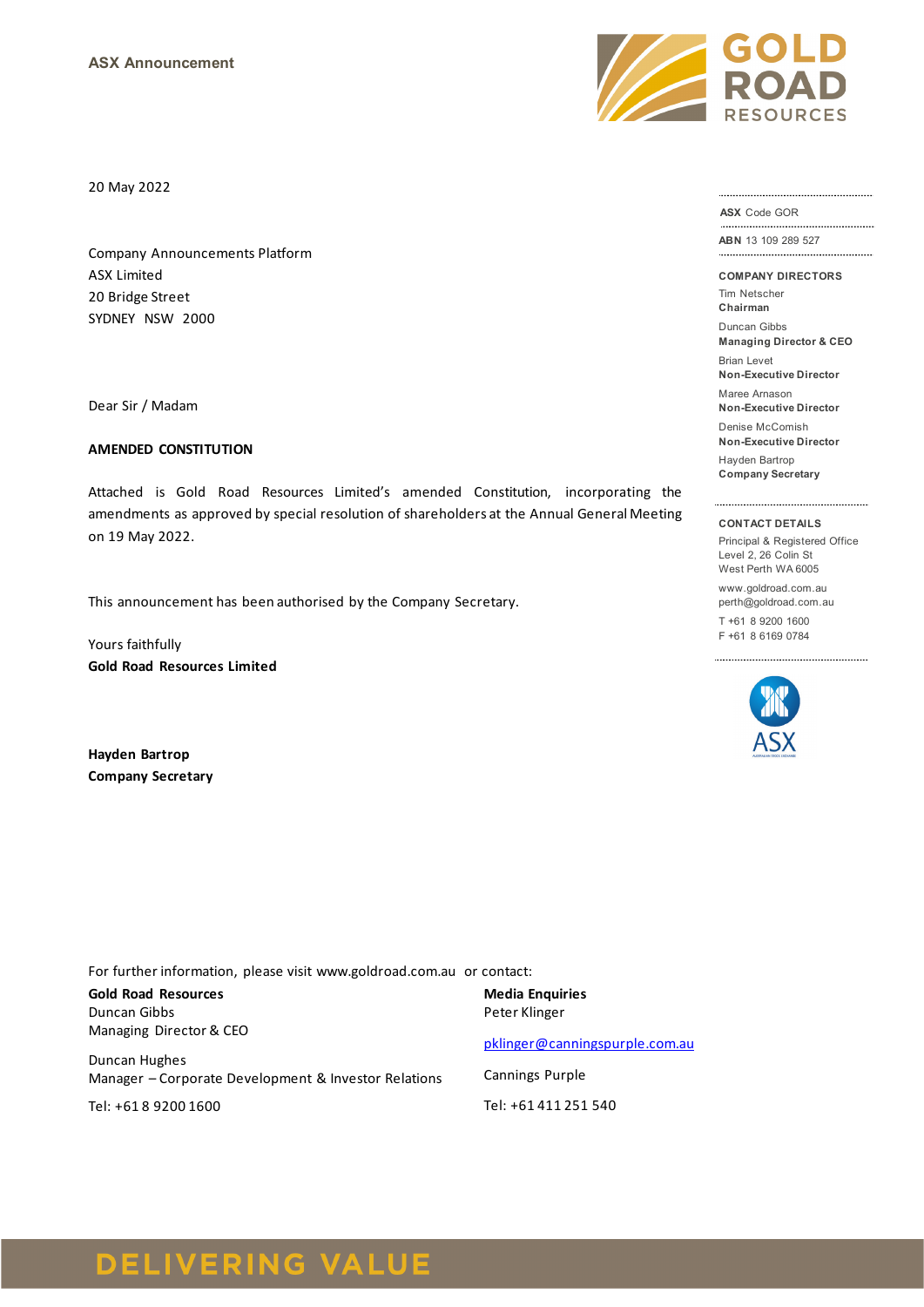

**19 May 2022**

Gold Road Resources Limited

# **Constitution**

## A public company limited by shares

**APPROVED AT A GENERAL MEETING OF SHAREHOLDERS HELD ON 19 MAY 2022**

3437-9275-3164v1

© Corrs Chambers Westgarth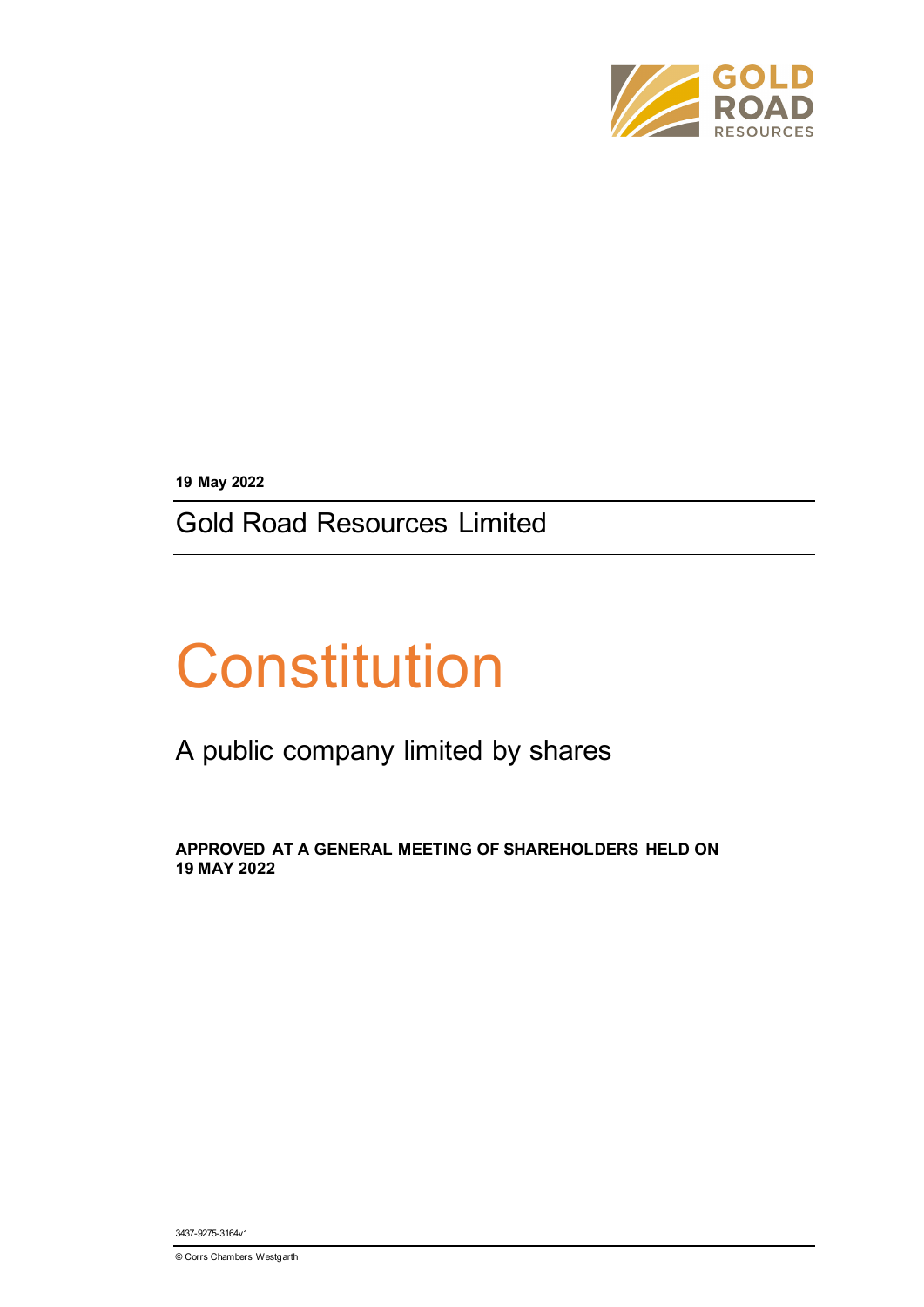## **Contents**

| 1            |               | Interpretation                                                         | 1  |
|--------------|---------------|------------------------------------------------------------------------|----|
|              | 1.1           | Definitions                                                            | 1  |
|              | 1.2           | Construction                                                           | 2  |
|              | 1.3           | Application of the Corporations Act, Listing Rules and Operating Rules | 3  |
|              | 1.4           | Currency                                                               | 4  |
|              | 1.5           | <b>Transitional provisions</b>                                         | 4  |
| $\mathbf{2}$ | <b>Shares</b> |                                                                        | 5  |
|              | 2.1           | Allotment and issue of shares                                          | 5  |
|              | 2.2           | Preference shares                                                      | 5  |
|              | 2.3           | Commission and brokerage                                               | 6  |
|              | 2.4           | <b>Fractional entitlement</b>                                          | 6  |
|              | 2.5           | Certificates                                                           | 7  |
|              | 2.6           | Joint holders of shares                                                | 7  |
|              | 2.7           | <b>Restricted Securities</b>                                           | 8  |
|              | 2.8           | Interests recognised                                                   | 8  |
|              | 2.9           | <b>Compliance with Operating Rules</b>                                 | 8  |
|              | 2.10          | Conversion of reclassification of shares                               | 8  |
|              | 2.11          | Variation of class rights                                              | 8  |
| 3            |               | Calls, forfeiture and liens                                            | 9  |
|              | 3.1           | Power to make calls                                                    | 9  |
|              | 3.2           | Deemed call                                                            | 9  |
|              | 3.3           | Notice of call                                                         | 10 |
|              | 3.4           | Revocation, postponement or extension of calls                         | 10 |
|              | 3.5           | Interest on unpaid calls                                               | 10 |
|              | 3.6           | Recovery of called amounts                                             | 10 |
|              | 3.7           | Payment of calls in advance                                            | 11 |
|              | 3.8           | Notice regarding forfeiture                                            | 11 |
|              | 3.9           | Forfeiture                                                             | 12 |
|              | 3.10          | Cancellation of forfeited shares                                       | 13 |
|              |               | 3.11 Surrender of shares                                               | 13 |
|              |               | 3.12 Lien on shares                                                    | 13 |
|              | 3.13          | Enforcement of lien                                                    | 14 |
|              | 3.14          | Member's indemnity for payment required by law                         | 15 |
|              | 3.15          | Continuing liability                                                   | 15 |
| 4            |               | Transfer and transmission of shares                                    | 16 |
|              | 4.1           | Participation in computerised or electronic systems                    | 16 |
|              | 4.2           | Form of transfers                                                      | 16 |
|              | 4.3           | Registration procedure                                                 | 16 |
|              | 4.4           | Directors' power to decline to register transfer                       | 17 |
|              | 4.5           | Closure of register                                                    | 17 |
|              | 4.6           | Instruments of transfer retained                                       | 17 |
|              | 4.7           | Transmission of shares on death                                        | 17 |
|              | 4.8           | Transmission of shares on bankruptcy                                   | 18 |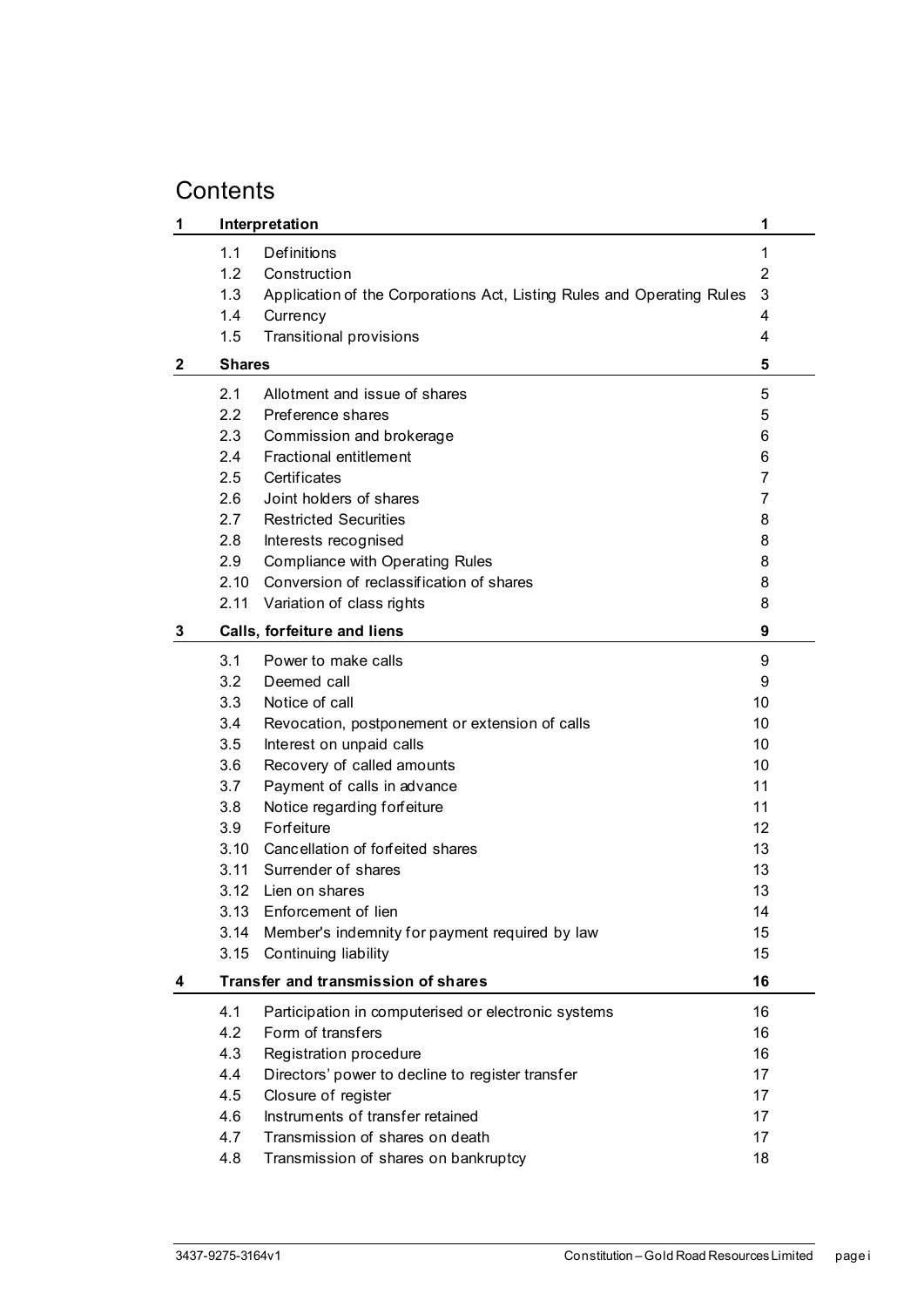|   | 4.9  | Transmission of shares on mental incapacity              | 18 |
|---|------|----------------------------------------------------------|----|
|   | 4.10 | Transmission subject to Operating Rules                  | 19 |
| 5 |      | Approval required for proportional takeover              |    |
|   | 5.1  | <b>Definitions</b>                                       | 19 |
|   | 5.2  | Transfer not to be registered                            | 19 |
|   | 5.3  | Approving Resolution                                     | 19 |
|   | 5.4  | Cessation of effect                                      | 20 |
| 6 |      | Sale of non-marketable parcels                           | 20 |
|   | 6.1  | <b>Definitions</b>                                       | 20 |
|   | 6.2  | Power to sell non-marketable parcels                     | 20 |
|   | 6.3  | Notice of proposed sale                                  | 20 |
|   | 6.4  | Sale procedure                                           | 21 |
|   | 6.5  | Effect of announcement of a Takeover                     | 22 |
|   | 6.6  | Revocation, suspension and termination                   | 22 |
|   | 6.7  | Multiple parcels                                         | 22 |
| 7 |      | <b>General meetings</b>                                  | 22 |
|   | 7.1  | Annual general meetings                                  | 22 |
|   | 7.2  | Calling a general meeting                                | 22 |
|   | 7.3  | Notice of general meeting                                | 22 |
|   | 7.4  | General meetings at two or more places                   | 23 |
|   | 7.5  | Postponement or cancellation of general meetings         | 23 |
|   | 7.6  | Notice of change, postponement or cancellation           | 24 |
|   | 7.7  | Omission to give notice relating to general meeting      | 24 |
| 8 |      | Proceedings at general meetings                          | 24 |
|   | 8.1  | Quorum                                                   | 24 |
|   | 8.2  | Lack of quorum                                           | 25 |
|   | 8.3  | Chairing general meetings                                | 25 |
|   | 8.4  | Admission to and conduct of general meetings             | 26 |
|   | 8.5  | Adjournment                                              | 27 |
|   | 8.6  | Postponement                                             | 27 |
| 9 |      | Proxies, attorneys and Representatives                   | 27 |
|   | 9.1  | Appointment of proxy                                     | 27 |
|   | 9.2  | Member's attorney                                        | 28 |
|   | 9.3  | Proxy instruments and powers of attorney                 | 28 |
|   | 9.4  | Proxy and attorney instruments to be received by Company | 29 |
|   | 9.5  | Power to demand poll                                     | 30 |
|   | 9.6  | Revocation of proxy or attorneys                         | 30 |
|   | 9.7  | Validity of votes of proxy or attorney                   | 30 |
|   | 9.8  | Appointment of Representative                            | 30 |
|   | 9.9  | Authority to act as Representative                       | 31 |
|   | 9.10 | Instrument to be received by the Company                 | 31 |
|   | 9.11 | Revocation of appointment of Representative              | 31 |
|   | 9.12 | Validity of votes of Representative                      | 31 |
|   | 9.13 | No liability                                             | 31 |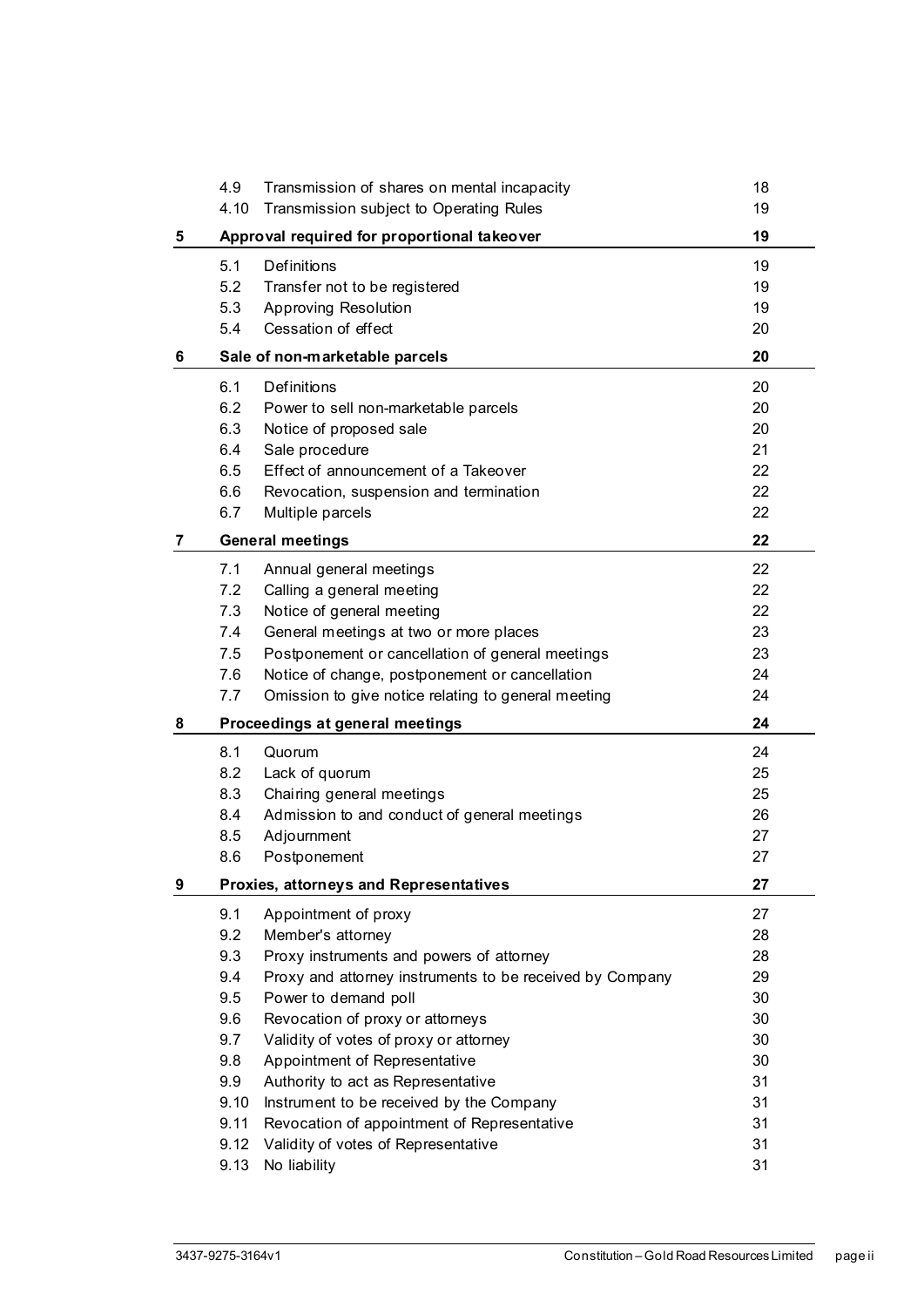| 10 | Voting at general meetings                                     | 32       |
|----|----------------------------------------------------------------|----------|
|    | 10.1<br>Decisions of a general meeting                         | 32       |
|    | 10.2 Casting vote                                              | 32       |
|    | 10.3 Voting rights                                             | 32       |
|    | 10.4 Direct voting                                             | 33       |
|    | 10.5 Proxy vote to be identified                               | 34       |
|    | 10.6 Objection to right to vote                                | 34       |
|    | 10.7 Voting on resolution                                      | 35       |
|    | 10.8 Chair may determine to take a poll                        | 35       |
|    | 10.9 Right to demand poll                                      | 35       |
|    | 10.10 Procedure for demanding poll                             | 35       |
|    | 10.11 Minutes                                                  | 35       |
| 11 | <b>Directors</b>                                               | 36       |
|    | Number of directors<br>11.1                                    | 36       |
|    | 11.2 Appointment of directors                                  | 36       |
|    | 11.3 Confirmation of appointment                               | 36       |
|    | 11.4 Eligibility                                               | 37       |
|    | 11.5 Removal of director                                       | 37       |
|    | 11.6 Cessation of directorship                                 | 37       |
|    | 11.7 Election and retirement of directors                      | 38       |
|    | 11.8 Resignation of directors                                  | 39       |
|    | 11.9 Remuneration of directors                                 | 39       |
|    | 11.10 Reimbursement of expenses                                | 39       |
|    | 11.11 Extra services                                           | 40       |
|    | 11.12 Pensions and similar benefits                            | 40       |
|    | 11.13 Director's interests                                     | 40       |
|    | 11.14 Powers and duties of directors                           | 41       |
|    | 11.15 Negotiable instruments                                   | 42       |
|    | 11.16 Alternate directors                                      | 42       |
| 12 | <b>Board meetings</b>                                          | 43       |
|    |                                                                |          |
|    | 12.1<br>Convening meetings                                     | 43       |
|    | 12.2 Notice of meetings<br>12.3                                | 43<br>43 |
|    | Omission to give notice<br>12.4<br>Use of technology           | 44       |
|    | 12.5                                                           | 44       |
|    | Quorum at meetings                                             | 44       |
|    | 12.6 Chair of meetings<br>12.7 Passing resolutions at meetings | 45       |
|    | 12.8                                                           | 45       |
|    | Casting vote<br>12.9 Conduct of meetings                       | 45       |
|    | 12.10 Written resolutions                                      | 45       |
|    |                                                                | 46       |
|    | 12.11 Minutes of meetings                                      | 46       |
|    | 12.12 Committee meetings                                       | 46       |
|    | 12.13 Validity of acts                                         |          |
| 13 | <b>Executive officers</b>                                      | 46       |
|    | 13.1<br>Managing director                                      | 46       |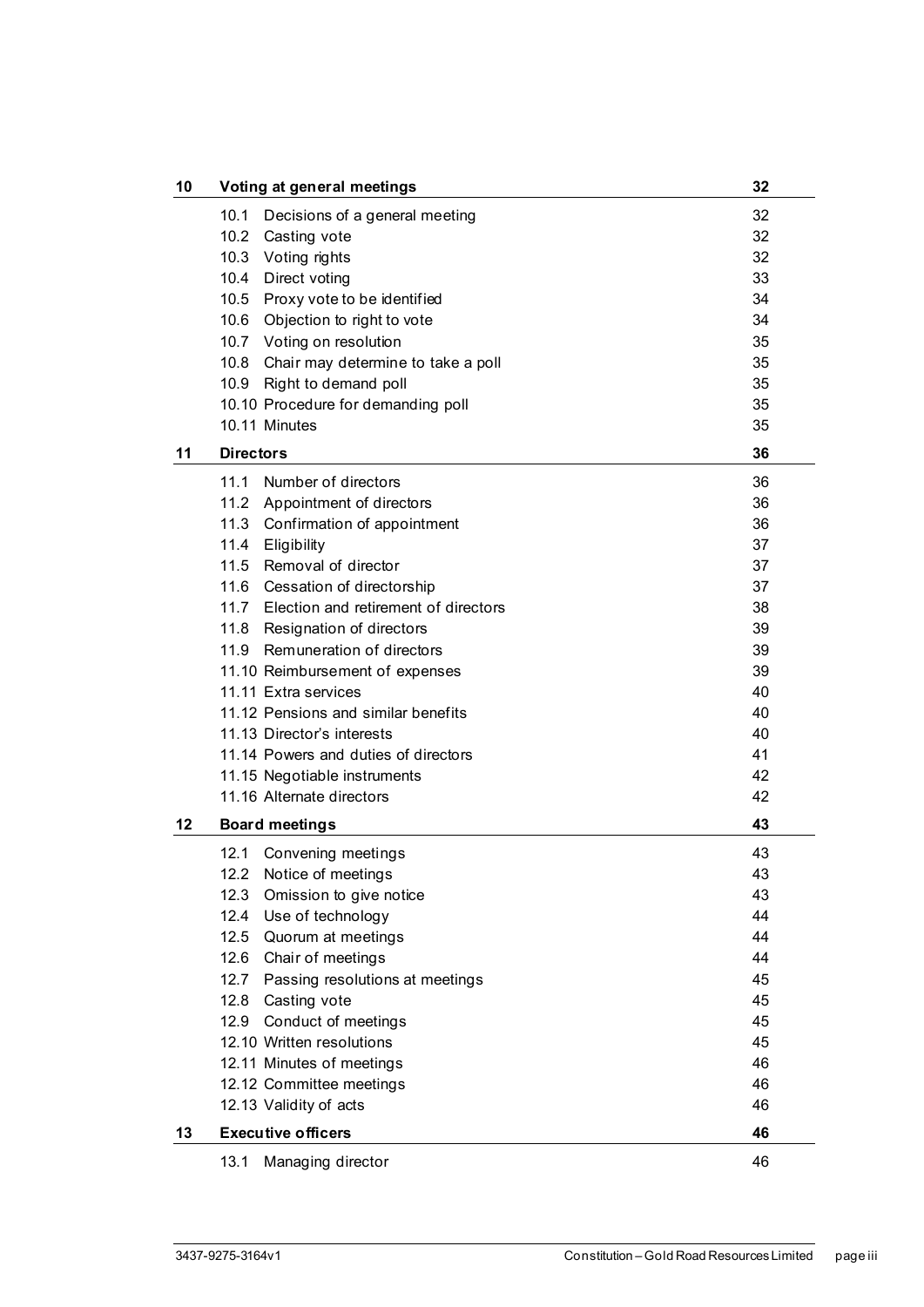|    | 13.2                    | Secretary                                       | 47 |
|----|-------------------------|-------------------------------------------------|----|
|    | 13.3                    | Provisions applicable to all executive officers | 47 |
| 14 |                         | <b>Execution of documents</b>                   | 48 |
|    | 14.1                    | Manner of execution                             | 48 |
|    |                         | 14.2 Seal                                       | 48 |
| 15 |                         | Inspection and access to records                | 48 |
| 16 | <b>Distributions</b>    | 49                                              |    |
|    | 16.1                    | <b>Dividends</b>                                | 49 |
|    | 16.2                    | Unpaid calls and other amounts                  | 49 |
|    | 16.3                    | Method of payment                               | 49 |
|    | 16.4                    | Transfer of assets                              | 51 |
|    | 16.5                    | Record date                                     | 51 |
|    |                         | 16.6 Entitlement to dividends                   | 51 |
|    |                         | 16.7 Capitalisation of profits                  | 52 |
|    | 16.8                    | <b>Additional powers</b>                        | 52 |
|    | 16.9                    | Reserves                                        | 53 |
|    |                         | 16.10 Dividend reinvestment plan                | 53 |
| 17 | <b>Notices</b>          |                                                 | 54 |
|    | 17.1                    | General                                         | 54 |
|    | 17.2                    | Notices to holders of shares                    | 54 |
|    | 17.3                    | Notices to directors                            | 55 |
|    | 17.4                    | Notices by directors to the Company             | 55 |
|    | 17.5                    | Notices by post                                 | 55 |
|    | 17.6                    | Notices by fax or other electronic means        | 55 |
|    | 17.7                    | After hours service                             | 55 |
|    | 17.8                    | Electronic signatures                           | 56 |
| 18 | Indemnity and insurance |                                                 | 56 |
|    | 18.1                    | Indemnity                                       | 56 |
|    | 18.2                    | Documenting indemnity                           | 56 |
|    | 18.3                    | Insurance                                       | 56 |
|    | 18.4                    | Savings                                         | 57 |
| 19 |                         | Winding up                                      | 57 |
|    | 19.1                    | Distribution of surplus on winding up           | 57 |
|    | 19.2                    | Dividing property                               | 57 |
| 20 | General                 |                                                 | 58 |
|    | 20.1                    | Submission to jurisdiction                      | 58 |
|    | 20.2                    | Prohibition and enforceability                  | 58 |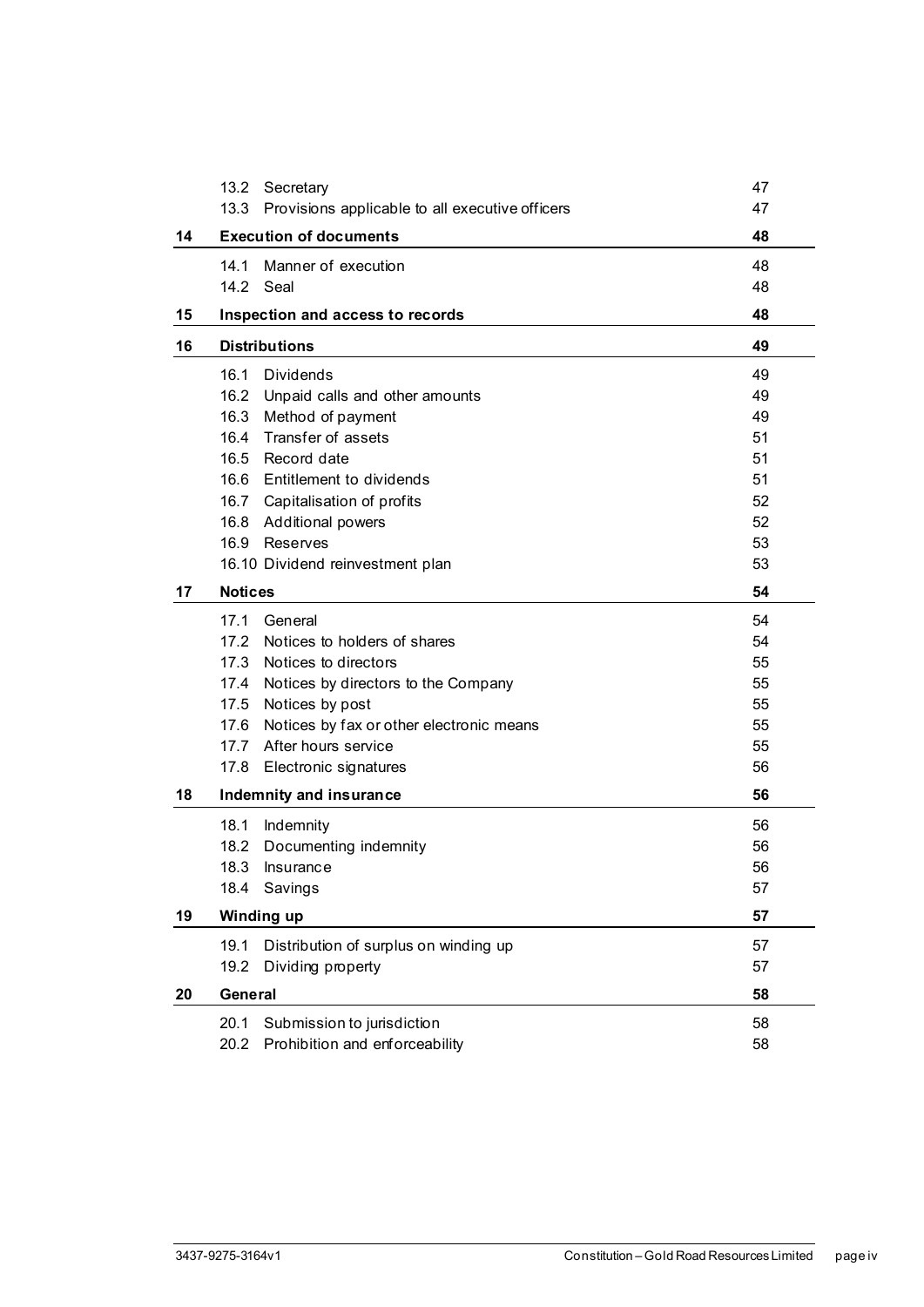## <span id="page-6-0"></span>1 Interpretation

#### <span id="page-6-1"></span>**1.1 Definitions**

In this Constitution:

**ASX** means ASX Limited ACN 008 624 691 or Australian Securities Exchange, as the context requires.

**Business Day** has the meaning given to that term in the Listing Rules.

**CHESS Approved shares** means shares which are approved in accordance with the Operating Rules.

**Company** means Gold Road Resources Limited ABN 13 109 289 527, as that name may be changed from time to time.

**Constitution** means the constitution for the time being of the Company as constituted by this document and any resolutions of the Company modifying this document, and reference to a rule is a reference to a rule of this **Constitution** 

**Corporations Act** means the *Corporations Act 2001* (Cth).

**CS Facility** means a clearing and settlement facility as defined in the Corporations Act.

**CS Facility Operator** means the operator of a CS Facility.

**Default Rate** means the interest rate per annum that is the sum of 3% and the rate advised by Commonwealth Bank of Australia (or such other bank as is nominated by the Company) as an equivalent rate charged by that bank for overdrafts in excess of \$100,000.

**Exchange** means ASX and any other stock exchange on which the shares of the Company are listed.

**Holding Lock** has the meaning given to that term in the Listing Rules.

**Listing Rules** means the listing rules of the Exchange as they apply to the Company, and any other rules of the Exchange which are applicable to the Company.

#### **Market Transfer** means:

- (a) a transfer of shares pursuant to or connected with a transaction entered into on the stock market operated by the Exchange and includes a Proper ASTC Transfer; or
- (b) an issue of shares as a result of the exercise of any rights, options or convertible notes where such rights, options or notes are traded on a market operated by the Exchange.

**Operating Rules** means the operating rules for the time being of a CS Facility regulating the settlement, clearing and registration of uncertificated securities as amended, varied or waived (whether in respect of the Company or generally) from time to time.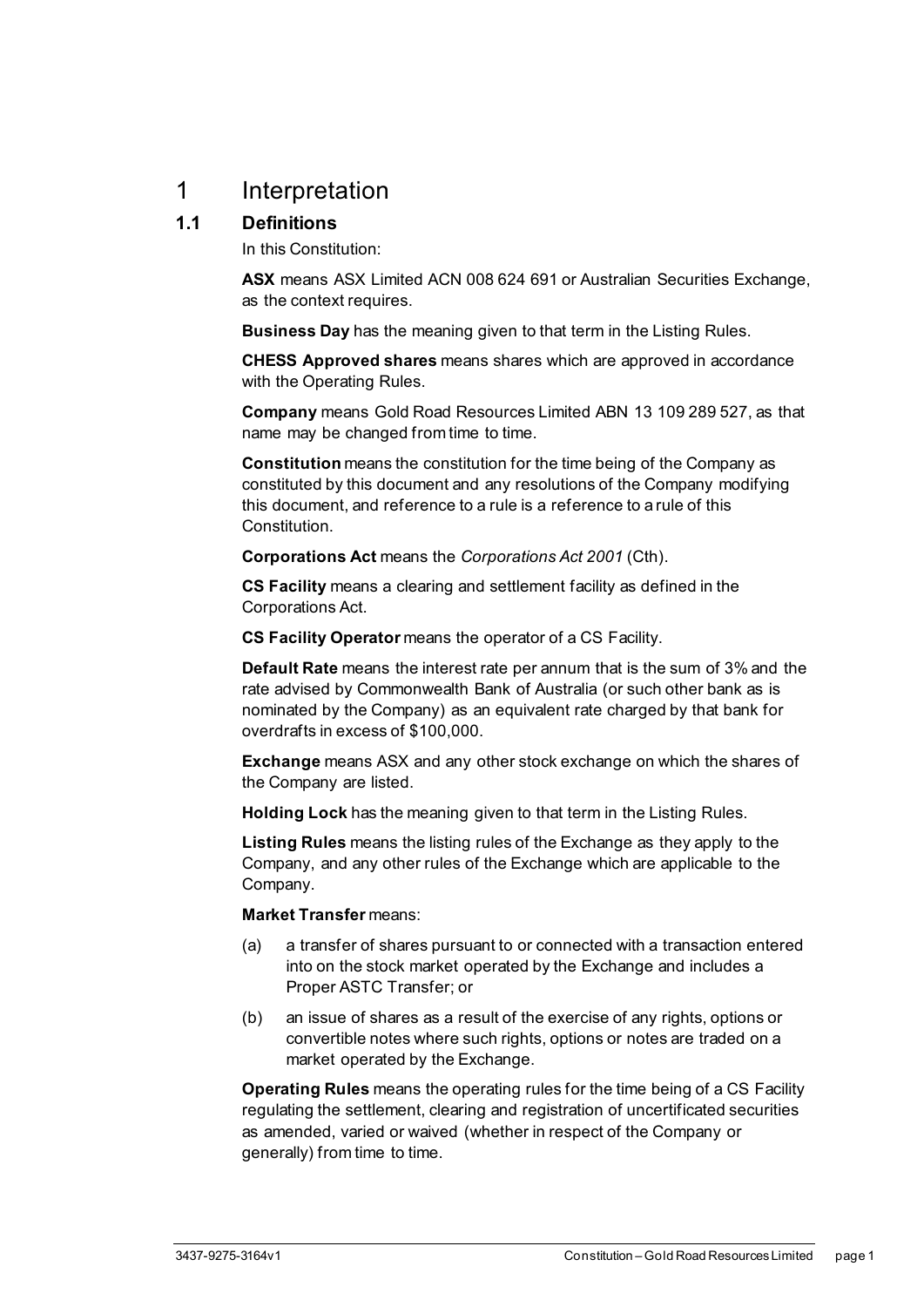**Proper ASTC Transfer** has the meaning of that term in the *Corporations Regulations 2001* (Cth).

#### **Record Time** means

- (a) in the case of a meeting for which the caller of the meeting has decided, under the Corporations Act, that shares are to be taken to be held by the persons who held them at a specified time before the meeting, that time; and
- (b) in any other case, the time of the relevant meeting.

**Representative** means a person appointed to represent a corporate member at a general meeting of the Company in accordance with the Corporations Act.

**Restricted Securities** has the meaning given to that term in the Listing Rules.

**Restriction Agreement** means a restriction agreement in a form set out in the Listing Rules or otherwise approved by the Exchange.

**Seal** means the common seal for the time being of the Company.

#### <span id="page-7-0"></span>**1.2 Construction**

In this Constitution:

- (a) a reference to a partly paid share is a reference to a share on which there is an amount unpaid;
- (b) a reference to an amount unpaid on a share includes a reference to any amount of the issue price which is unpaid;
- (c) a reference to a call or an amount called on a share includes a reference to a sum that, by the terms of issue of a share, becomes payable on issue or at a fixed date;
- (d) a reference in this Constitution to a member for the purposes of a meeting of members for which the caller of the meeting has determined a Record Time is a reference to a registered holder of shares as at the relevant Record Time;
- (e) a member is to be taken to be present at a general meeting if the member is present in person or by proxy, attorney or Representative;
- (f) a reference to a chair or deputy chair appointed under this Constitution may be referred to as chairman or chairwoman, or deputy chairman or chairwoman, or as chairperson or deputy chairperson, if applicable.
- (g) a reference to a person holding or occupying a particular office or position is a reference to any person who occupies or performs the duties of that office or position;
- (h) a reference to a director in relation to rules applying to meetings of the directors, includes alternate directors;
- (i) unless the contrary intention appears:
	- (i) a singular word includes the plural, and vice versa;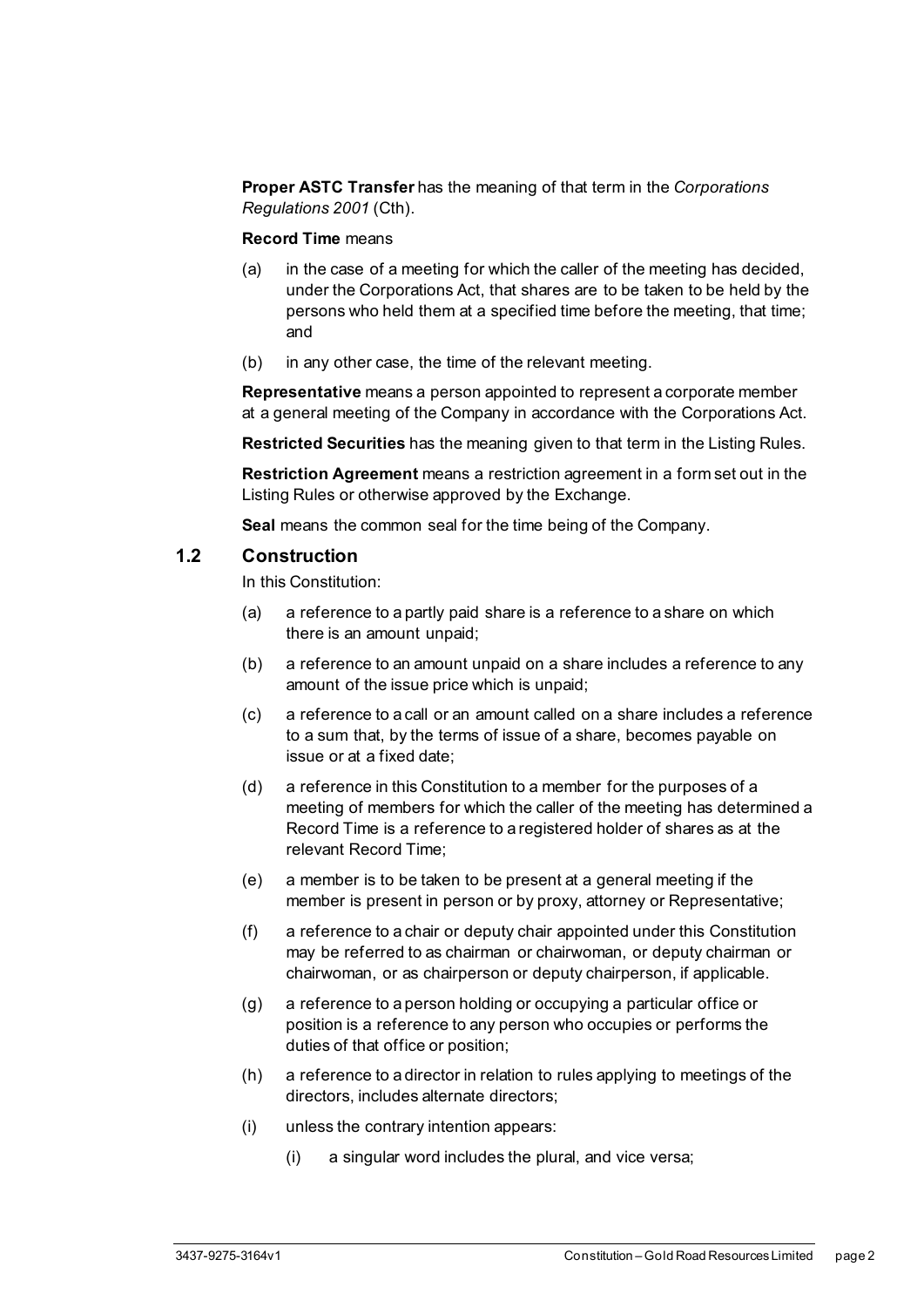- (ii) words importing any gender include all other genders;
- (iii) words used to refer to persons generally or to refer to a natural person include a body corporate, body politic, partnership, joint venture, association, board, group or other body (whether or not the body is incorporated);
- (iv) a reference to a person includes that person's successors and legal personal representatives;
- (v) 'writing' and 'written' includes printing, typing and other modes of reproducing words in a visible form including, without limitation, any representation of words in a physical document or in an electronic communication or form or otherwise;
- (vi) a reference to legislation is to be construed as a reference to that legislation, any subordinate legislation under it, and that legislation and subordinate legislation as amended, re-enacted or replaced for the time being;
- (vii) a reference to the Listing Rules or the Operating Rules includes any variation, consolidation or replacement of those rules and is to be taken to be subject to any applicable waiver or exemption; and
- (viii) where a word or phrase is given a particular meaning, other parts of speech and grammatical forms of that word or phrase are given corresponding meanings; and
- (j) a reference to a power is also a reference to authority or discretion;
- (k) a power, an authority or a discretion given to a director, the directors, the Company in general meeting or a member may be exercised at any time and from time to time;
- (l) a power or authority to do something includes a power or authority, exercisable in the like circumstances to revoke or undo it;
- (m) the word 'agreement' includes an undertaking or other binding arrangement or understanding, whether or not in writing;
- (n) the words 'including', 'include' and 'includes' are to be construed without limitation; and
- (o) headings are used for convenience only and are not intended to affect the interpretation of this Constitution.

#### <span id="page-8-0"></span>**1.3 Application of the Corporations Act, Listing Rules and Operating Rules**

- (a) The rules that apply as replaceable rules to companies under the Corporations Act do not apply to the Company except so far as they are repeated in this Constitution.
- (b) In this Constitution a reference to the Listing Rules of an Exchange only applies while the shares of the Company are listed on that Exchange.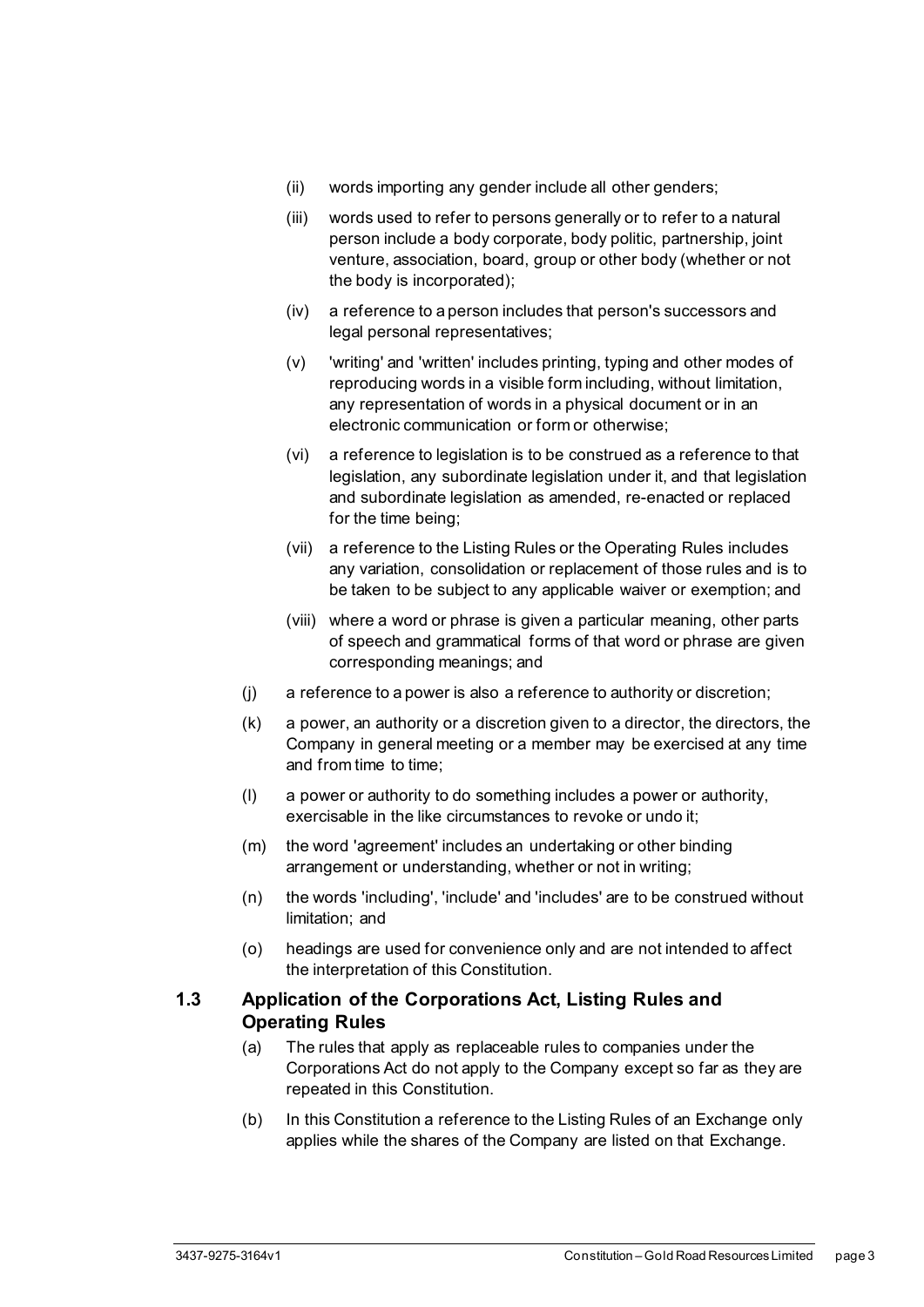- <span id="page-9-2"></span>(c) Unless the contrary intention appears:
	- (i) an expression in a rule that deals with a matter dealt with by a provision of the Corporations Act, the Listing Rules or the Operating Rules has the same meaning as in that provision; and
	- (ii) subject to **rule [1.3\(c\)\(i\)](#page-9-2)**, an expression that is used in the Corporations Act has the same meaning in this Constitution as in the Corporations Act.
- (d) If the Company is admitted to the official list of an Exchange, the following clauses apply:
	- (i) notwithstanding anything contained in this Constitution, if the Listing Rules prohibit an act being done, the act shall not be done;
	- (ii) nothing contained in this Constitution prevents an act being done that the Listing Rules require to be done;
	- (iii) if the Listing Rules require an act to be done or not to be done, authority is given for that act to be done or not to be done (as the case may be);
	- (iv) if the Listing Rules require this Constitution to contain a provision and it does not contain such a provision, this Constitution is deemed to contain that provision;
	- (v) if the Listing Rules require this Constitution not to contain a provision and it contains such a provision, this Constitution is deemed not to contain that provision; and
	- (vi) if any provision of this Constitution is or becomes inconsistent with the Listing Rules, this Constitution is deemed not to contain that provision to the extent of the inconsistency.

#### <span id="page-9-0"></span>**1.4 Currency**

Any amount payable to a member, whether in relation to dividends, repayment of capital, participation in surplus property of the Company or otherwise may, with the agreement of the member or under the terms of issue of the share, be paid in the currency of a country other than Australia. The directors may fix a time on or before the payment date as the time at which the applicable exchange rate will be determined for that purpose.

#### <span id="page-9-1"></span>**1.5 Transitional provisions**

This Constitution must be interpreted in such a way that:

- (a) every director, chief executive officer, managing director and secretary in office in that capacity immediately before this Constitution is adopted continues in office subject to, and is taken to have been elected under, this Constitution with effect from the date of adoption of this Constitution;
- (b) any register maintained by the Company immediately before this Constitution is adopted is taken to be a register maintained under this Constitution;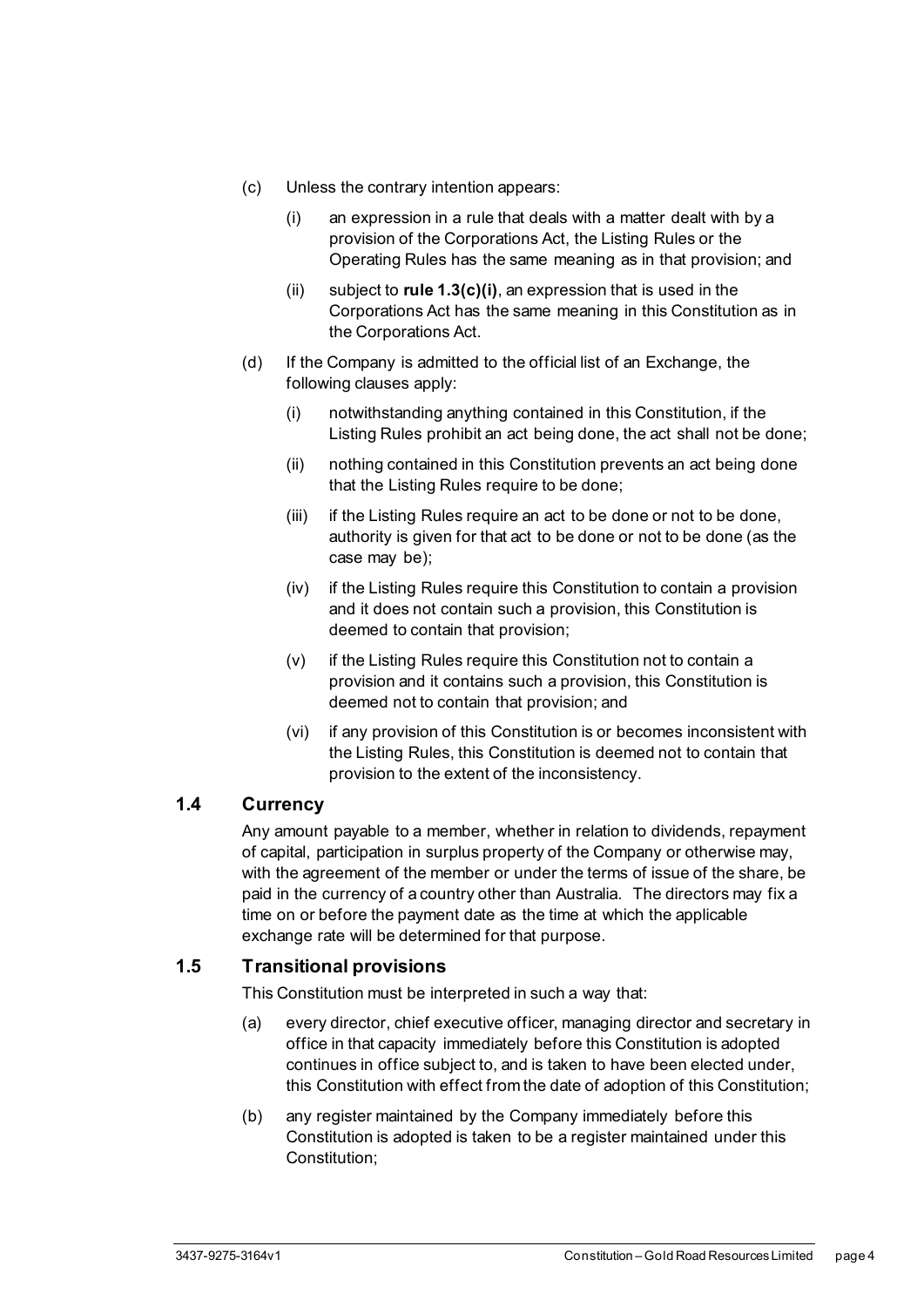- (c) for the purposes of **rul[e 16.3\(a\)\(i\)](#page-55-0)**, a cheque issued under the predecessor of **rul[e 16.3\(a\)\(i\)](#page-55-0)** is taken to have been issued under **rule [16.3\(a\)\(i\)](#page-55-0)**; and
- (d) any Seal adopted by the Company immediately before this Constitution is adopted is taken to be a Seal which the Company has under a relevant authority given by this Constitution;
- (e) unless the contrary intention appears, all persons, things, agreements and circumstances appointed, approved or created by or under the constitution of the Company in force before this Constitution is adopted continue to have the same status, operation and effect after this Constitution is adopted; and
- (f) the adoption of this Constitution does not alter the rights attaching to any preference shares which exist at the date this Constitution is adopted.

## <span id="page-10-0"></span>2 Shares

#### <span id="page-10-1"></span>**2.1 Allotment and issue of shares**

Subject to the Corporations Act, the Listing Rules and this Constitution, the directors may allot and issue shares in the Company, or options to acquire shares in the Company, to any person on such terms and with such rights as the directors determine.

#### <span id="page-10-2"></span>**2.2 Preference shares**

- (a) The Company may issue preference shares, including preference shares on terms determined by the Company which are, or at the option of the Company or the holder are, liable to be redeemed or converted into ordinary shares.
- (b) Each preference share issued by the Company confers on the holder a right to receive a preferential dividend at the rate and on the terms determined by the directors under the terms of issue.
- (c) A preferential dividend may be cumulative only if, and to the extent that, the directors determine for the purpose of the terms of issue.
- (d) In addition to any preferential dividend, a preference share may participate with each ordinary share in the profits and assets of the Company (including on a winding up) if, and to the extent that, the directors determine for the purposes of the terms of issue.
- (e) A preference share does not confer on its holder any right to participate in the profits or property of the Company except as set out in this **rule [2.2.](#page-10-2)**
- (f) Each preference share confers on its holder the right, in priority to the payment of any dividend on any other class of share, to the preferential dividend.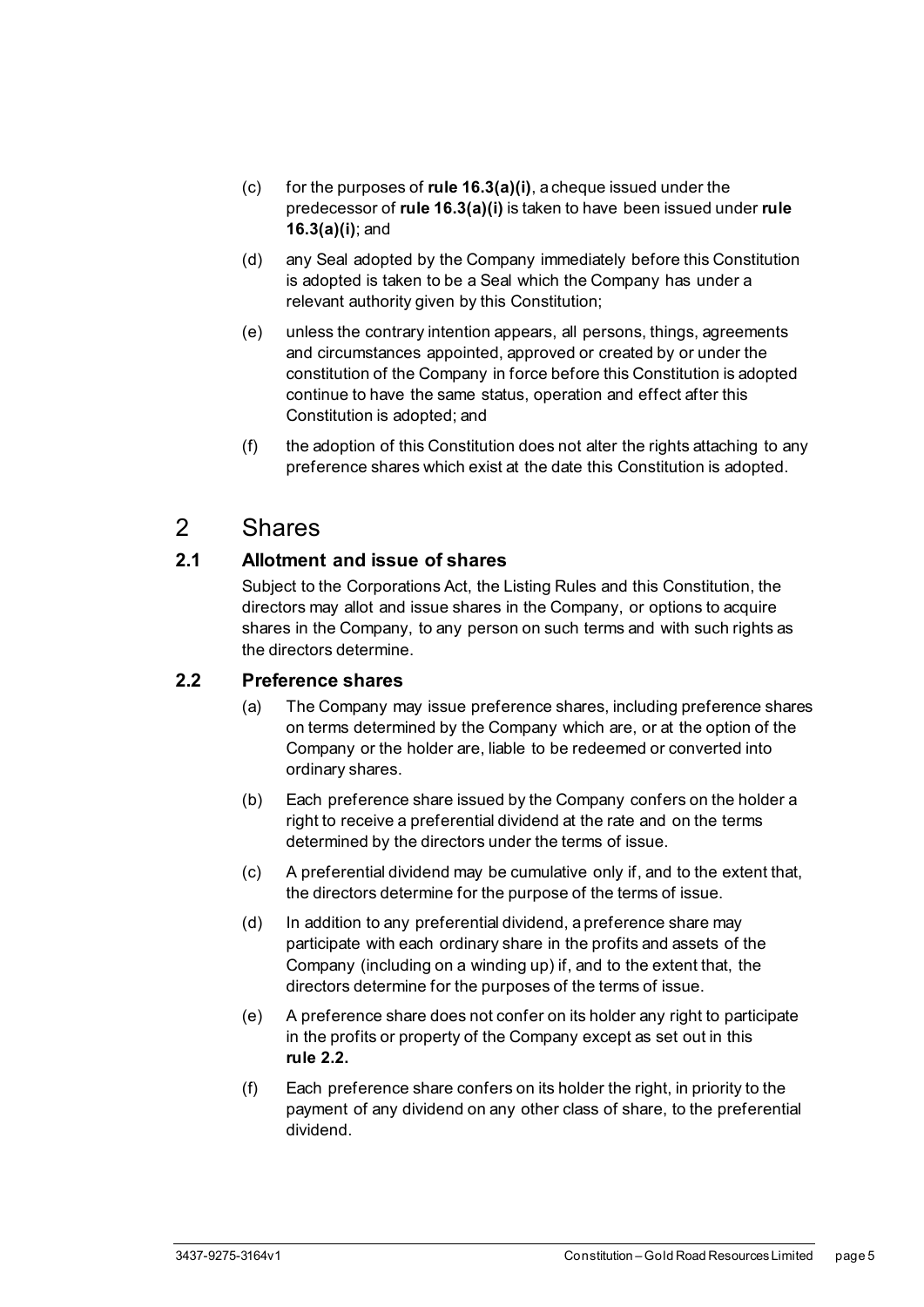- (g) Each preference share confers on its holder the right in a winding up and on redemption (if redeemable) to payment in priority to any other class of shares of:
	- (i) the amount of any dividend accrued but unpaid on the preference share at the date of winding up or the date of redemption (if redeemable); and
	- (ii) any amount paid up on the preference share.
- (h) To the extent the directors determine for the purposes of the terms of issue, a preference share may confer a right to a bonus issue or capitalisation of profits in favour of holders of those shares only.
- (i) A preference share does not entitle its holder to vote at any general meeting except in the following circumstances:
	- (i) on any resolution to reduce the share capital of the Company;
	- (ii) on any resolution that may affect the rights attached to the preference share;
	- (iii) on any resolution to wind up the Company;
	- (iv) on any resolution for the disposal of the whole of the property, business and undertaking of the Company;
	- (v) on any resolution to approve the terms of a buy-back agreement;
	- (vi) on any resolution during a period in which a dividend or part of a dividend on the preference share is in arrears; or
	- (vii) on any resolution during the winding up of the Company; or
	- (viii) in any other circumstances in which the Listing Rules require holders of preference shares to be entitled to vote.
- (j) The issue of any share which ranks in priority to preference shares in any respect will be treated as a variation or abrogation of the rights of the preference shares.

#### <span id="page-11-0"></span>**2.3 Commission and brokerage**

- (a) The Company may make payments by way of brokerage or commission to a person in consideration for the person subscribing or agreeing to subscribe, whether absolutely or conditionally, for shares or procuring or agreeing to procure subscriptions, whether absolute or conditional, for shares.
- (b) The brokerage or commission may be satisfied by payment in cash or by issue of any shares.

#### <span id="page-11-1"></span>**2.4 Fractional entitlement**

On any issue of shares (including on a dividend or bonus issue), if a holder is entitled to a fraction of a share, the directors may deal with that fractional entitlement, on behalf of that holder, in any manner determined by the directors to be appropriate, including by: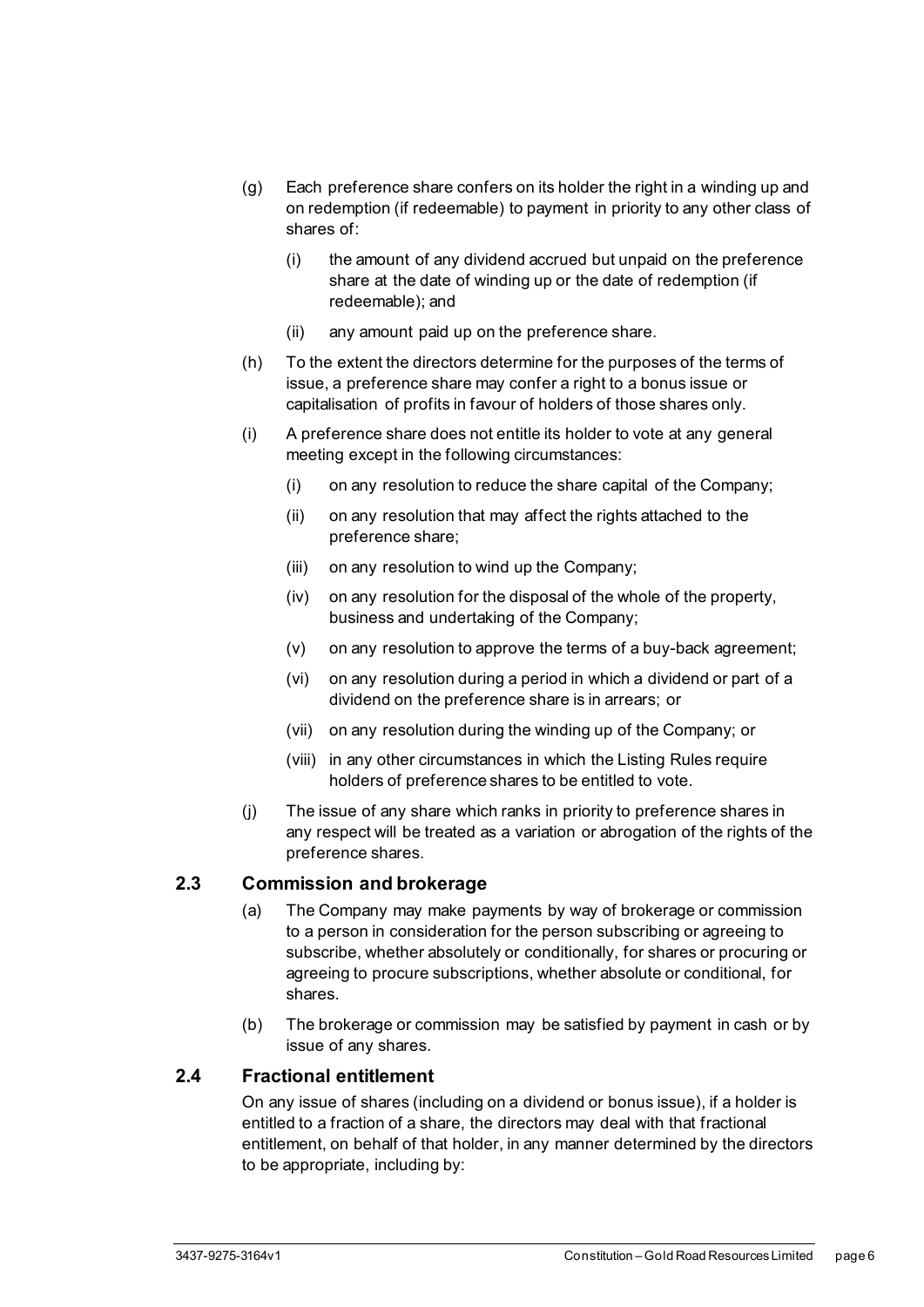- (a) making cash payments;
- (b) determining that fractions may be disregarded;
- (c) appointing a trustee to deal with any fractional entitlements on behalf of members; and
- (d) rounding up any fractional entitlement to the nearest whole share by capitalising any amount available for capitalisation under **rule [16.7](#page-57-0)** (even if only some members participate in such capitalisation).

#### <span id="page-12-0"></span>**2.5 Certificates**

- (a) If the Company participates in a computerised or electronic share transfer system conducted in accordance with the Listing Rules, the Company is not required to issue a certificate for the shares held by a holder and may cancel a certificate without issuing another certificate where permitted to do so by the Listing Rules or the Operating Rules.
- (b) If shares are not subject to a computerised or electronic share transfer system, a certificate for the shares must be issued in accordance with the provisions of the Corporations Act, this Constitution and the Listing Rules.

#### <span id="page-12-1"></span>**2.6 Joint holders of shares**

Where two or more persons are registered as the joint holders of any share:

- (a) subject to the Listing Rules, Operating Rules and the Corporations Act, the Company will not register more than the maximum number of persons permitted to be registered under the Operating Rules as joint holder of any share;
- (b) they hold that share as joint tenants with rights of survivorship;
- (c) any certificate issued in respect of the share must set out the name of all joint holders;
- (d) if the Company is required by the Corporations Act or the Listing Rules to issue a certificate in respect of a share, the Company must issue one certificate and must give notice to the joint holder whose name appears first in the register;
- (e) each of them is jointly and severally liable to pay each call or instalment of each call and interest and any other amount payable in respect of that share;
- (f) on transfer of that share, the instrument of transfer must be signed by all joint holders; and
- (g) if the directors receive a request to convene a general meeting in accordance with this Constitution from any joint holder or any joint holders of that share, the request must detail any proposed resolution, the name or names of the joint holder or holders requesting the meeting and be signed by all of the joint holders making the request. For this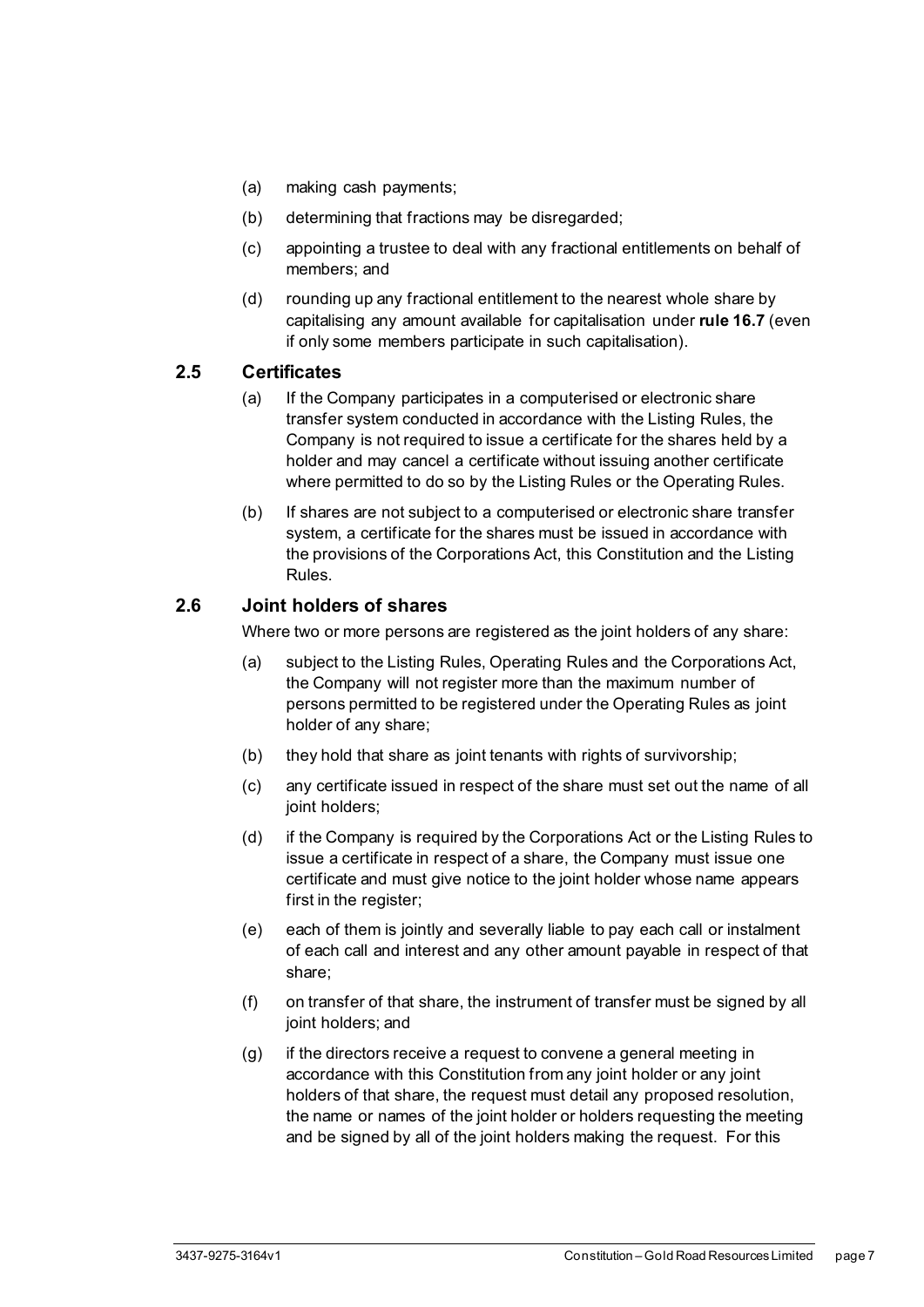purpose, signatures of joint holders may be contained in more than one document.

#### <span id="page-13-0"></span>**2.7 Restricted Securities**

If at any time any of the share capital of the Company is classified by the Exchange as Restricted Securities, then despite any other provision of this Constitution:

- (a) the Restricted Securities must not be disposed of during the escrow period except as permitted by the Listing Rules or the Exchange;
- (b) the Company must refuse to acknowledge a disposal (including registering a transfer) of the Restricted Securities during the escrow period (except as permitted by the Listing Rules or the Exchange); and
- (c) during a breach of the Listing Rules relating to Restricted Securities, or a breach of a Restriction Agreement, the holder of the Restricted Securities is not entitled to any dividend or distribution, or voting rights, in respect of the Restricted Securities.

#### <span id="page-13-1"></span>**2.8 Interests recognised**

- (a) Subject to this Constitution and the rights of joint holders of shares, the Company is entitled to treat the holder of any share as the sole legal owner of that share.
- (b) Subject to the Corporations Act and this Constitution, the Company is not required to recognise:
	- (i) a person as holding a share on trust; or
	- (ii) any equitable, contingent, future or other claim to or interest in any share,

even if the Company has notice of such trust, claim or interest.

#### <span id="page-13-2"></span>**2.9 Compliance with Operating Rules**

Notwithstanding anything to the contrary in this Constitution, the Company must comply with the Operating Rules in relation to any of its shares that are CHESS Approved shares.

#### <span id="page-13-3"></span>**2.10 Conversion or reclassification of shares**

Subject to **rule [2.11](#page-13-4)**, the Company may by resolution convert or reclassify shares from one class to another.

#### <span id="page-13-4"></span>**2.11 Variation of class rights**

- (a) The rights attached to any class of shares may, unless their terms of issue state otherwise, be varied:
	- (i) with the written consent of the holders of 75% of the shares of the class; or
	- (ii) by a special resolution passed at a separate meeting of the holders of shares of the class.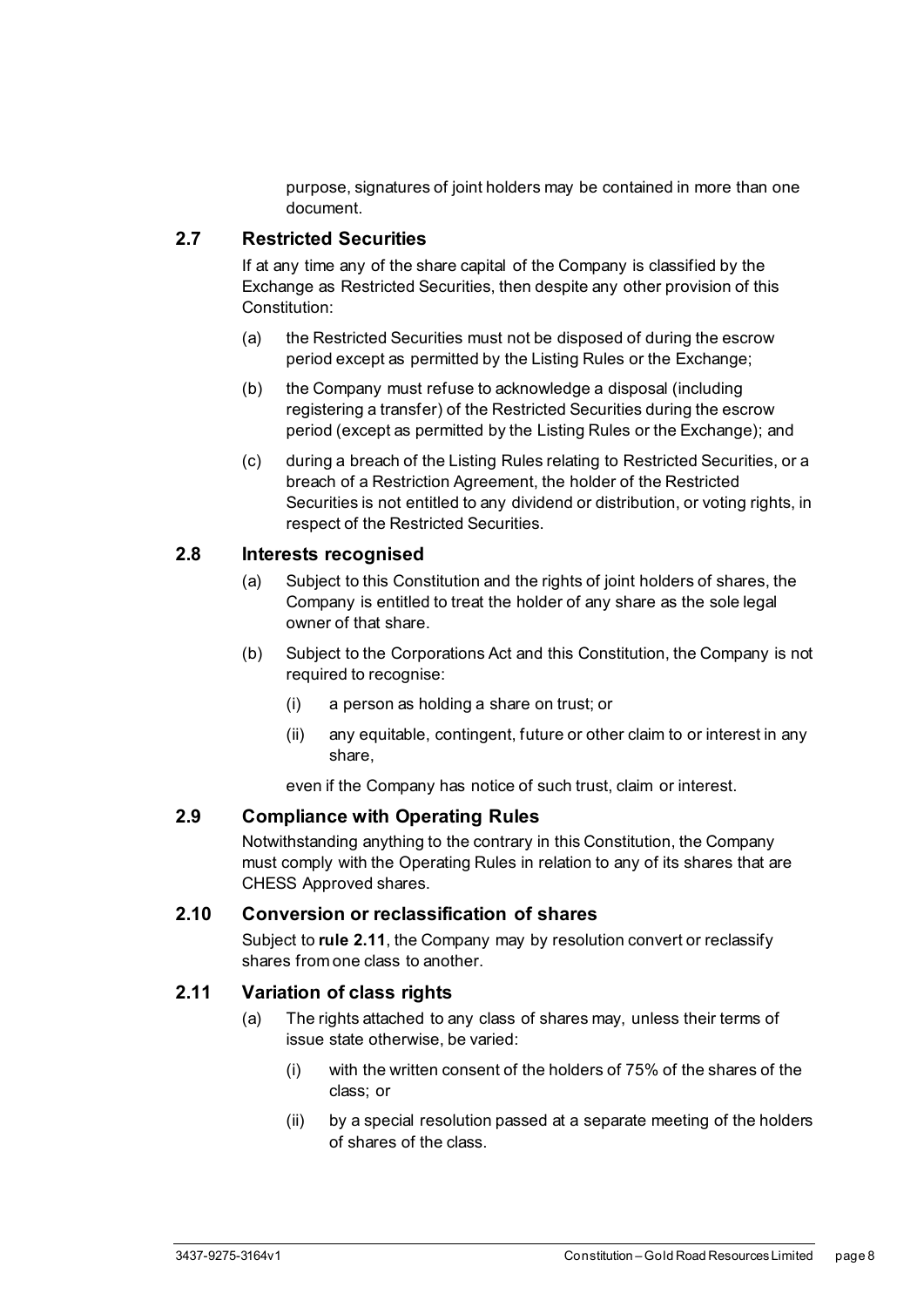- (b) The provisions of this Constitution relating to general meetings apply, with necessary changes, to separate class meetings as if they were general meetings, except that:
	- (i) a quorum is two persons holding or representing at least one-third of the issued shares of the class or, if there is one holder of shares in a class, that person; and
	- (ii) any holder of shares of the class present may demand a poll.
- (c) The rights conferred of the holders of any class of shares are to be taken as not having been varied by the creation or issue of further shares ranking equally with them.

## <span id="page-14-0"></span>3 Calls, forfeiture and liens

#### <span id="page-14-1"></span>**3.1 Power to make calls**

- (a) Subject to the Corporations Act, the Listing Rules, this Constitution and the terms on which the shares are on issue, the directors may make a call on any holder in respect of any amount unpaid on any share held by that holder, and may differentiate between members as to the amount of calls to be paid and the time for payment.
- (b) The directors may, to the extent permitted by the Corporations Act and the Listing Rules, waive or compromise all or part of any payment due under the terms of any issue of a share or under any call.
- (c) The terms on which shares are on issue may differ between holders as to:
	- (i) the amount to be paid on any call or instalment; and
	- (ii) the date (or dates) on which payment is to be made.
- (d) Subject to the terms on which the shares are on issue, a call is made on the date the directors resolve to make a call.
- (e) Subject to the terms on which the shares are on issue, a call may be payable in one payment or in instalments.

#### <span id="page-14-2"></span>**3.2 Deemed call**

Any amount unpaid on a share that, by the terms of issue of that share becomes payable on issue or at a fixed date:

- (a) is treated for the purposes of this Constitution as if that amount were payable under a call duly made and notified; and
- (b) must be paid on the date on which it is payable under the terms of issue of the share.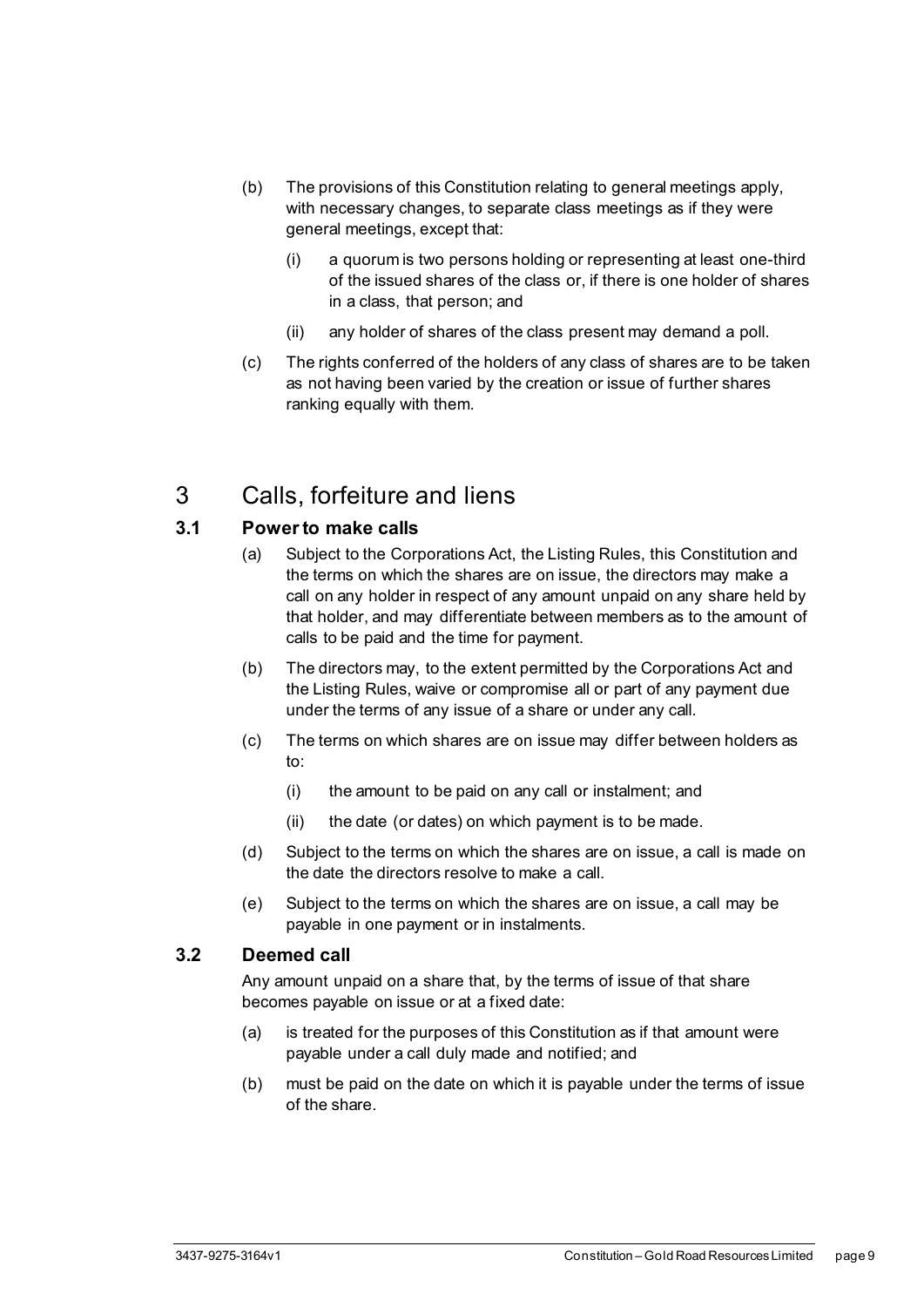#### <span id="page-15-0"></span>**3.3 Notice of call**

- (a) Subject to the terms on which the shares are on issue, at least 10 Business Days' notice (or such longer period required by the Listing Rules) must be given to the holder of the date on which the amount of the call or the instalment of the call must be paid.
- (b) Subject to the terms on which the shares are on issue and the Listing Rules, the notice must state:
	- (i) the amount of the call or, as the case may be, the amount of each instalment;
	- (ii) the date (or dates) for payment;
	- (iii) the time (or times) for payment;
	- (iv) the place (or places) for payment;
	- (v) that interest may be payable if payment is not made on or before the date (or dates) for payment; and
	- (vi) that a lien will arise if the amount of the call or the instalment is not paid in accordance with the notice.
- (c) A call is not invalid by reason of any unintentional error or omission in giving notice or by non-receipt of notice.

#### <span id="page-15-1"></span>**3.4 Revocation, postponement or extension of calls**

Subject to the terms on which the shares are on issue and the Listing Rules, the directors may, by notice, revoke, postpone or extend the time for payment of the call.

#### <span id="page-15-2"></span>**3.5 Interest on unpaid calls**

- (a) A member must pay to the Company any called amount by the time and at the place specified in the notice of the call.
- (b) If an amount called is not paid on or before any date specified in the notice for payment, the holder must pay interest on the amount unpaid from the date specified in the notice of the call for payment until and including the date of actual payment. The interest rate may be determined by the directors, or, if the directors do not determine a rate, the interest rate is the Default Rate. Interest will accrue and compound daily.
- (c) The directors may waive the right to require the payment of interest.

#### <span id="page-15-3"></span>**3.6 Recovery of called amounts**

- (a) In any proceeding to recover a call, or an amount payable due to the failure to pay a call or late payment of a call, proof that:
	- (i) the name of the person against whom proceedings are issued is entered in the register as the holder of the shares the subject of the unpaid call;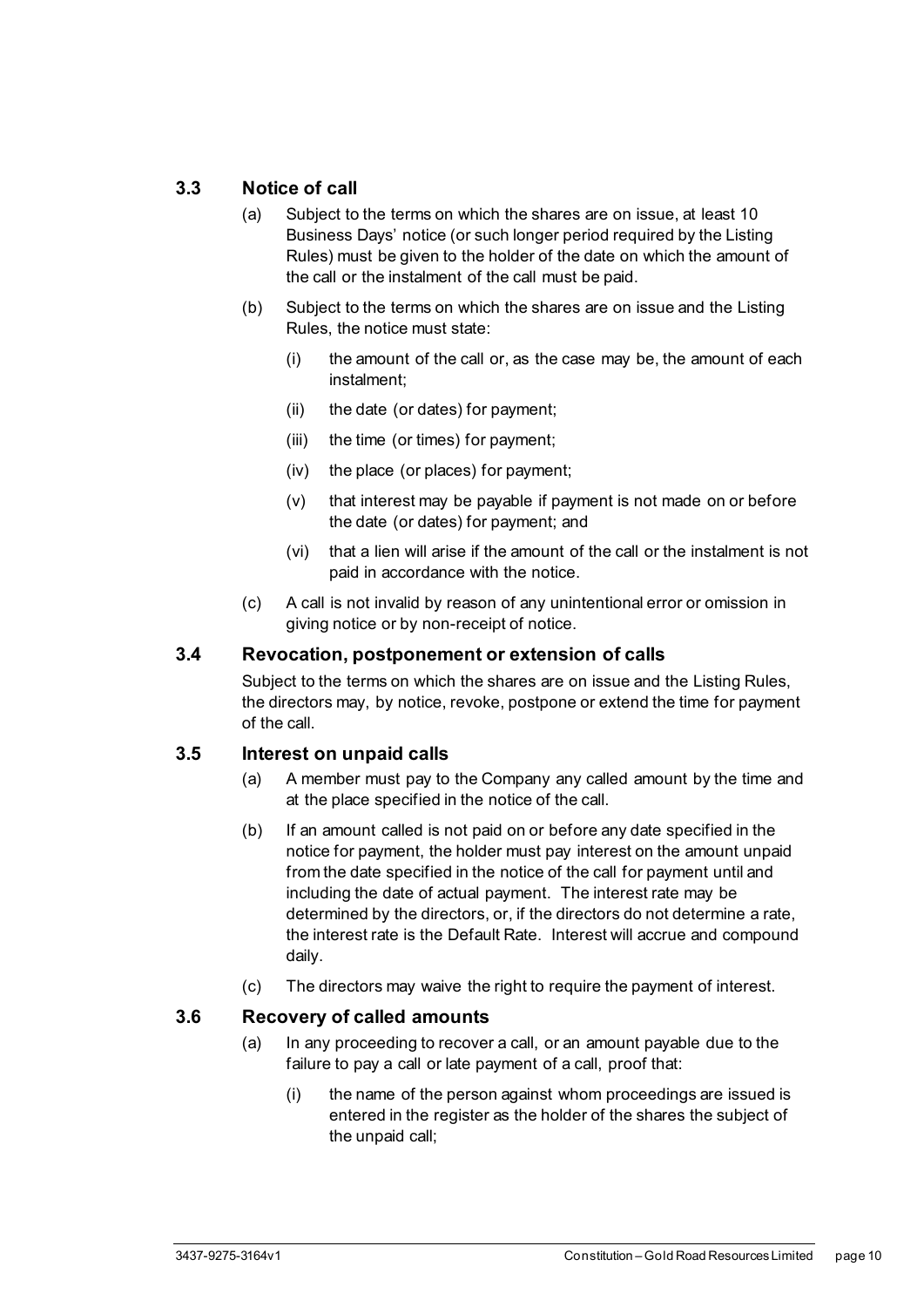- (ii) the resolution making the call is duly recorded in the minute book of the Company; and
- (iii) notice of the call was given to the holder of the shares the subject of the unpaid call,

will be conclusive evidence of the obligation of the holder to pay the call and it is not necessary to prove the appointment of the directors who made the call or any other matter.

- (b) Any proceeding brought by the Company in accordance with this **rule [3.6](#page-15-3)** will be without prejudice to the right of the Company to forfeit the share the subject of the unpaid call.
- (c) In this **rule [3.6](#page-15-3)** a proceeding to recover a call or an amount includes a proceeding against a person whom the Company alleges a set-off or counterclaim.

#### <span id="page-16-0"></span>**3.7 Payment of calls in advance**

- (a) The directors may accept from a member in advance of any call, the whole or part of any amount unpaid on any share.
- (b) The directors may authorise payment by the Company of interest (in an amount determined by the directors) upon the whole or any part of any sum so accepted from the date of payment until the date on which the sum paid is payable under a call.
- (c) Any sum accepted by the Company in advance of a call is:
	- (i) to be treated as a loan to the Company, not as share capital of the Company until the date on which the sum is payable under a call or instalment; and
	- (ii) not to be taken into account in determining an entitlement to vote or the amount of any dividend in respect of any share.
- (d) The directors may repay any sum accepted in advance of a call.

#### <span id="page-16-1"></span>**3.8 Notice regarding forfeiture**

If any holder does not pay the amount of any call or instalment in respect of any share when it is due, the directors may give notice to the holder:

- (a) requiring payment of:
	- (i) the unpaid call or instalment;
	- (ii) any costs and expenses incurred by the Company as a result of the non-payment of the call or instalment; and
	- (iii) interest that has accrued and compounded (on a daily basis) on the amount of the unpaid call or instalment;
- (b) demanding payment of those amounts within 10 Business Days after the date of the notice;
- (c) stating the place where payment is to be made; and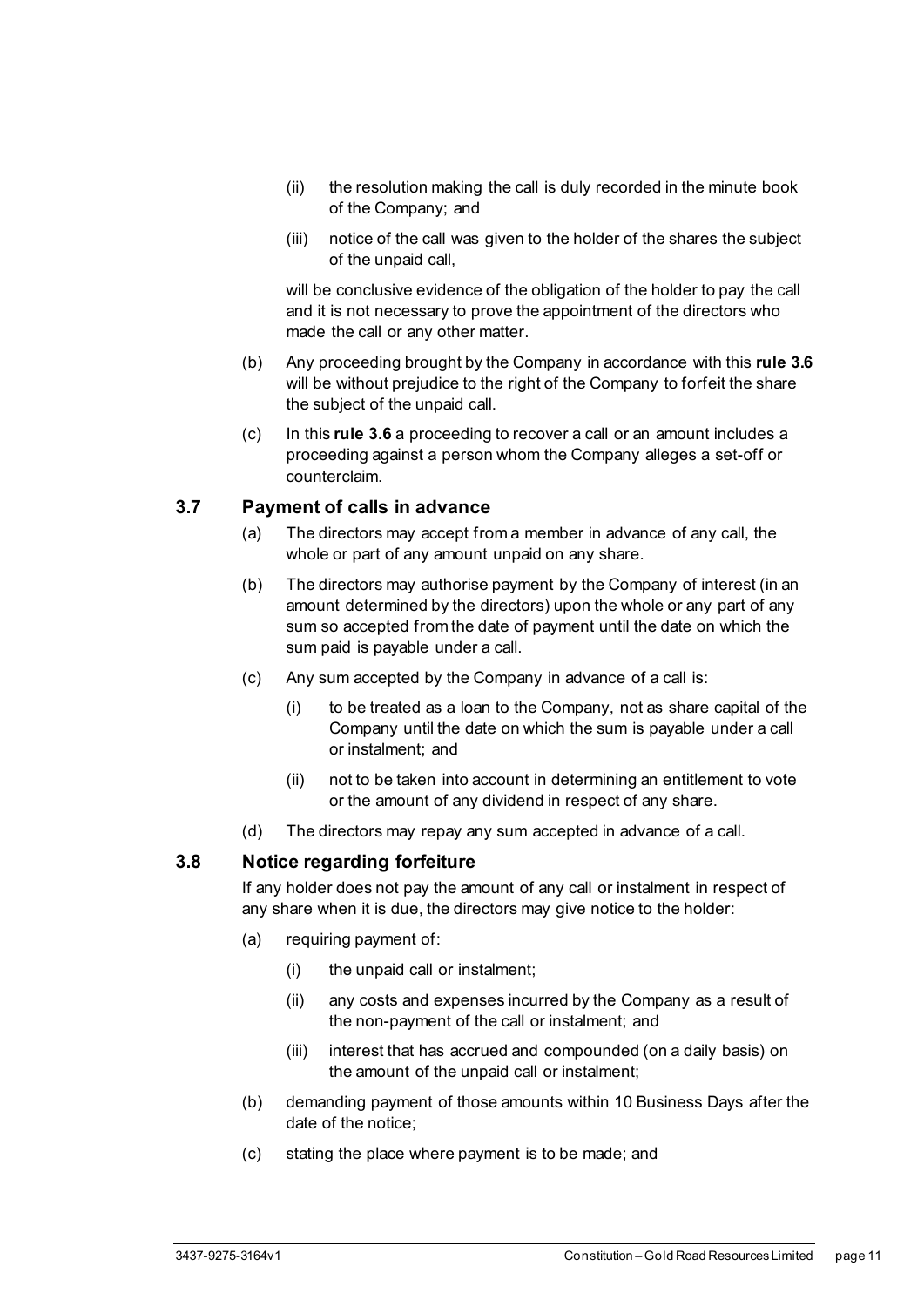(d) stating that the share and any dividend in respect of it not yet paid are liable to be forfeited if payment of the amount demanded is not made in full within 10 Business Days after the date of the notice.

#### <span id="page-17-0"></span>**3.9 Forfeiture**

- (a) If payment of the amount demanded is not made in full in accordance with a notice given under **rul[e 3.8](#page-16-1)**, the directors may by resolution forfeit any share the subject of the notice.
- (b) A forfeiture of any share under this **rul[e 3.9](#page-17-0)** includes all dividends, interest and other amounts payable by the Company on the forfeited share and not actually paid before the forfeiture.
- (c) The directors may accept the surrender of any share which may be forfeited. If the directors accept the surrender, that share will be treated as having been forfeited and may be sold, re-issued or otherwise disposed of in the same manner as a forfeited share.
- (d) If any share is forfeited, notice of forfeiture will be given to the holder of that share and the date and details of the forfeiture will be recorded in the register. Failure to do so will not invalidate the forfeiture.
- (e) Any forfeited share is the property of the Company and, subject to the Listing Rules, the directors may sell, re-issue or otherwise dispose of any forfeited share on terms and in such manner as determined by the directors.
- (f) At any time before any forfeited share is sold or otherwise disposed of, the directors may cancel the forfeiture on terms determined by it.
- (g) On forfeiture of any share, the holder of that share ceases to be a holder and ceases to have any right as a holder in respect of that forfeited share (including in respect of any dividend), but remains liable to pay the Company:
	- (i) all amounts payable by the former holder to the Company at the date of forfeiture;
	- (ii) any and all costs or expenses incurred by the Company in respect of the forfeiture; and
	- (iii) interest to accrue and to compound daily at a rate determined by the directors or, if no such rate is determined, at the Default Rate on those amounts from the date of forfeiture until payment of amounts and accrued interest in full.
- (h) The liability of a holder continues until:
	- (i) the holder pays all those amounts and accrued interest in full; or
	- (ii) the Company receives and applies as the net proceeds from the sale or other disposal of the forfeited share an amount which is equal to or greater than all those amounts and accrued interest.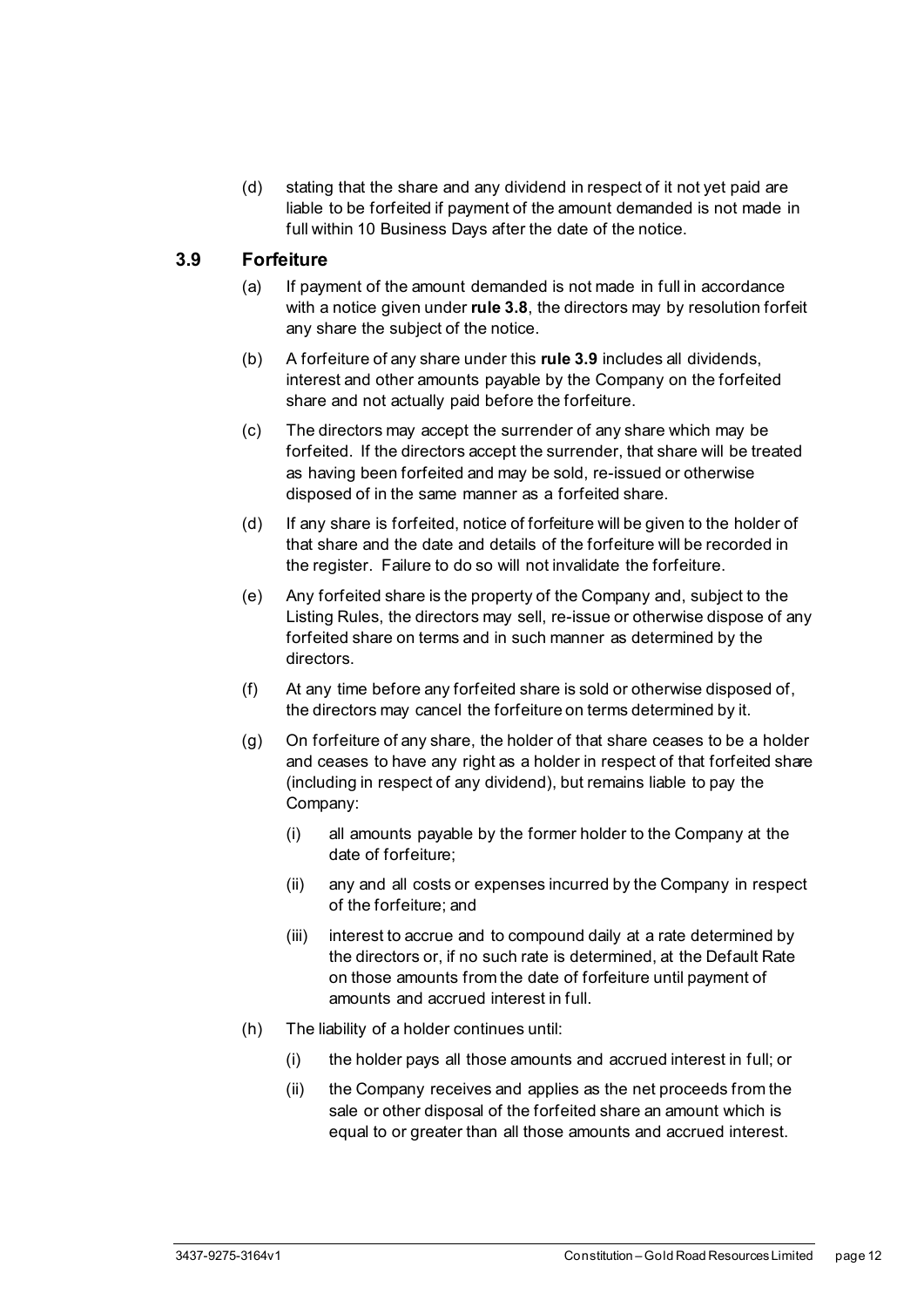- (i) The Company may receive the net proceeds from the sale or other disposal of any forfeited share and execute an instrument of transfer in respect of the forfeited share. The Company must apply the net proceeds of any sale or other disposal of any forfeited share in or towards satisfaction of:
	- (i) firstly, costs and expenses paid or payable in connection with the enforcement of the forfeiture and the sale or other disposal of that share; and
	- (ii) secondly, all amounts due but unpaid and accrued interest on all those amounts.
- (j) The Company must pay the balance (if any) of the net proceeds of sale or other disposal to the person whose forfeited share has been sold or otherwise disposed of.
- (k) The purchaser of any forfeited share is entitled to assume that the proceeds of the sale or other disposal have been applied in accordance with this Constitution and is not responsible for the application of the purchase money by the Company.

#### <span id="page-18-0"></span>**3.10 Cancellation of forfeited shares**

- (a) Subject to the Corporations Act and the Listing Rules, the Company may, by resolution passed at a general meeting, cancel any forfeited share.
- (b) Liability for the amount called but unpaid in respect of the cancelled share may not be released or waived without the approval of the holders of ordinary shares given in accordance with the Listing Rules.

#### <span id="page-18-1"></span>**3.11 Surrender of shares**

- (a) The Company may accept a surrender of a share by way of compromise of a claim.
- (b) Any share so surrendered may be sold, reissued or otherwise disposed of in the same manner as a forfeited share.

#### <span id="page-18-2"></span>**3.12 Lien on shares**

- (a) The Company has a first and paramount lien:
	- (i) on each partly paid share in respect of any call (including any instalment) due and payable but unpaid;
	- (ii) on each share in respect of any payment which the Company is required by law to pay (and has paid) in respect of the share for which the Company is indemnified under **rule [3.14](#page-20-0)**; and
	- (iii) on each share acquired under an employee incentive scheme for any money payable to the Company in relation to the share, including any loan under an employee incentive scheme.
- (b) In each case, the lien extends to all dividends from time to time payable in respect of the shares and to reasonable interest (at such rate as the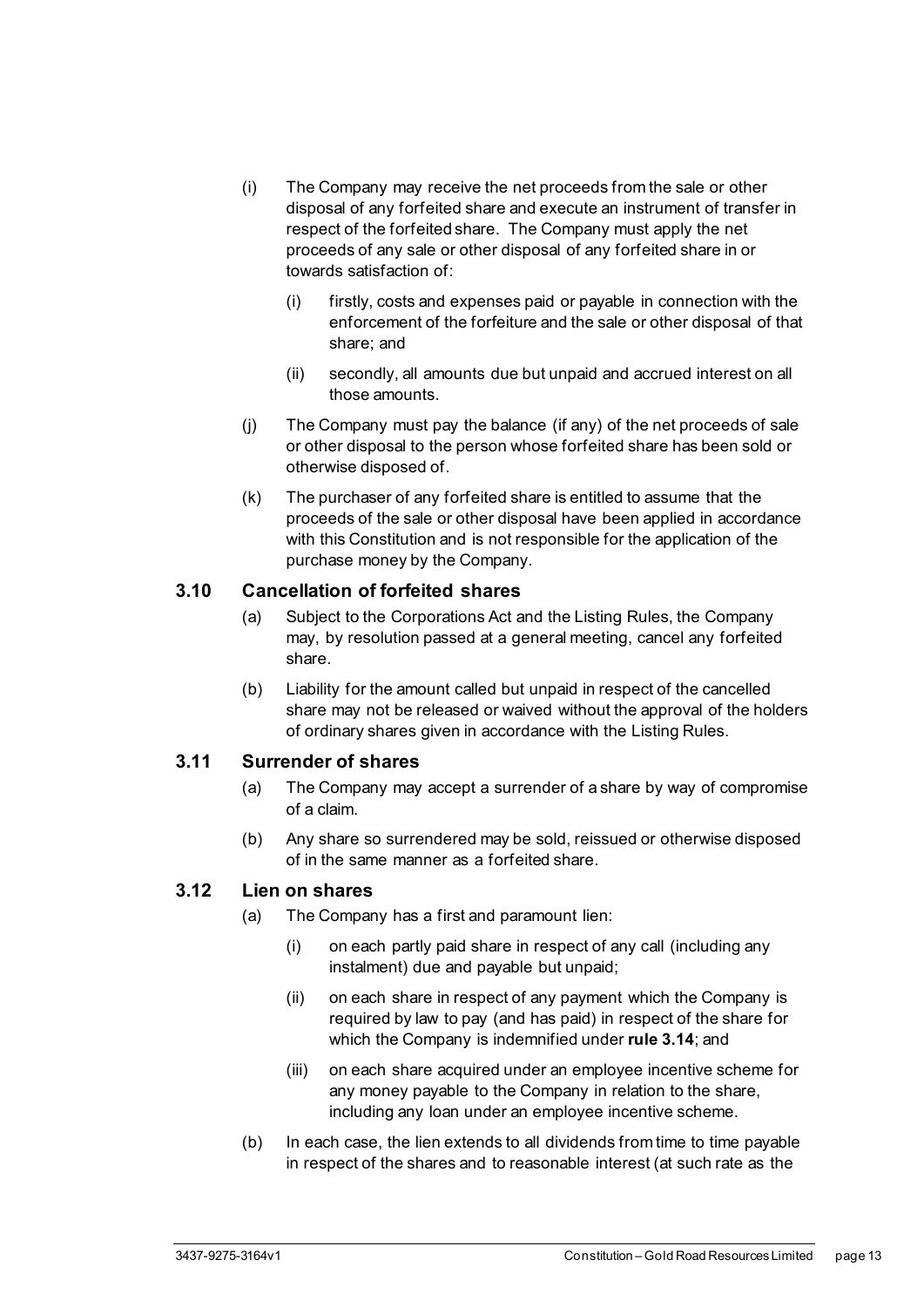directors may determine or if the directors do not determine a rate at a rate equal to the Default Rate) and reasonable expenses incurred because the amount is not paid.

- (c) The Company may do all things necessary or appropriate for it to do to protect any lien or other right to which it may be entitled under any law or this Constitution.
- (d) By notice, the directors may discharge or waive, in whole or in part, any lien or declare any share to be wholly or partly exempt from a lien, but otherwise no act or omission is to be taken as discharging, waiving or otherwise granting an exemption from any lien.
- (e) If any share is subject to a lien and the Company registers the transfer of any share subject to a lien without giving notice of the lien to the transferee of the share, the lien is treated as waived as against the transferee.

#### <span id="page-19-0"></span>**3.13 Enforcement of lien**

- (a) The directors may sell or otherwise dispose of any share the subject of a lien, if:
	- (i) a sum in respect of which the lien exists is due and payable but is unpaid;
	- (ii) the Company has provided notice to the holder:
		- (A) setting out the amount due but unpaid;
		- (B) demanding payment of that amount; and
		- (C) stating that the share is liable to be sold or otherwise disposed of if payment of that amount is not made within 10 Business Days after the date of the notice; and
	- (iii) the amount specified in the notice is not paid in full in accordance with the notice.
- (b) The terms on which and manner by which any share may be sold or otherwise disposed of are to be determined by the directors.
- (c) Interest accrues and compounds daily at the rate determined by the directors or, if no such rate is determined, at the Default Rate on the amount due but unpaid, costs and expenses paid in connection with the enforcement of the lien and the sale or other disposal of the shares.
- (d) The Company may receive the net proceeds of the sale or other disposal of any share and execute an instrument of transfer in respect of the share. The Company must apply the net proceeds of the sale or disposal of any share in or towards satisfaction of:
	- (i) firstly, costs and expenses paid or payable in connection with the enforcement of the lien and the sale or other disposal of that share; and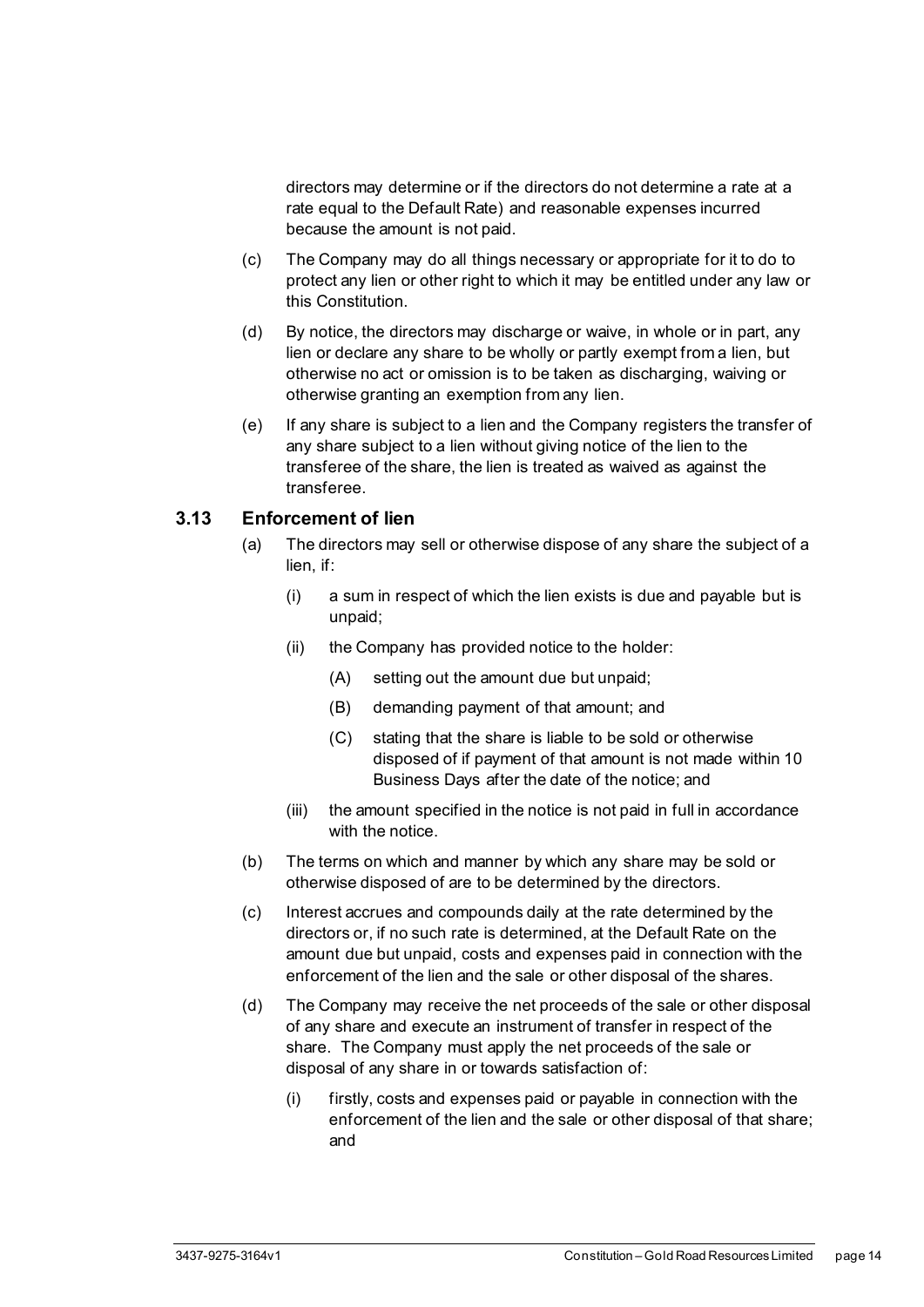- (ii) secondly, all amounts due but unpaid and accrued interest on all those amounts.
- (e) The Company must pay any balance of the net proceeds of sale or other disposal to the person whose share has been sold or otherwise disposed of.
- (f) The purchaser of any share the subject of a lien is entitled to assume that the proceeds of sale or other disposal have been applied in accordance with this Constitution and is not responsible for the application of the purchase money by the Company.

#### <span id="page-20-0"></span>**3.14 Member's indemnity for payment required by law**

If the law of any jurisdiction imposes or purports to impose any immediate, future or possible liability on the Company, or empowers or purports to empower any person to require the Company to make any payment, on account of a member or referable to a share held by that member (whether alone or jointly) or a dividend or other amount payable in respect of a share held by that member, the Company:

- (a) is fully indemnified by that member from that liability;
- (b) may recover as a debt due from the member the amount of that liability together with interest at the Default Rate from the date of payment by the Company to the date of repayment by the member; and
- (c) subject to **rule [4.4](#page-22-0)**, may refuse to register a transfer of any share by that member until the debt has been paid to the Company.

Nothing in this document in any way prejudices or affects any right or remedy which the Company has (including any right of set off) and, as between the Company and the member, any such right or remedy is enforceable by the Company.

#### <span id="page-20-1"></span>**3.15 Continuing liability**

If the net proceeds from the sale or other disposal under this **rule [3](#page-14-0)** are less than the sum of:

- (a) the amount due but unpaid in respect of that share;
- (b) the costs and expenses paid or payable in connection with the enforcement of the lien and the sale or other disposal; and
- (c) interest on those amounts,

(together the **Shortfall**) the person whose share has been sold or otherwise disposed of continues to be liable and must pay to the Company an amount equal to the Shortfall together with interest at the Default Rate.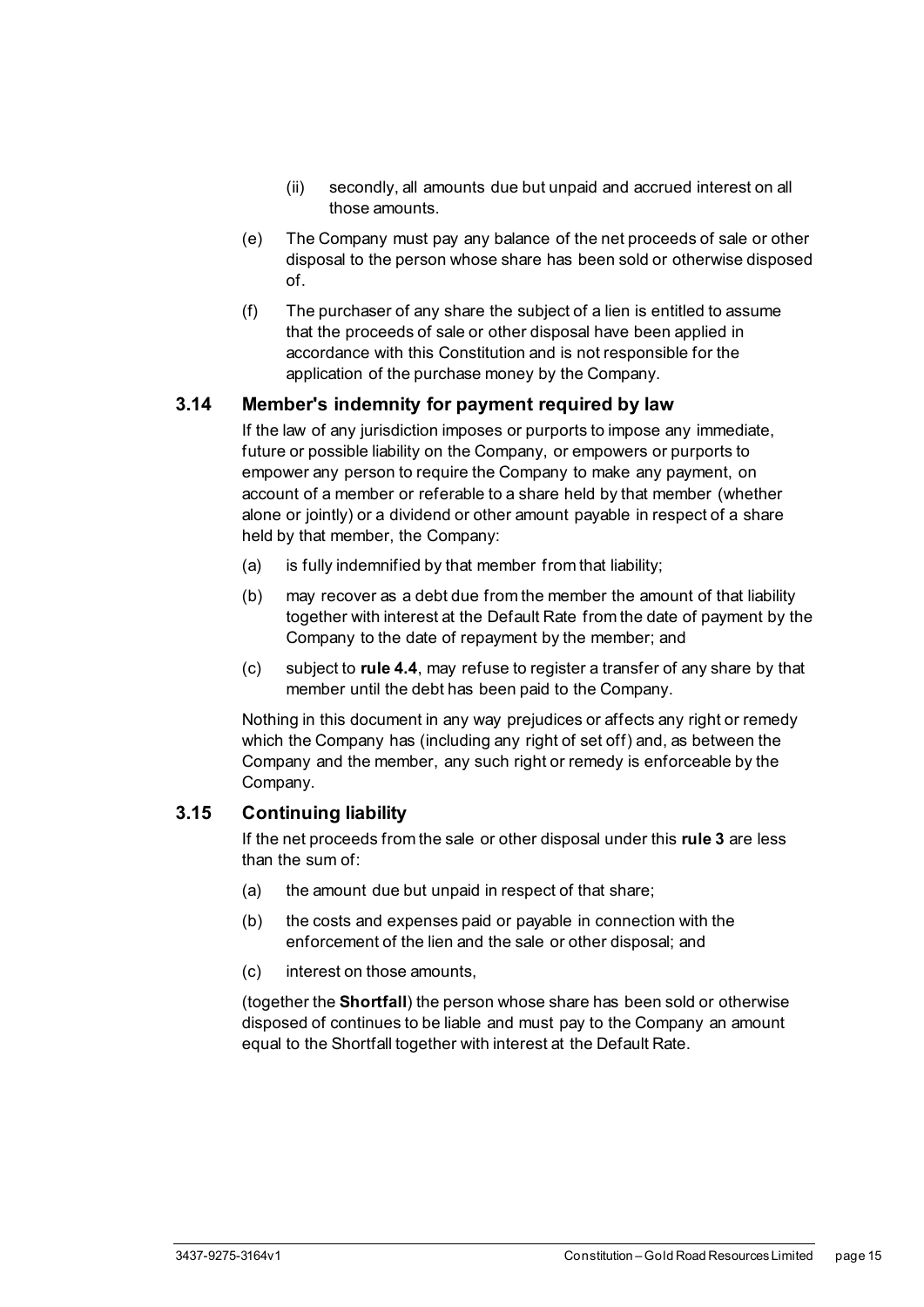## <span id="page-21-0"></span>4 Transfer and transmission of shares

#### <span id="page-21-1"></span>**4.1 Participation in computerised or electronic systems**

The directors may do anything they consider necessary or desirable and that is permitted under the Corporations Act and the Listing Rules to facilitate the Company's participation in any computerised or electronic system established or recognised by the Corporations Act or the Listing Rules for the purposes of facilitating dealings in shares.

#### <span id="page-21-2"></span>**4.2 Form of transfers**

- (a) Subject to this Constitution and to any restrictions attached to the share, a holder may transfer all or any of the holder's shares by:
	- (i) a Proper ASTC Transfer; or
	- (ii) an instrument of transfer in writing in any usual or common form or in any other form that the directors approve.
- <span id="page-21-4"></span>(b) If an instrument of transfer under **rul[e 4.2\(a\)\(ii\)](#page-21-4)** is used to transfer a share and the transferor or transferee is a clearing house or its nominee(s), the instrument of transfer may be executed by hand or by machine imprinted signature or by such other manner of execution as the directors may approve from time to time.
- (c) Except as provided by any applicable Operating Rules, the transferor remains the holder of the shares until a Proper ASTC Transfer has been effected or the name of the transferee is entered in the register as the holder of those shares.
- (d) In the case of a Market Transfer, the Company must comply with the obligations imposed on it by the Listing Rules and the Operating Rules and any applicable legislation in connection with any transfer of shares.

#### <span id="page-21-3"></span>**4.3 Registration procedure**

- (a) Subject to **rule [4.3\(b\),](#page-21-5) [4.4](#page-22-0)** and **[4.5](#page-22-1)** upon receipt of a transfer of shares that complies with **rule[s 4.2](#page-21-2)** and **[4.3](#page-21-3)**, the Company must register the nominated transferee as the holder of the relevant shares.
- <span id="page-21-5"></span>(b) A transfer under **rul[e 4.2\(a\)\(ii\)](#page-21-4)** must:
	- (i) be executed by or on behalf of both the transferor and the transferee (the directors may resolve, either generally or in any particular case, to accept for registration an instrument of transfer that has been executed using a machine imprinted signature);
	- (ii) if required by law to be stamped, be duly stamped; and
	- (iii) be delivered to the registered address of the Company or the share registry of the Company for registration together with the certificate (if any) for the shares to be transferred and, subject to the Listing Rules, any other evidence the directors may require to prove the title of the transferor to the shares and the transferor's right to transfer the shares.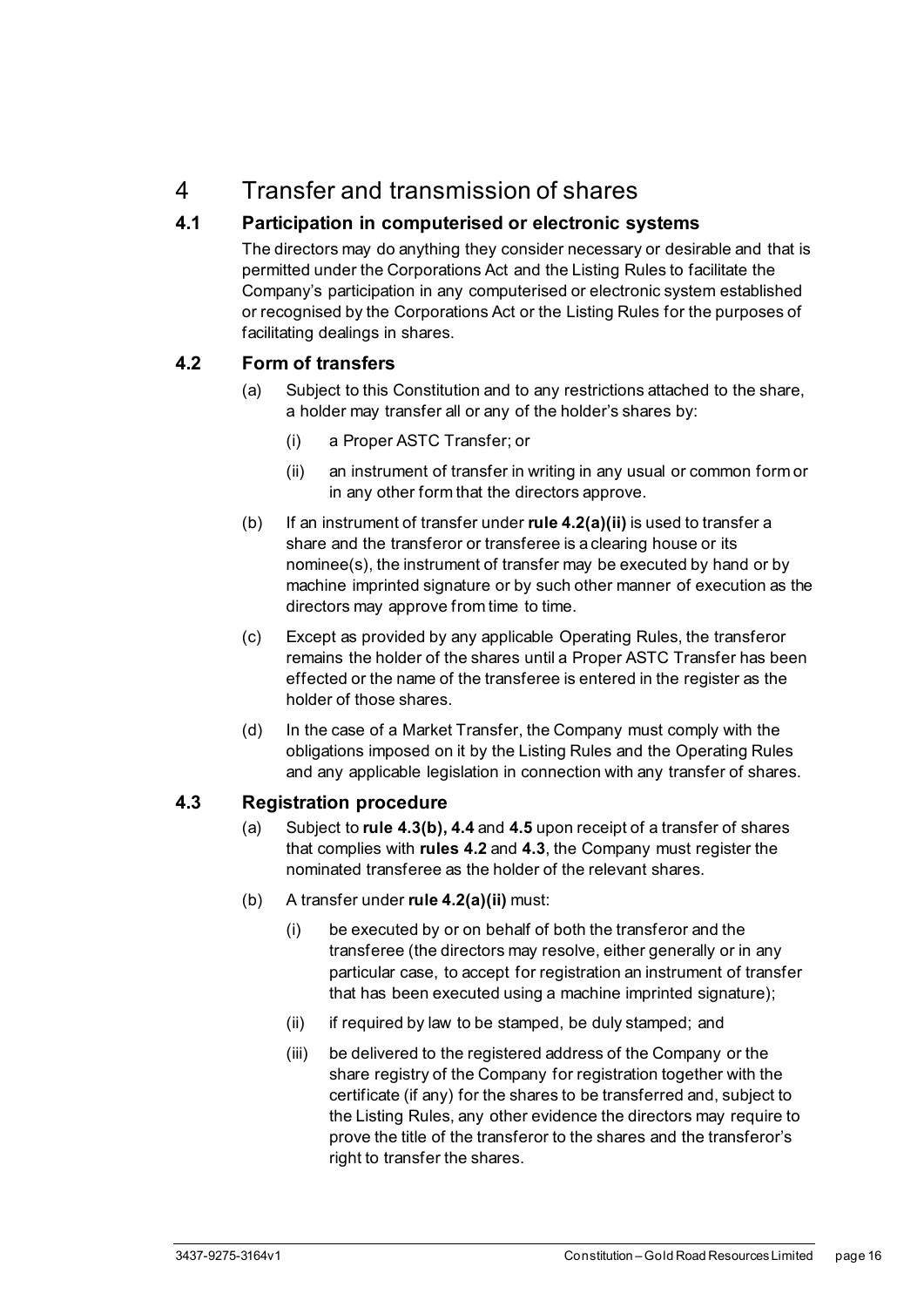- (c) Subject to the Listing Rules, a reasonable fee may be charged before an instrument of transfer in registrable form is registered.
- (d) On registration of a transfer of shares, the Company must cancel the old certificate (if any) and any duplicate certificate.

#### <span id="page-22-0"></span>**4.4 Directors' power to decline to register transfer**

- (a) The directors may decline to register, or prevent registration of, a transfer of shares or request the application of a Holding Lock to prevent a transfer of shares where:
	- (i) the transfer is not in registrable form;
	- (ii) the Company has a lien on any of the shares the subject of the transfer;
	- (iii) the transfer is paper-based and registration of the transfer will result in the creation of a non-marketable parcel;
	- (iv) the transfer is not permitted under the terms of issue of the share; or
	- (v) the Company is otherwise permitted or required to do so under the Listing Rules or terms of issue of the shares.
- (b) If the directors request the application of a Holding Lock to prevent a transfer of shares or refuse to register a transfer of a share, the directors must give written notice to the holder of the share and the broker lodging the transfer, if any, of the refusal to transfer in accordance with the Listing Rules. Failure to give such notice will not invalidate any act or decision of the directors not to register the transfer.

#### <span id="page-22-1"></span>**4.5 Closure of register**

Subject to the Corporations Act, the Listing Rules and the Operating Rules, the register may be closed during any time, and for any periods, the directors think fit.

#### <span id="page-22-2"></span>**4.6 Instruments of transfer retained**

- (a) All instruments of transfer that are registered will be retained by the Company for such period as the directors may determine.
- (b) Any instrument of transfer which the directors decline to register will, except in the case of fraud, or alleged fraud, upon demand in writing be returned to the party who delivered it.

#### <span id="page-22-3"></span>**4.7 Transmission of shares on death**

- (a) On the death of a holder, the Company will recognise only:
	- (i) where the holder was a sole holder, the personal representative of the deceased holder; and
	- (ii) where the holder was a joint holder, the surviving joint holders, as being entitled to the deceased's interest in shares of the deceased holder.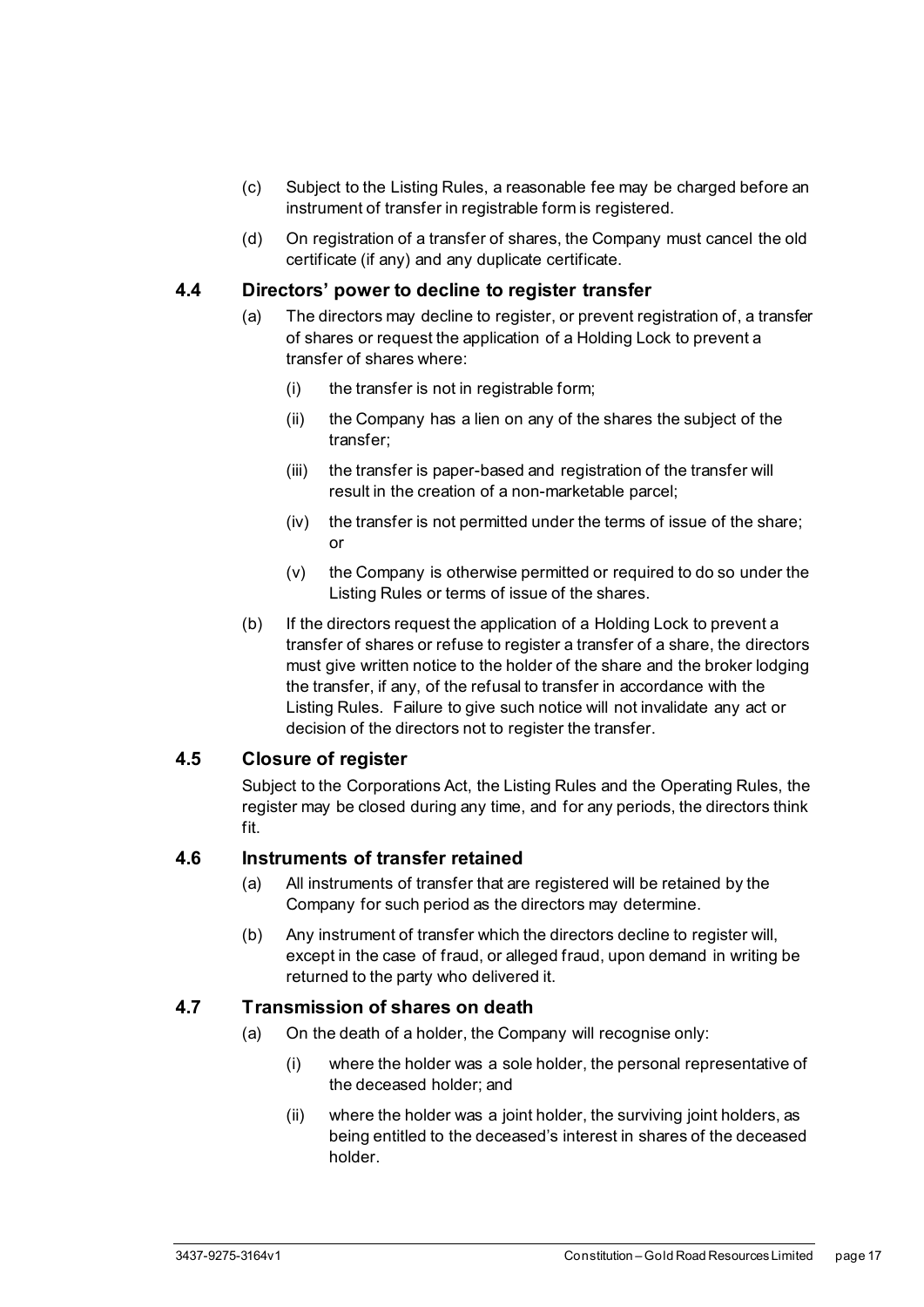- (b) A person who becomes entitled to a share upon the death of a holder may, having provided the directors with such evidence as they require to prove that person's entitlement to the shares of the deceased holder:
	- (i) by giving a signed notice to the Company, elect to be registered as the holder of any share owned by the deceased; or
	- (ii) subject to the provisions of this Constitution as to transfers, transfer any share owned by the deceased to another person.
- (c) A trustee, executor or administrator of the estate of a deceased holder may be registered as the holder of any share owned by the deceased as trustee, executor or administrator of that estate.
- (d) The death of a holder will not release the estate of that holder from any liability in respect of any shares.

#### <span id="page-23-0"></span>**4.8 Transmission of shares on bankruptcy**

- (a) A person who becomes entitled to a share on the bankruptcy of a holder may, having provided the directors with such evidence as it requires to prove that person's entitlement to the shares of the bankrupt holder:
	- (i) by giving a signed notice to the Company, elect to be registered as the holder of any share owned by the bankrupt holder; or
	- (ii) subject to the provisions of this Constitution as to transfers, transfer any share owned by the bankrupt holder to another person.
- (b) A trustee or administrator of a person who is bankrupt may be registered as the holder of any share owned by that person as trustee or administrator of that person's affairs.
- (c) This **rule [4.8](#page-23-0)** is subject to the *Bankruptcy Act 1966* (Cth).

#### <span id="page-23-1"></span>**4.9 Transmission of shares on mental incapacity**

- (a) A person who becomes entitled to a share because a holder is subject to assessment or treatment under any mental health law may, having provided the directors with such evidence as it requires to prove that person's entitlement to the shares of the that holder:
	- (i) by giving a signed notice to the Company, elect to be registered as the holder of any share owned by the holder; or
	- (ii) subject to the provisions of this Constitution as to transfers, by giving a proper instrument of transfer to the Company, transfer any shares owned by the holder to another person.
- (b) A trustee or administrator of a person who is mentally or physically incapable of managing his or her affairs, may be registered as the holder of any share owned by that person as trustee or administrator of that person's affairs.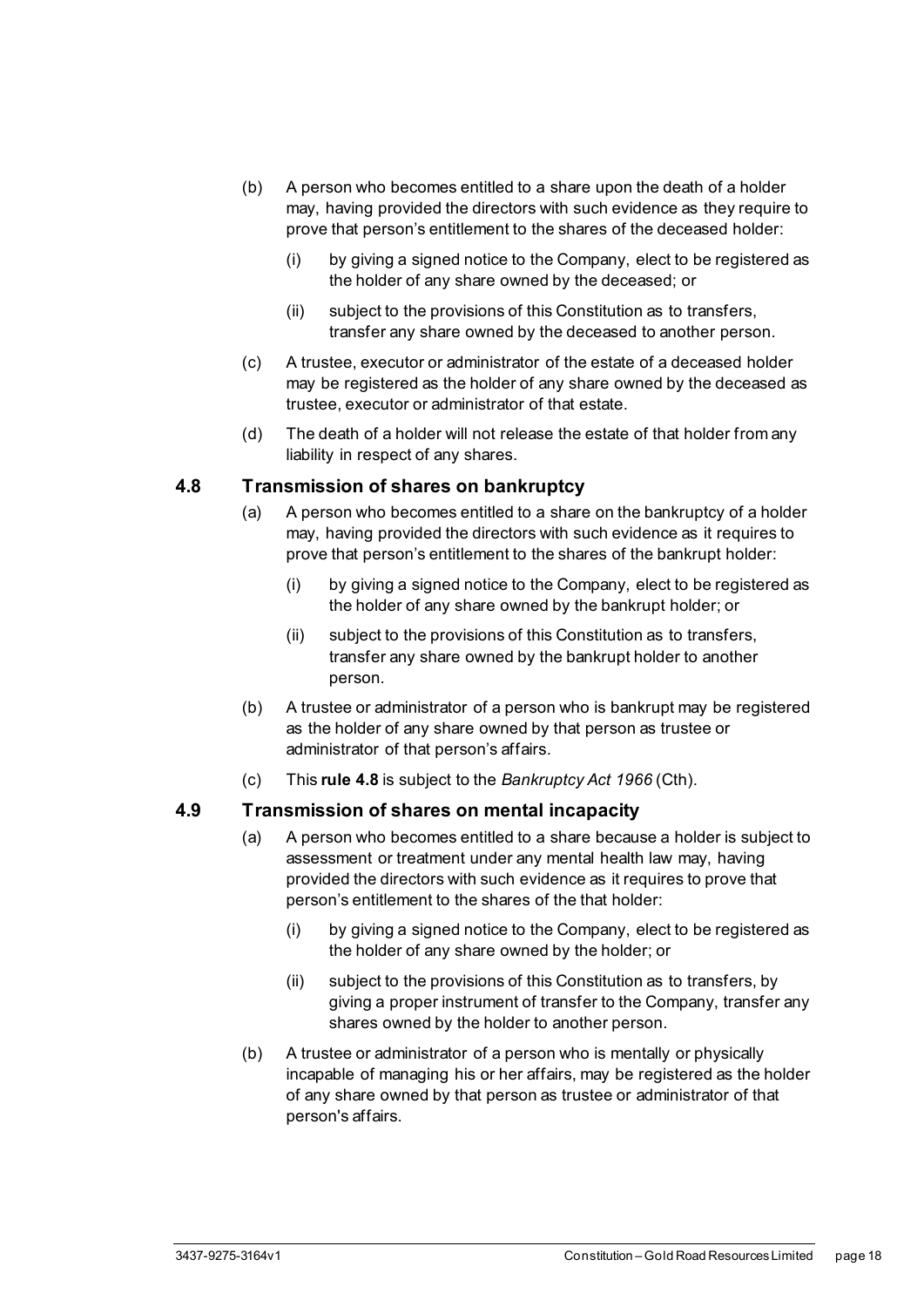#### <span id="page-24-0"></span>**4.10 Transmission subject to Operating Rules**

The provisions of **rules [4.7](#page-22-3)** to **[4.9](#page-23-1)** are subject to any provisions of the Operating Rules which deal with transmission on death or by operation of law.

## <span id="page-24-1"></span>5 Approval required for proportional takeover

#### <span id="page-24-2"></span>**5.1 Definitions**

In this **rule [5](#page-24-1)**:

**Approving Resolution** means a resolution of Eligible Shareholders approving a Proportional Takeover.

**Deadline** means the day which is the 14th day before the last day of the bid period for a Proportional Takeover.

**Proportional Takeover** means offers for shares made under a proportional takeover bid within the meaning of the Corporations Act.

**Eligible Shareholder** means a person (other than the bidder or an associate of the bidder) who, as at the end of the day on which the first offer under a Proportional Takeover was made, held shares in the class of shares to which the Proportional Takeover relates.

#### <span id="page-24-3"></span>**5.2 Transfer not to be registered**

The registration of a transfer giving effect to a contract resulting from the acceptance of an offer made under a Proportional Takeover is prohibited unless and until an Approving Resolution is passed (or is taken to have been passed) in accordance with this Constitution.

#### <span id="page-24-4"></span>**5.3 Approving Resolution**

- (a) Where offers have been made under a Proportional Takeover, the directors must, before the Deadline, convene a meeting of the Eligible Shareholders to vote on the Approving Resolution for the purpose of considering and, if thought fit, passing a resolution to approve the Proportional Takeover.
- (b) The provisions of this Constitution relating to general meetings apply, with such modification as is necessary, to a meeting convened under this **rule [5.3](#page-24-4)** as if that meeting were a general meeting.
- (c) Any vote cast on an Approving Resolution by the bidder or any of its associates will be disregarded.
- (d) An Approving Resolution that has been voted on is taken to have been passed if the proportion that the number of votes in favour of the resolution bears to the total number of votes on the resolution is greater than 50%, and otherwise is taken to have been rejected.
- (e) If an Approving Resolution is voted on in accordance with this **rule [5.3](#page-24-4)** before the Deadline, a director or a secretary must, on or before the Deadline, give the bidder and the Exchange (if required) notice stating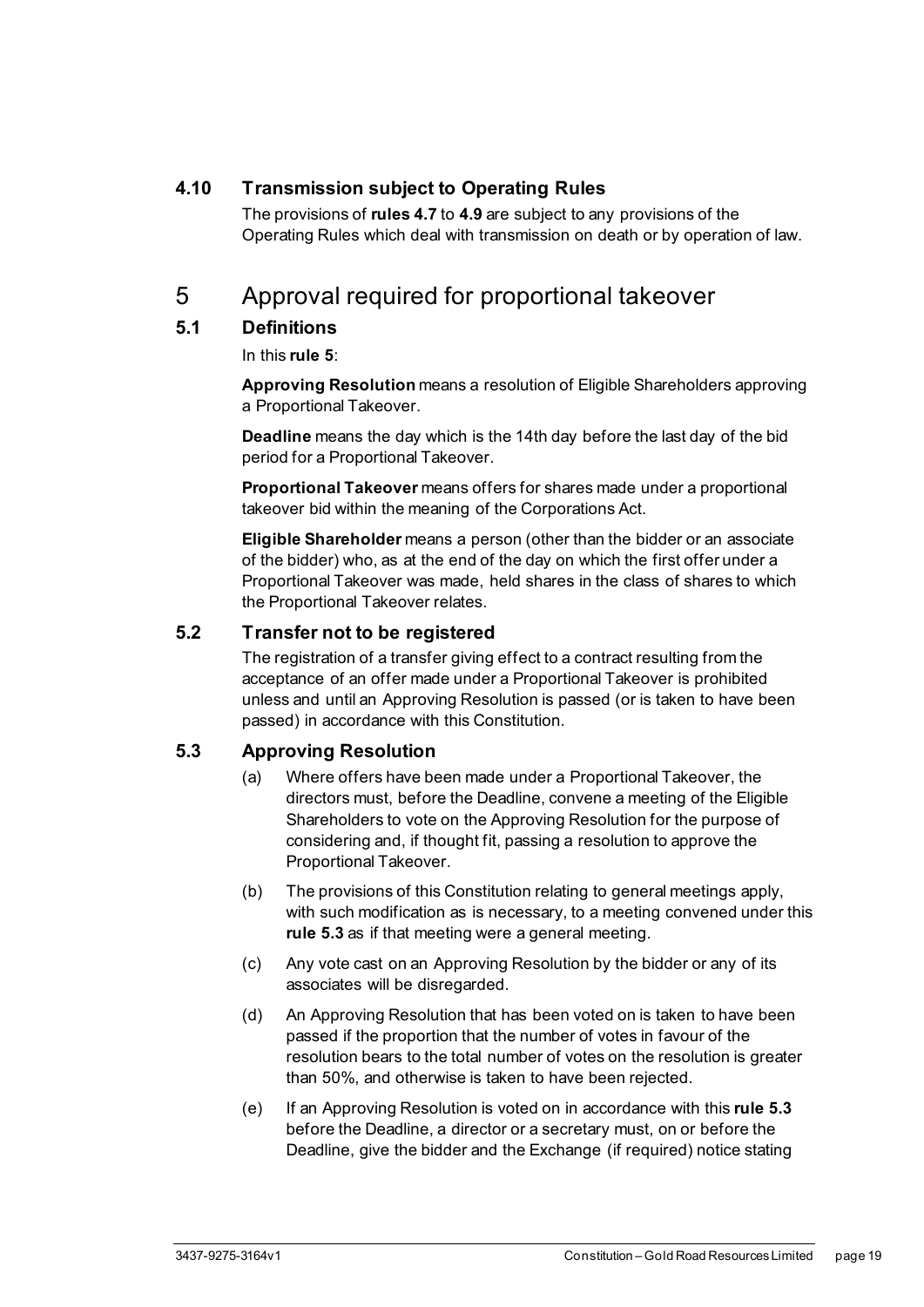that an Approving Resolution has been voted on and whether it was passed or rejected.

(f) If no Approving Resolution has been voted on in accordance with this rule as at the end of the day before the Deadline, an Approving Resolution is taken, for the purposes of this **rule [5](#page-24-1)**, to have been passed in accordance with those provisions.

#### <span id="page-25-0"></span>**5.4 Cessation of effect**

**Rule[s 5.1](#page-24-2)** to **[5.3](#page-24-4)** cease to have effect at the end of three years after:

- (a) where those rules have not been renewed since their adoption, the date on which those rules were adopted by the Company; or
- (b) if those rules have been renewed since their adoption, the date on which they were last renewed.

## <span id="page-25-1"></span>6 Sale of non-marketable parcels

#### <span id="page-25-2"></span>**6.1 Definitions**

In this **rule [6](#page-25-1)**:

**Holder** means a holder of a non-marketable parcel.

**Notice Period** means the period specified in a notice sent to a Holder in accordance with **rule [6.3](#page-25-4)**.

#### **Takeover** means:

- (a) a takeover bid; or
- (b) a similar bid under a foreign regime.

#### <span id="page-25-3"></span>**6.2 Power to sell non-marketable parcels**

- (a) Subject to the Listing Rules, the Operating Rules and this Constitution, the directors may dispose of the non-marketable parcels of a Holder in the manner set out in this **rule [6](#page-25-1)**.
- (b) A notice under **rul[e 6.3](#page-25-4)** may be given to a Holder only once in a 12 month period and may not be given during the offer period of a Takeover for the Company.

#### <span id="page-25-4"></span>**6.3 Notice of proposed sale**

The Company directors must not sell a non-marketable parcel of a Holder unless it has given a notice in writing to the Holder:

- (a) stating that it intends to sell the non-marketable parcel; and
- (b) specifying a date at least six weeks (or any lesser period permitted under the Corporations Act or Listing Rules) after the notice is given by which the Holder may give the Company written notice that the Holder wishes to be exempt from the provisions of this **rule [6](#page-25-1)**.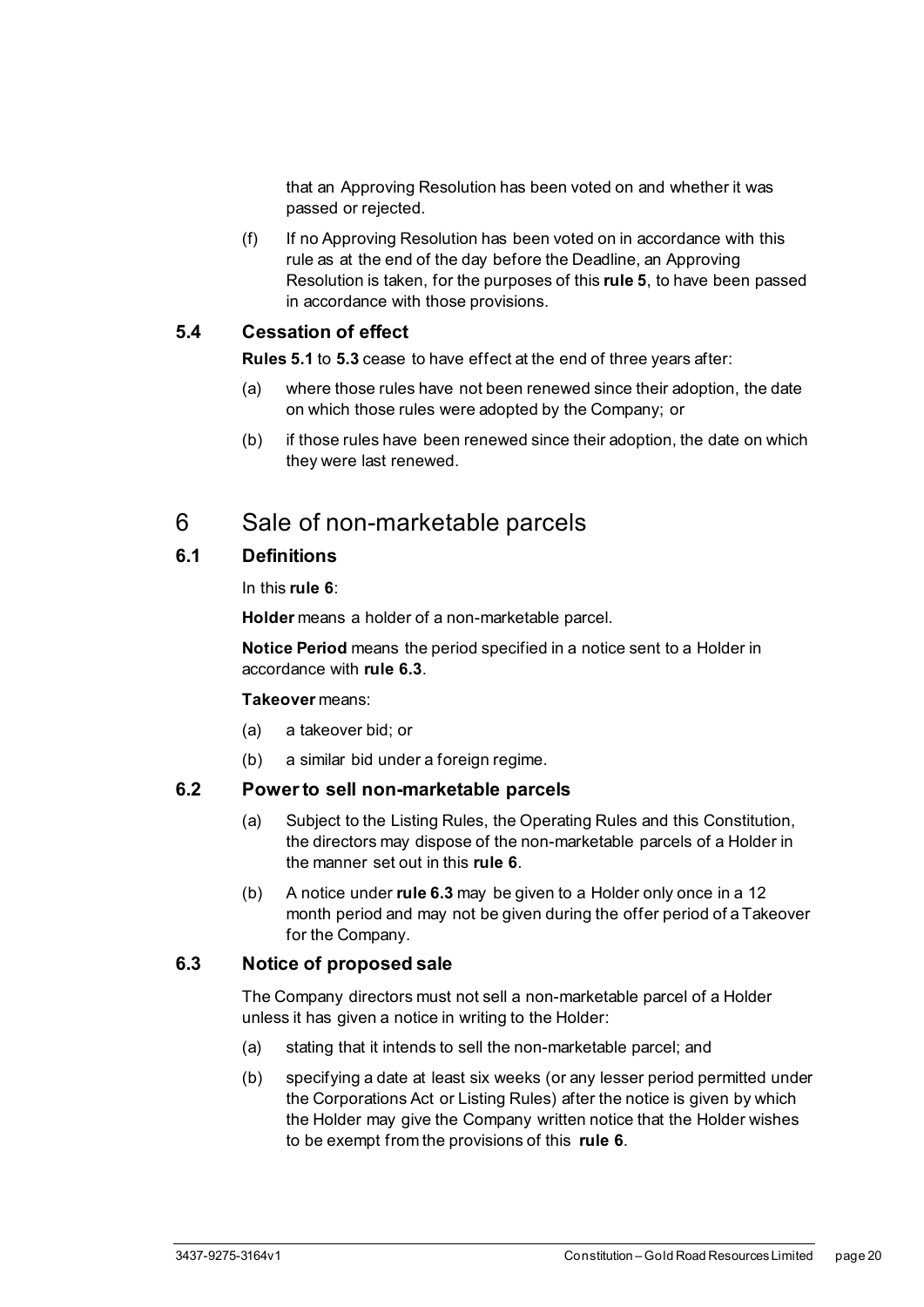#### <span id="page-26-0"></span>**6.4 Sale procedure**

- (a) If, before 5.00pm Perth time on the last day of the Notice Period:
	- (i) the Company has not received a notice from the Holder choosing to be exempt from the provisions of this **rule [6](#page-25-1)**; and
	- (ii) the Holder has not increased his or her holding to a marketable parcel,

the Holder is taken to have irrevocably appointed the Company as his or her agent to do anything in this **rule [6](#page-25-1)**.

- (b) In addition to initiating a sale by sending a notice under **rule [6.3](#page-25-4)**, the directors may also initiate a sale if a Holder holds less than a marketable parcel and that holding was created by a transfer of a parcel of securities effected on or after 1 September 1999 that was less than a marketable parcel at the time that the transfer document was initiated or, in the case of a paper-based transfer document, was lodged with the Company. In that case:
	- (i) the Holder is taken to have irrevocably appointed the Company as his or her agent to do anything in **rule [6.4\(c\)](#page-26-1)**; and
	- (ii) if the holding was created after the adoption of this rule, the directors may remove or change the Holder's rights to vote or receive dividends in respect of those securities (if any). Any dividends withheld must be sent to the former Holder after the sale when the former Holder delivers to the Company such proof of title as the directors accept.
- <span id="page-26-1"></span>(c) The Company may:
	- (i) sell the securities constituting less than a marketable parcel as soon as practicable at a price which the directors consider is the best price reasonably available for the securities when they are sold;
	- (ii) deal with the net proceeds of the sale as follows:
		- (A) firstly, apply the net proceeds towards satisfaction of costs and expenses paid or payable in connection with the sale and all amounts due but unpaid and accrued interest on all those amounts, and
		- (B) secondly, pay any balance of the net proceeds of sale to the Holder whose shares were sold; and
	- (iii) receive any disclosure document, including a financial services guide, as agent for the Holder.
- (d) The costs and expenses of any sale of securities arising from a notice under **rule [6.3](#page-25-4)** (including brokerage and stamp duty) are payable by the purchaser or by the Company.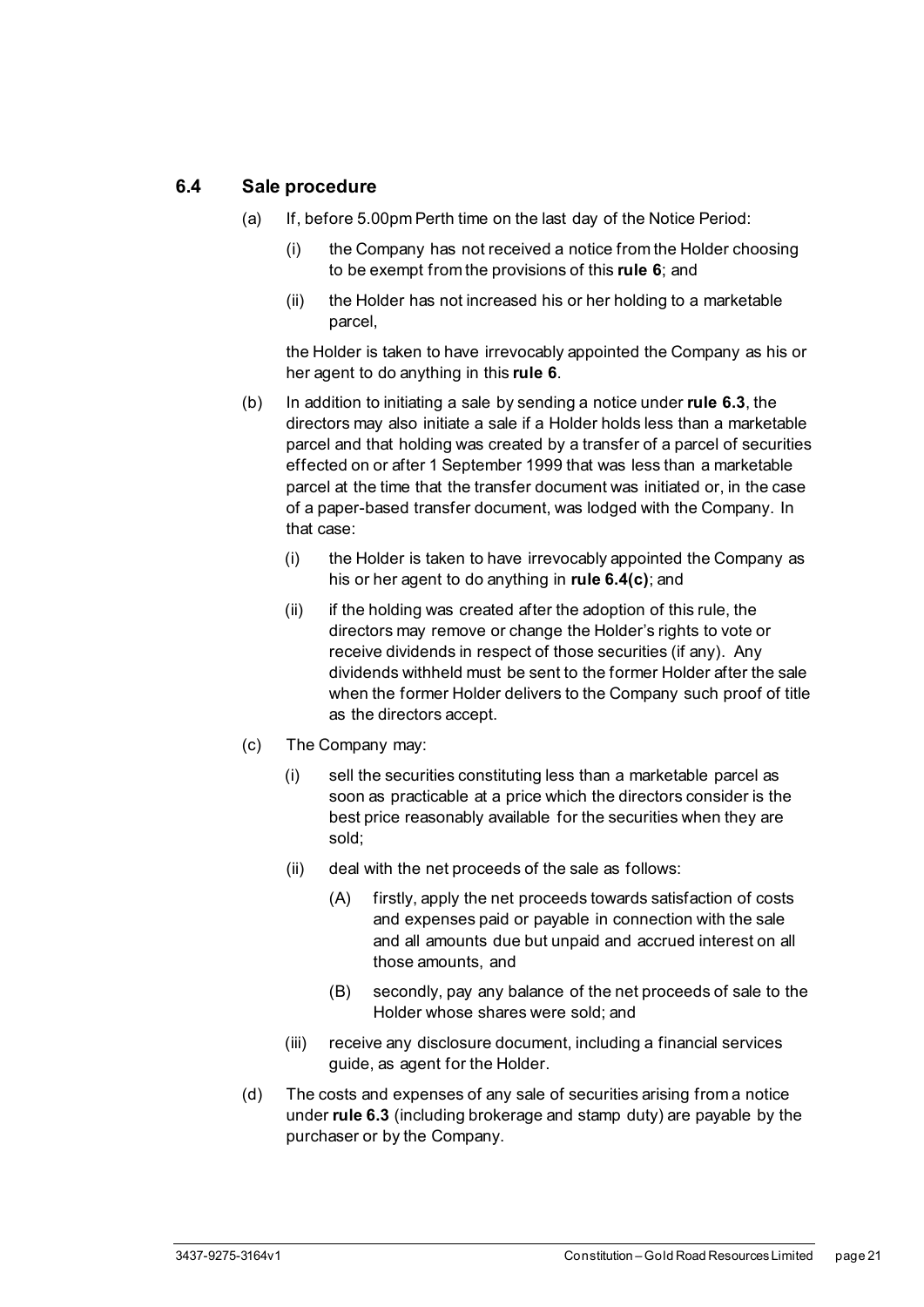#### <span id="page-27-0"></span>**6.5 Effect of announcement of a Takeover**

**Rul[e 6](#page-25-1)** ceases to have effect for the period commencing on the announcement of a Takeover for the Company and ending on the close of the offer period under the Takeover, following which a new notice under **rule [6.3](#page-25-4)** may be given.

#### <span id="page-27-1"></span>**6.6 Revocation, suspension and termination**

The directors may, before a sale is effected under this **rule [6](#page-25-1)**, revoke a notice given or suspend or terminate the operation of this **rule [6](#page-25-1)** either generally or in specific cases.

#### <span id="page-27-2"></span>**6.7 Multiple parcels**

If a holder of securities is registered in respect of more than one parcel of securities, the directors may treat the holder as a separate holder in respect of each of those parcels so that this **rule [6](#page-25-1)** will operate as if each parcel was held by different persons.

## <span id="page-27-3"></span>7 General meetings

#### <span id="page-27-4"></span>**7.1 Annual general meetings**

Annual general meetings must be held in accordance with the Corporations Act.

#### <span id="page-27-5"></span>**7.2 Calling a general meeting**

A general meeting may only be called:

- (a) by a directors' resolution; or
- (b) as otherwise provided in the Corporations Act.

#### <span id="page-27-6"></span>**7.3 Notice of general meeting**

- (a) Notice of a general meeting must be given to the members, directors and the auditor in accordance with the Corporations Act and the Listing Rules.
- (b) The notice must:
	- (i) state the date, time and place (or places) of the meeting (and if the members are able to participate using technology, the means by which a person may register for and participate in the meeting using that technology); and
	- (ii) state the general nature of the business to be conducted at the meeting and include any other matters required by the Corporations Act or the Listing Rules to be included.
- (c) A notice of meeting must be accompanied by a form of proxy which satisfies the requirements of the Listing Rules and the Corporations Act.
- (d) Unless the Corporations Act provides otherwise: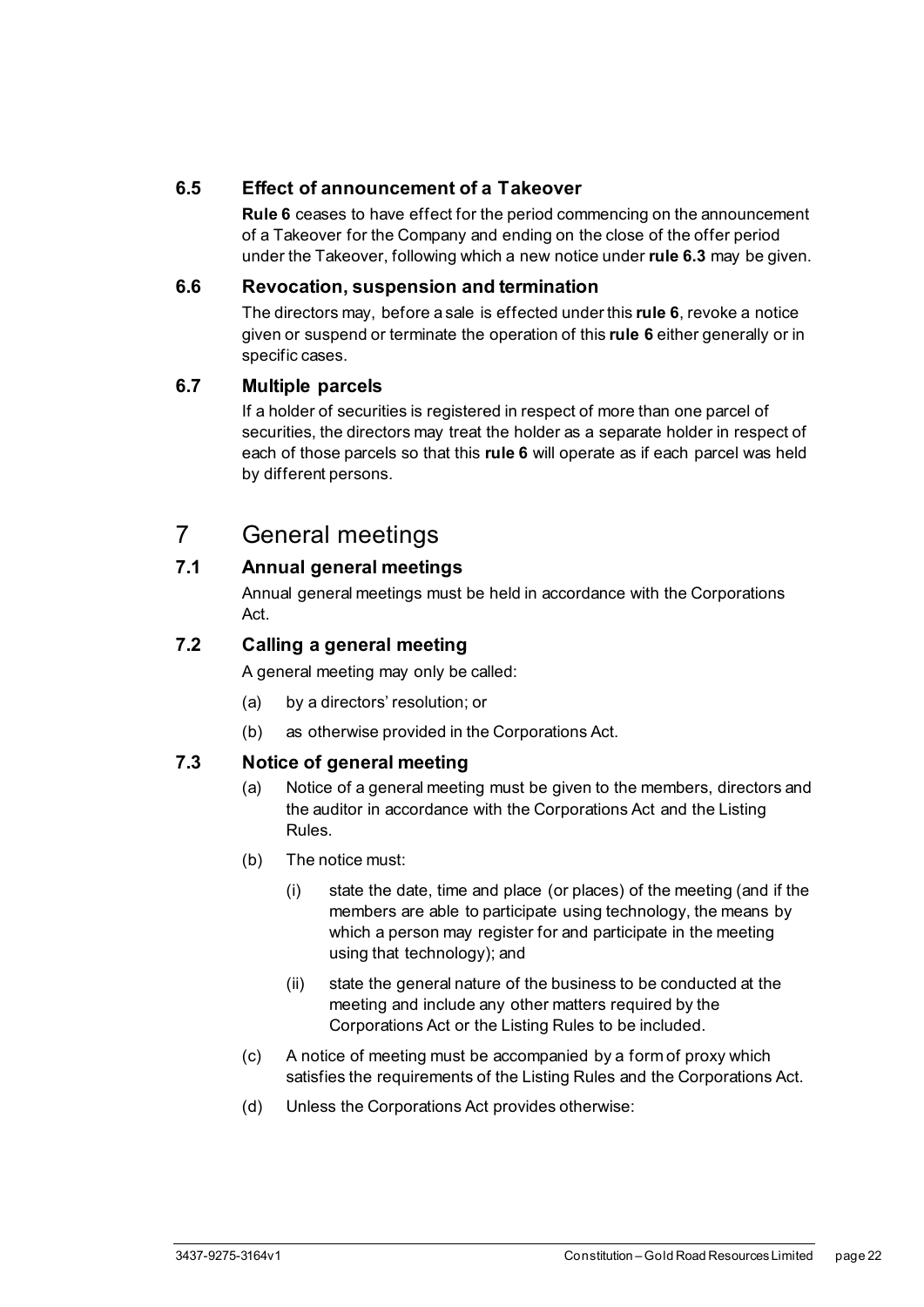- (i) no business may be transacted at a general meeting unless the general nature of the business is stated in the notice calling the meeting; and
- (ii) except with the approval of the directors or the chair, no person may move any amendment to a proposed resolution the terms of which are set out in the notice calling the meeting or to a document which relates to such a resolution, a copy of which has been made available to members to inspect or obtain.

#### <span id="page-28-0"></span>**7.4 General meetings using technology**

- (a) A general meeting may be held:
	- (i) using or with the assistance of any technology approved by the directors; or
	- (ii) in any manner permitted by law,

provided that:

- (iii) members as a whole are given a reasonable opportunity to participate; and
- (iv) there is a physical venue for the meeting.
- (b) Subject to any applicable law:
	- (i) the directors may prescribe the regulations, rules and procedures regarding the manner in which a general meeting is to be conducted, and may communicate such regulations, rules and procedures (or instructions on how they can be accessed) to members by notification to the Exchange or in any manner permitted by this Constitution or the Corporations Act; and
	- (ii) the inability of one or more members to access, or to continue to access, a general meeting using any technology will not affect the validity of the meeting or any business conducted at the meeting, provided that sufficient members are able to participate in the meeting as are required to constitute a quorum.
- (c) For the purposes of:
	- (i) constituting a quorum under **rule [8.1](#page-29-3)**; or
	- (ii) determining whether a person is present (including present 'in person' or present 'by proxy, attorney or Representative') or in attendance at a general meeting,
- (d) persons need not be physically in attendance in the same place or any place, provided the meeting is held in accordance with this **rule [7.4](#page-28-0)**.

#### <span id="page-28-1"></span>**7.5 Postponement or cancellation of general meetings**

(a) Subject to this Constitution, the Corporations Act and the Listing Rules, if the directors have convened a general meeting, the directors may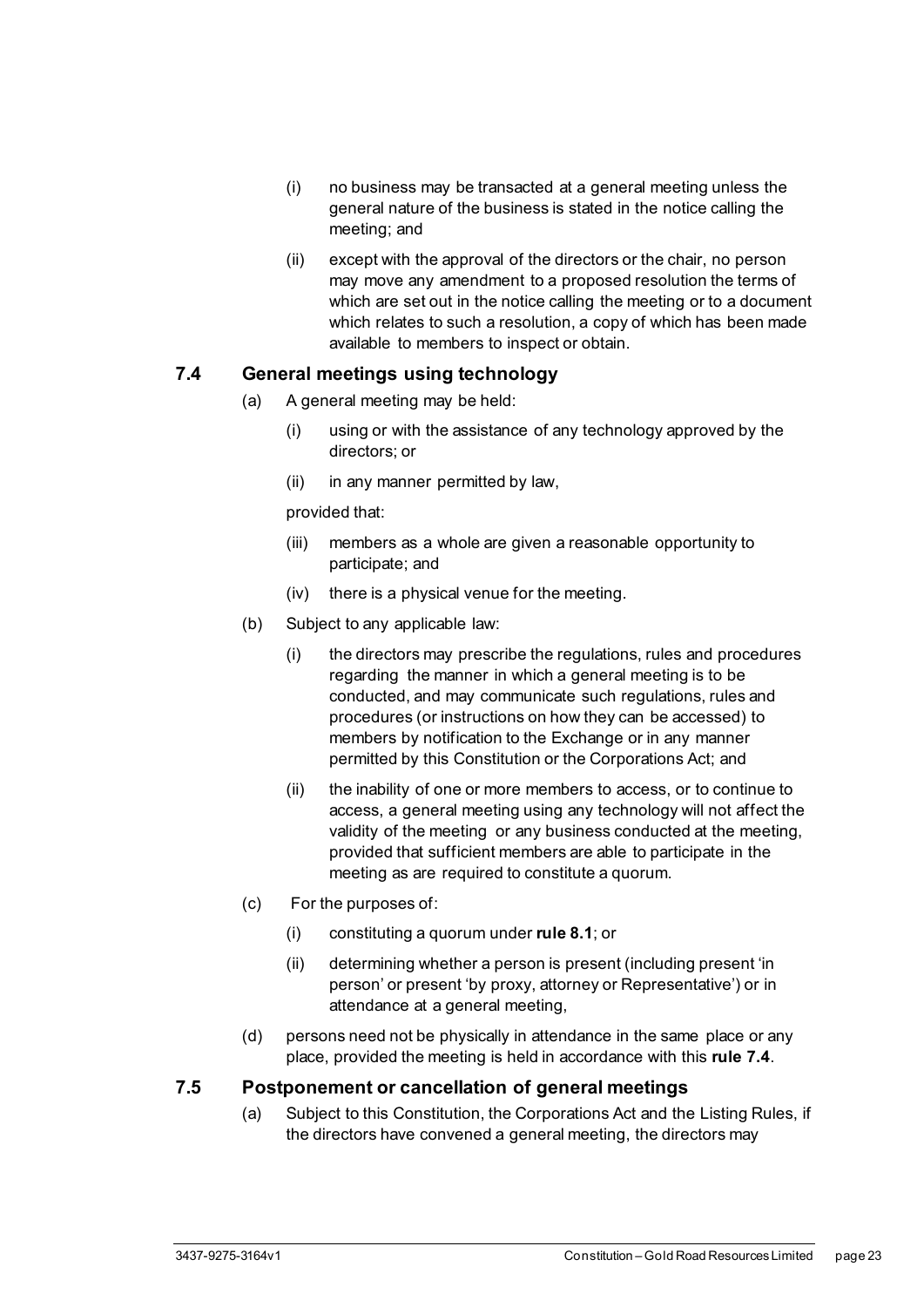change the place (or places) of, or postpone or cancel that general meeting.

- (b) If a director has convened a general meeting, only the director who convened the general meeting may change the place (or places) of the general meeting or postpone or cancel the general meeting.
- (c) If a general meeting is convened pursuant to a request by members, the directors may not postpone or cancel the general meeting without the consent of the requesting members.

#### <span id="page-29-0"></span>**7.6 Notice of change, postponement or cancellation**

Notice of cancellation or postponement or change of place of a general meeting must state the reason for cancellation or postponement and be:

- (a) published in a daily newspaper circulating in Australia;
- (b) given to the Exchange; or
- (c) subject to the Corporations Act and the Listing Rules, given in any other manner determined by the directors.

#### <span id="page-29-1"></span>**7.7 Omission to give notice relating to general meeting**

- (a) No resolution passed at or proceedings of any general meeting will be invalid because of any unintentional omission or error in giving or not giving notice of:
	- (i) that general meeting;
	- (ii) any change of place (or places) of that general meeting;
	- (iii) postponement of that general meeting, including the date, time and place (or places) for the resumption of the adjourned meeting; or
	- (iv) resumption of that adjourned general meeting.
- (b) A person's attendance at a general meeting waives any objection that person may have in respect of any unintentional omission or error in the giving of a notice.

## <span id="page-29-2"></span>8 Proceedings at general meetings

#### <span id="page-29-3"></span>**8.1 Quorum**

- (a) No business may be transacted at a general meeting except the election of a chair and the adjournment of the meeting unless a quorum is present when the meeting proceeds to business.
- (b) A quorum at a general meeting is two or more members present in person or by proxy and entitled to vote.
- (c) If a member has appointed more than one proxy and two or more proxies attend a general meeting, only one proxy will be counted for the purposes of determining whether there is a quorum.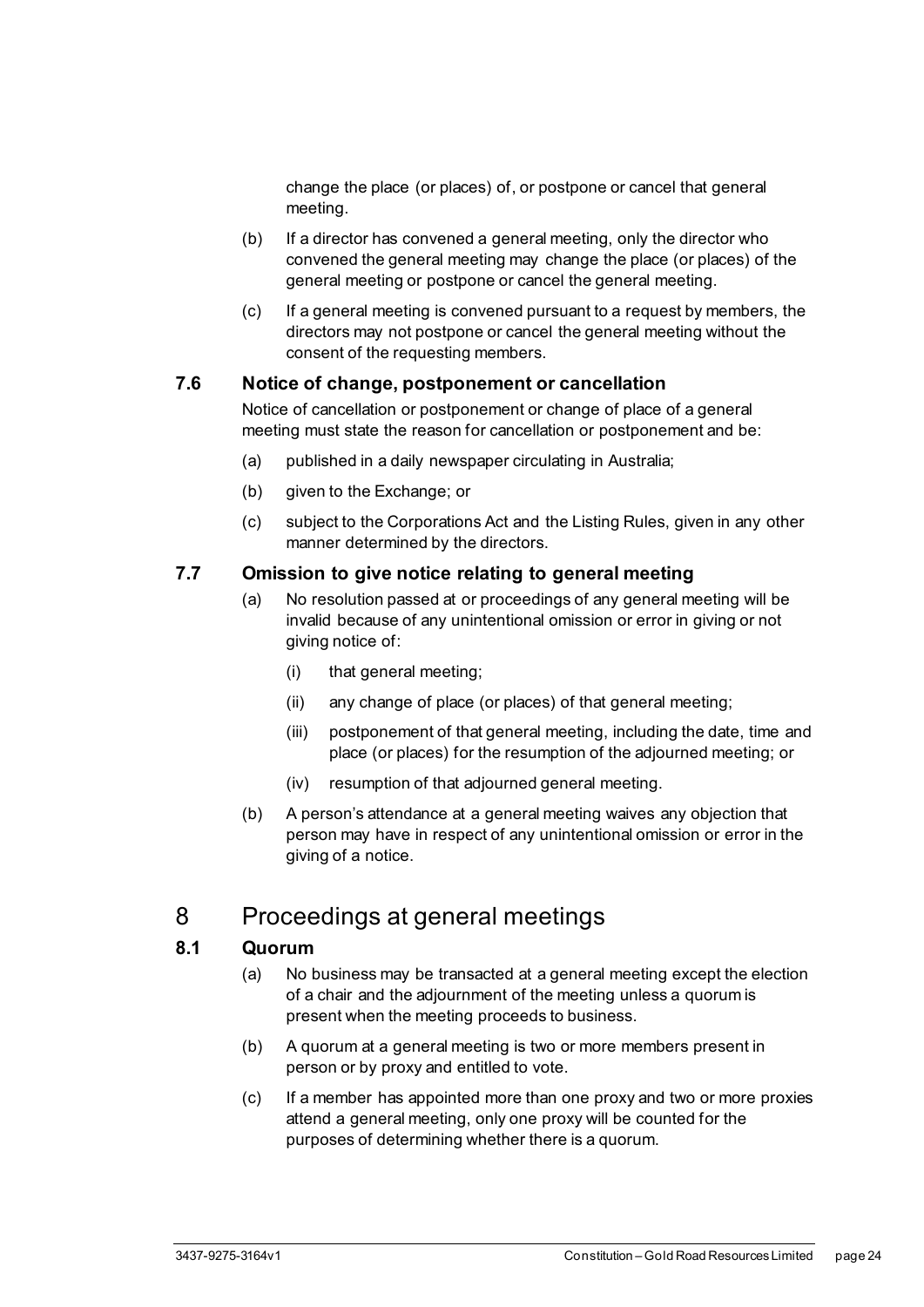(d) A member placing a direct vote under **rule [10.4\(c\)](#page-39-2)** is not taken into account in determining whether or not there is a quorum at a general meeting.

#### <span id="page-30-0"></span>**8.2 Lack of quorum**

- (a) If a quorum is not present within 30 minutes after the time appointed for a general meeting (or any longer period of time as the chair may allow) the general meeting:
	- (i) if convened by a director or on the request of members, is dissolved; or
	- (ii) in any other case, is adjourned to a day, time and place (or places) as the chair determines or if the chair is not present, as the directors at the meeting determine or, if the directors do not so determine, to the same day in the next week at the same time and the same place (or places) as the general meeting.
- (b) If a quorum is not present within 30 minutes after the time appointed for the resumption of the adjourned general meeting, the general meeting is dissolved.

#### <span id="page-30-1"></span>**8.3 Chairing general meetings**

- (a) The chair of the board of directors from time to time will be entitled to chair each general meeting of the Company.
- (b) If the chair is not present within 30 minutes after the time appointed for any general meeting or if the chair is unwilling or unable to act as chair for the whole or any part of that general meeting, the deputy chair of board meetings (if any) will chair the general meeting, or if there is no deputy chair or if the deputy chair is not present or is unwilling or unable to act, the directors present may elect a director present to chair that general meeting.
- (c) If no director is elected or if all the directors present decline to take the chair for the whole or any part of that general meeting, the members present (whether in person or by proxy) may elect a member present (in person) to chair the whole or any part of that general meeting. If the members do not so elect a chair, the meeting will be adjourned to be resumed on the same day, at the same time and at the same place (or places) in the following week.
- (d) A chair of a general meeting may, for any item of business or part of a meeting, vacate the chair in favour of another director who will preside as acting chair. Where an instrument of proxy appoints the chair as proxy for any part of the proceedings for which the acting chair presides, the instrument of proxy will be taken to have been given in favour of the acting chair for the relevant part of the proceedings of the general meeting.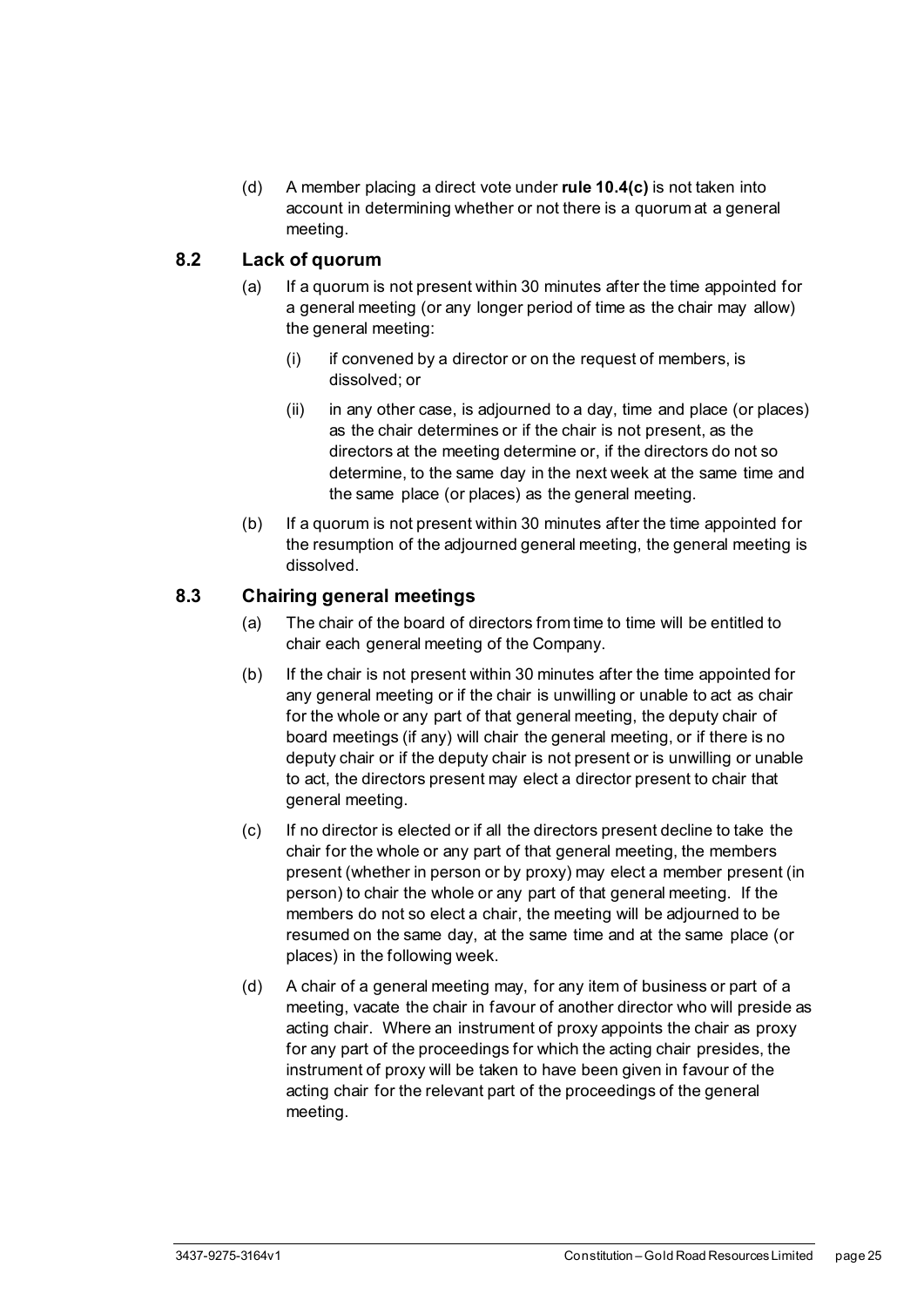#### <span id="page-31-0"></span>**8.4 Admission to and conduct of general meetings**

- (a) Subject to the Corporations Act, the chair of each general meeting has charge of the conduct of that meeting, including the procedures to be adopted and the application of those procedures at that meeting.
- <span id="page-31-1"></span>(b) The chair of each general meeting may take any action the chair considers necessary to enable that meeting to be carried on in an orderly and proper manner and to ensure the safety of all persons at that meeting and may:
	- (i) require any person not to enter, attend or be present at, or to leave the place (or any place) at which the meeting is to be held, including:
		- (A) any person in possession of any thing:
			- (1) allowing pictorial or sound recording; or
			- (2) that may be used in any demonstration or disruption, including any banner or placard;
		- (B) any person who does not permit inspection of any thing in that person's possession;
		- (C) any person who the chair considers may disrupt that general meeting; or
		- (D) any person who behaves or threatens to behave in a dangerous, offensive or disruptive way; and
	- (ii) refuse entry to the meeting to any person not entitled to receive notice of the meeting or refuse or limit any such person's ability to attend or be present at the meeting.

The chair may delegate the powers conferred by this **rule [8.4\(b\)](#page-31-1)** to any person the chair thinks fit.

- (c) Without prejudice to the application of the Corporations Act, any director and any person (whether or not a member) invited to speak at a general meeting (including by the chair during the general meeting) may speak at the general meeting. No other person may speak at the general meeting.
- (d) Subject to this Constitution, the chair may require the application of any proceeding that the chair considers necessary to allow proceedings at any meeting to be carried on in an orderly and proper manner, including:
	- (i) imposing a limit on the time that a person may speak on any matter and terminating debate or discussion on any matter being considered and requiring the matter to be put to a vote of members;
	- (ii) adopting any procedures for casting or recording votes at the meeting whether on a show of hands or a poll (including the appointment of scrutineers); or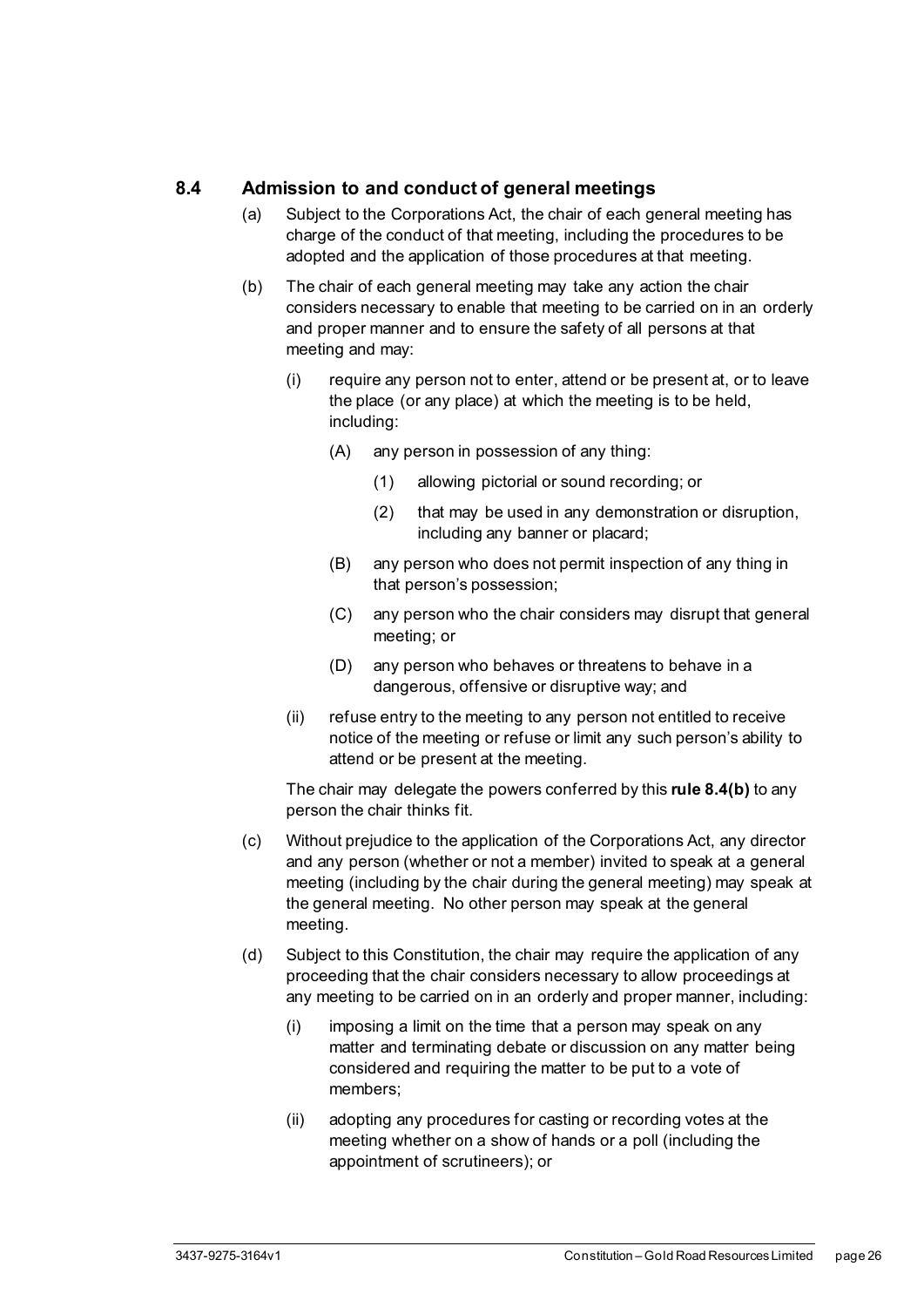- (iii) requiring any person to leave any meeting, and if that person does not leave as required, have that person removed from the meeting.
- (e) A determination by the chair for the purpose of this **rul[e 8.4](#page-31-0)** binds all members and is final.

#### <span id="page-32-0"></span>**8.5 Adjournment**

- (a) The chair of a general meeting at which a quorum is present may adjourn the meeting to another date, time and place (or places).
- <span id="page-32-4"></span>(b) The chair of a general meeting may at any time during the course of the meeting:
	- (i) adjourn the meeting or any business, motion, question or resolution being or to be considered by the meeting to a later time at the same meeting or to an adjourned meeting (including where one or more members is unable to access, or to continue to access, a general meeting using any technology); and
	- (ii) for the purpose of allowing any poll to be taken or determined, suspend the proceedings of the meeting for such period or periods as the chair determines.
- (c) Subject to the Corporations Act and this Constitution, the chair's rights under **rule [8.5\(b\)](#page-32-4)** are exclusive and, unless the chair requires otherwise, no vote may be taken or demanded by the members about any postponement, adjournment or suspension of proceedings.
- (d) No business may be transacted on the resumption of an adjourned or postponed general meeting other than the business left unfinished at the adjourned general meeting.

#### <span id="page-32-1"></span>**8.6 Postponement**

Subject to this Constitution, except where the general meeting has been convened by a court, the chair may postpone any general meeting, if at the place (or a place) and the time for that general meeting it appears to the chair that:

- (a) there is insufficient space for the members who wish to physically attend the meeting; or
- (b) the postponement of the meeting is necessary because the business of the meeting is unlikely to be capable of being carried on in an orderly and proper manner, including because of the behaviour of any person present.

### <span id="page-32-2"></span>9 Proxies, attorneys and Representatives

#### <span id="page-32-3"></span>**9.1 Appointment of proxy**

(a) Subject to this Constitution, a member who is entitled to attend and to vote at a general meeting of the Company may appoint a person as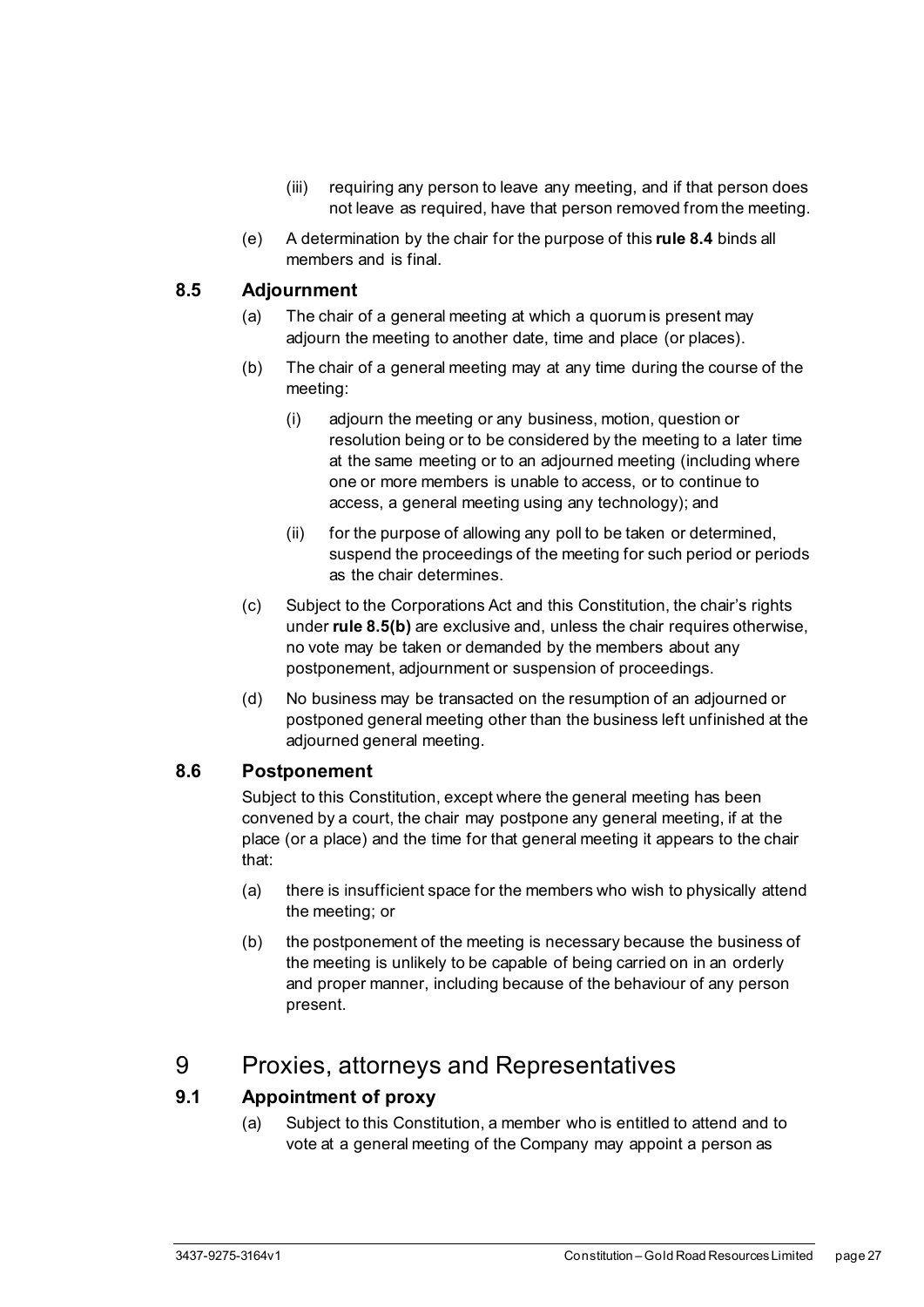proxy to attend, speak and vote for that member. The instrument appointing a proxy may restrict the exercise of any power.

- (b) A proxy may be, but does not have to be, a member.
- (c) A proxy is not entitled to vote if the member who has appointed the proxy is present in person at the meeting.
- (d) If a member is entitled to cast two or more votes at a meeting, the member may appoint two proxies. If the member appoints two proxies and the appointment does not specify the proportion or the number of votes each proxy may exercise, each proxy may exercise half the votes.

#### <span id="page-33-0"></span>**9.2 Member's attorney**

Subject to this Constitution, a member may appoint an attorney to act, or to appoint a proxy to act, at a meeting of members. If the appointor is an individual, the power of attorney must be signed in the presence of at least one witness.

#### <span id="page-33-1"></span>**9.3 Proxy instruments and powers of attorney**

- (a) Subject to the Corporations Act, the Listing Rules and **rule [9.4\(b\)](#page-34-1)**, an appointment of a proxy or an attorney must be in writing and be signed by the member appointing the proxy or attorney, or if an appointment of a proxy by the duly authorised attorney of the member, and state:
	- (i) the member's name and address;
	- (ii) the Company's name;
	- (iii) the proxy's name or the name of the office held by the proxy; and
	- (iv) the general meeting at which the proxy may be used, or if the appointment is a standing one, a clear statement to that effect.
- (b) Where an instrument appointing a proxy is signed pursuant to a power of attorney, a copy of the power of attorney (certified as a true copy of the original) must be attached to the proxy instrument sent to the Company.
- (c) An instrument appointing a proxy or attorney may direct the way in which the proxy or attorney is to vote on a particular resolution.
- (d) If an instrument does not contain a direction, the proxy is entitled to vote on the proposed resolution as the proxy considers appropriate.
- (e) If a proxy is appointed to vote on a particular resolution by more than one member, that proxy:
	- (i) may vote on a show of hands in the same way if each instrument appointing the proxy directs the proxy to vote in the same way or does not direct the proxy how to vote; and
	- (ii) may not vote on a show of hands unless each instrument appointing the proxy and directing the proxy to vote in a particular way directs the proxy to vote in the same way.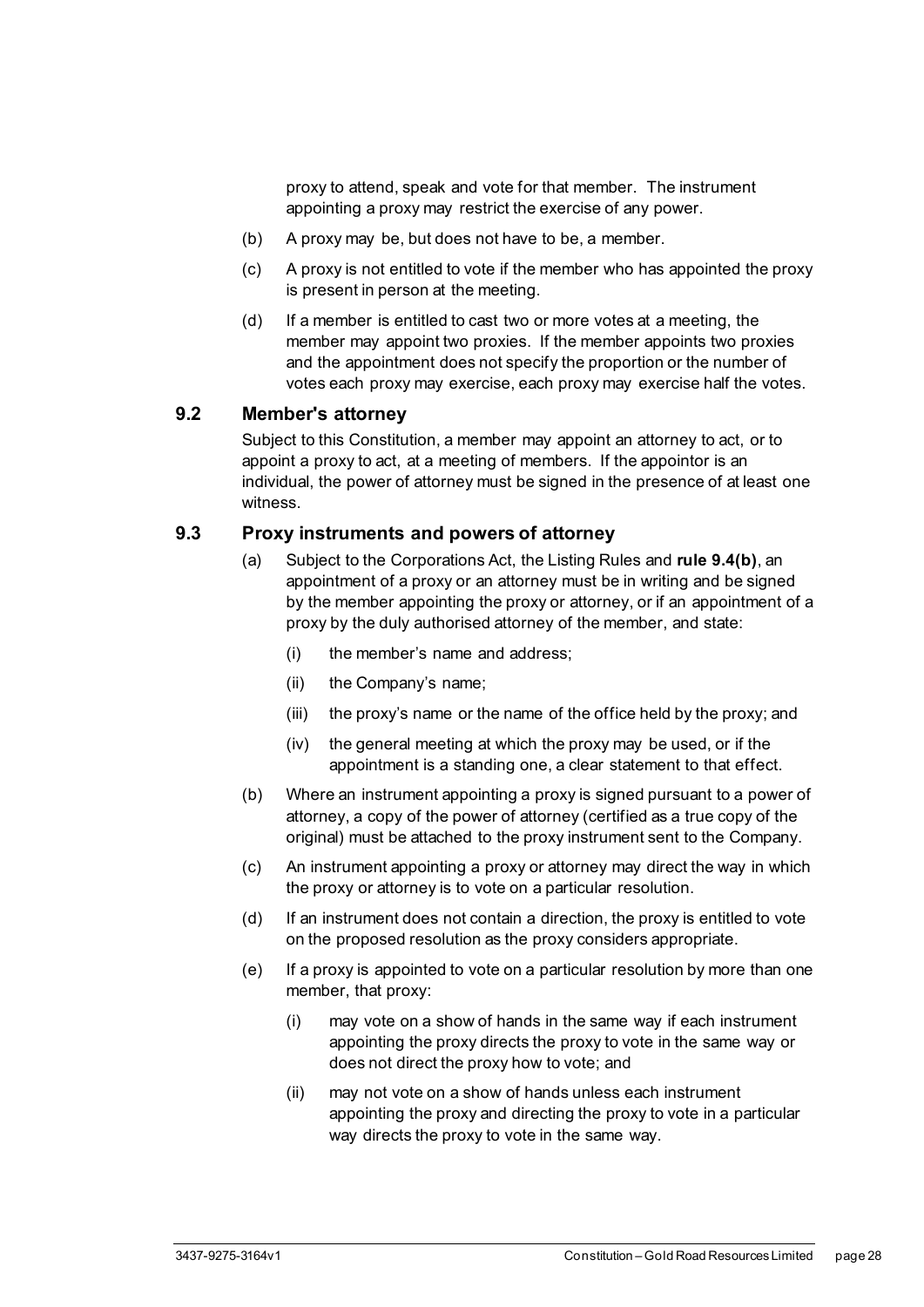#### <span id="page-34-2"></span><span id="page-34-0"></span>**9.4 Proxy and attorney instruments to be received by Company**

- <span id="page-34-3"></span>(a) An instrument purporting to appoint a proxy or attorney is not effective unless it is received, together with any additional documentation, including a copy of the power of attorney (certified as a true copy of the original), by the Company:
	- (i) at least 48 hours before the general meeting or, as the case may be, the postponed or adjourned general meeting; or
	- (ii) where **rule [9.4\(d\)](#page-35-4)** applies, such shorter period before the time for holding the general meeting or, as the case may be, postponed or adjourned general meeting, as the Company determines in its discretion,

<span id="page-34-4"></span>at any of the following:

- (iii) the registered office;
- (iv) a facsimile number at the registered office; or
- (v) a place, facsimile number or electronic address specified for that purpose by the directors in the notice of the general meeting, or in any other manner specified for that purpose by the directors in the notice of general meeting.
- <span id="page-34-1"></span>(b) For the purposes of **rul[e 9.4\(a\)](#page-34-2)**, a proxy instrument received at an electronic address specified in the notice of general meeting for the receipt of proxy instruments, in any other manner specified for the return of proxy instruments to the Company by the directors in the notice of the general meeting, where such instrument is not required to be signed or executed, or otherwise received by the Company in accordance with the Corporations Act is taken to have been signed or executed if the appointment:
	- (i) includes or is accompanied by a personal identification code allocated by the Company to the member making the appointment;
	- (ii) has been duly authorised by the member in another manner approved by the directors and specified in or with the notice of meeting; or
	- (iii) is otherwise authenticated in accordance with the Corporations Act.
- (c) The Company is entitled to clarify with a member any instruction on an instrument appointing a proxy or attorney which is received by the Company within the period referred to in **rul[e 9.4\(a\)\(i\)](#page-34-3)** or **[9.4\(a\)\(ii\)](#page-34-4)**(as applicable) by written or verbal communication. The Company, at its discretion, is entitled to amend the contents of any instrument appointing a proxy or attorney to reflect any clarification in instruction and the member at that time is taken to have appointed the Company as its attorney for this purpose.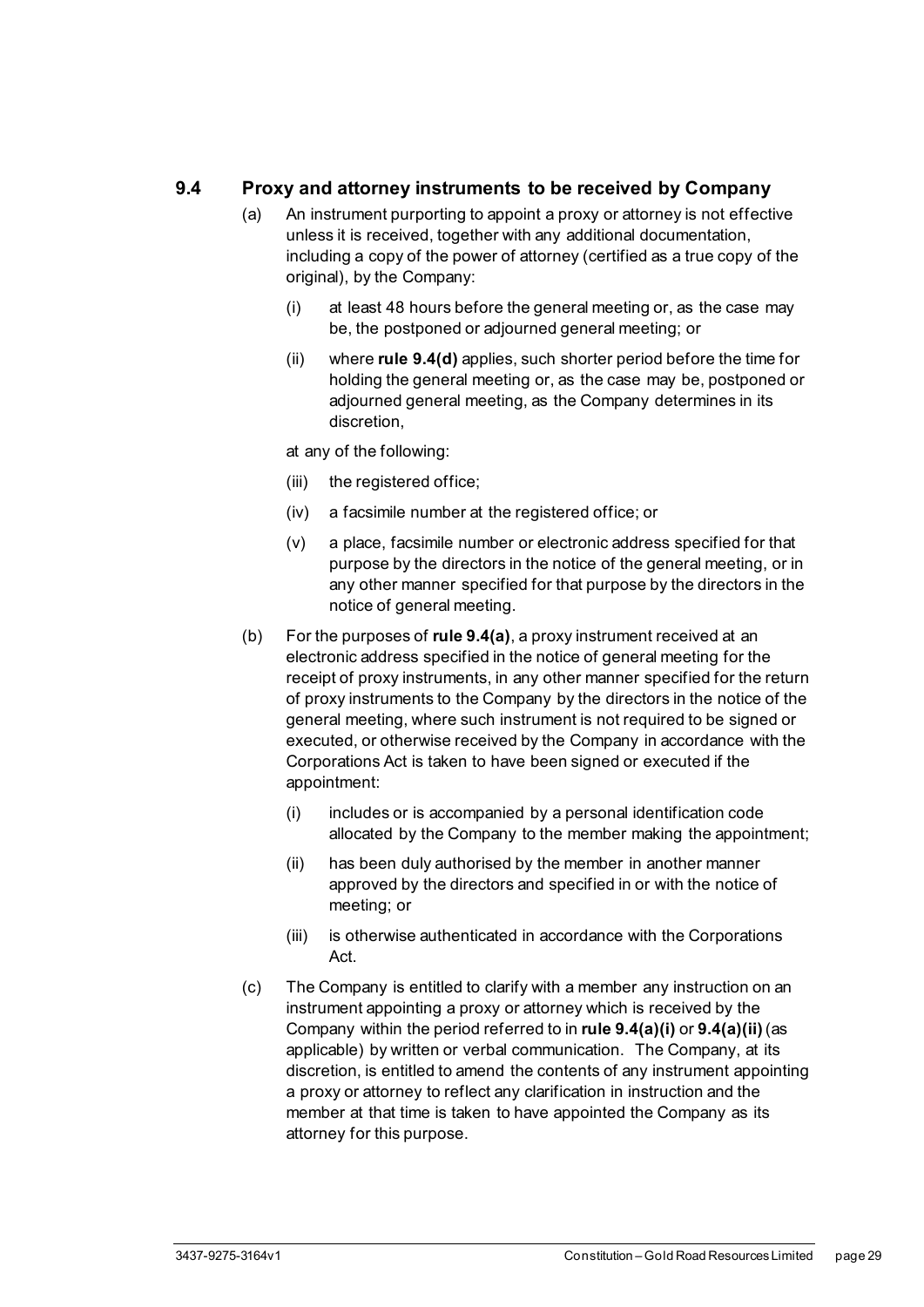- <span id="page-35-4"></span>(d) Where an instrument appointing a proxy or attorney has been received by the Company within the period specified in **rul[e 9.4\(a\)\(i\)](#page-34-3)** and the Company considers that the instrument has not been duly executed, the Company, in its discretion, may:
	- (i) return the instrument appointing the proxy or attorney to the appointing member; and
	- (ii) request that the member duly execute the instrument and return it to the Company within the period determined by the Company under **rule [9.4\(a\)\(ii\)](#page-34-4)** and notified to the member.
- (e) An instrument appointing a proxy or attorney which is received by the Company in accordance with **rule [9.4\(d\)](#page-35-4)** is taken to have been validly received by the Company.

#### <span id="page-35-0"></span>**9.5 Power to demand poll**

A proxy or attorney may demand, or join in demanding, a poll.

#### <span id="page-35-1"></span>**9.6 Revocation of proxy or attorneys**

A member may revoke the appointment of a proxy or attorney appointed by it by notice to the Company stating that the appointment of a proxy or attorney is revoked or by appointing a new proxy or attorney.

#### <span id="page-35-2"></span>**9.7 Validity of votes of proxy or attorney**

A vote cast by a proxy or attorney will be valid unless not less than 48 hours before the start of a general meeting (or, in the case of an adjourned or postponed general meeting, any lesser time that the directors or the chair of the meeting decide) at which a proxy or attorney votes, the Company receives notice of:

- (a) the member who appointed the proxy or attorney ceasing to be a member;
- (b) the revocation of the instrument appointing the proxy or attorney;
- (c) the appointment of a new proxy or attorney; or
- (d) the revocation of any power of attorney under which the proxy or attorney was appointed.

#### <span id="page-35-3"></span>**9.8 Appointment of Representative**

- (a) Subject to this Constitution, if a member is a body corporate, it may appoint a natural person as its Representative to exercise on its behalf any or all of the powers it may exercise:
	- (i) at meetings of the members;
	- (ii) at meetings of creditors or debenture holders; or
	- (iii) relating to resolutions to be passed without meetings.
- (b) The appointment of a Representative may be a standing one.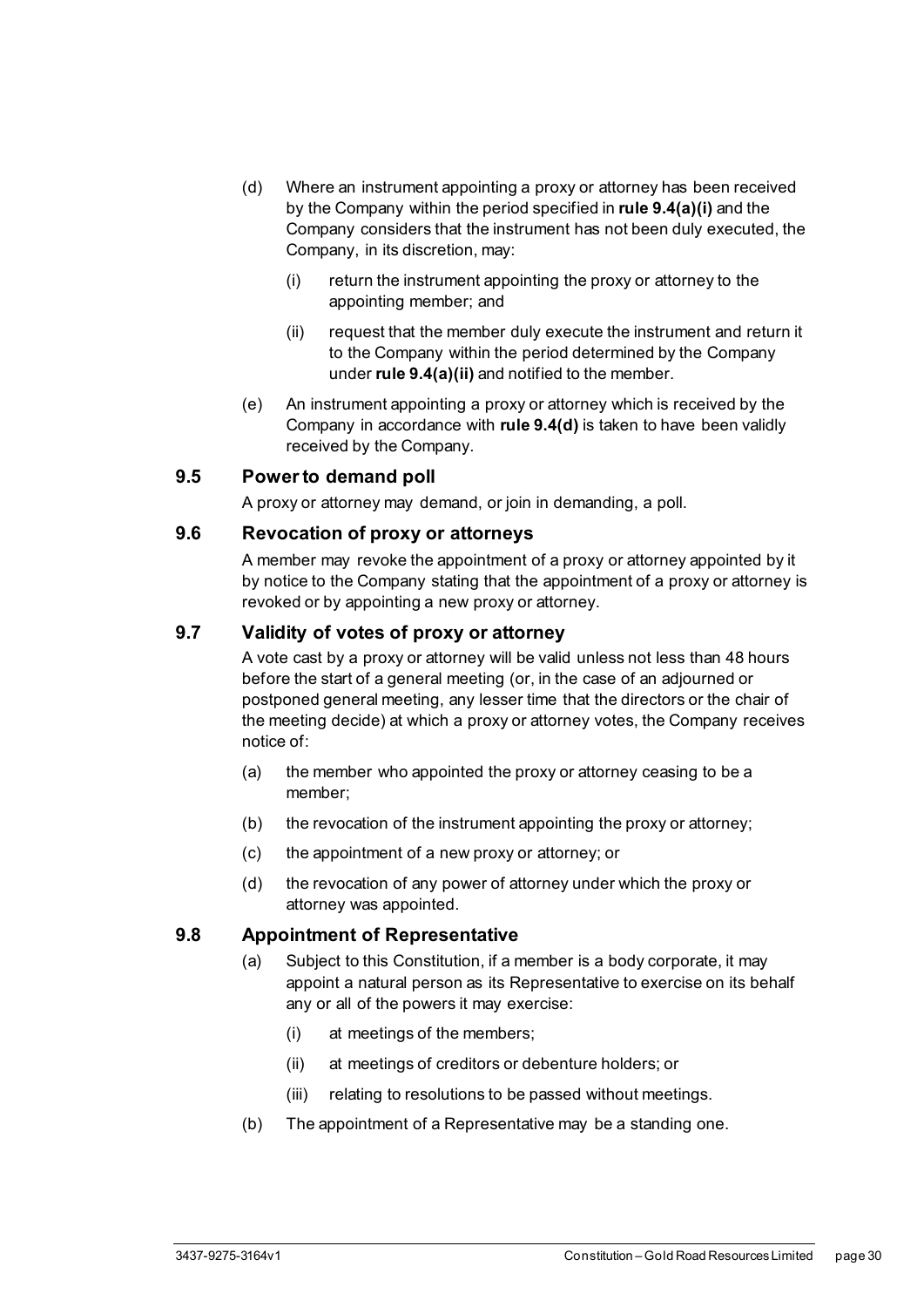#### <span id="page-36-0"></span>**9.9 Authority to act as Representative**

- (a) An appointment of a Representative must be in writing and be signed by the body corporate appointing the Representative and state:
	- (i) the member's name and address;
	- (ii) the Company's name;
	- (iii) the Representative's name or the name of the office held by the Representative; and
	- (iv) the general meeting at which the Representative may act, or if the appointment is a standing one, a clear statement to that effect.
- (b) The instrument appointing the Representative may restrict the exercise of any power.

#### <span id="page-36-1"></span>**9.10 Instrument to be received by the Company**

- (a) An instrument purporting to appoint a Representative is not valid unless it is received by the Company at least 48 hours before the general meeting or, as the case may be, the postponed or adjourned meeting, at any of the following:
	- (i) the registered office;
	- (ii) a facsimile number at the registered office; or
	- (iii) a place, facsimile number or electronic address specified for that purpose by the directors in the notice of the general meeting, or in any other manner specified for that purpose by the directors in the notice of the general meeting.

#### <span id="page-36-2"></span>**9.11 Revocation of appointment of Representative**

A member may revoke the appointment of a Representative appointed by it by notice to the Company stating that the appointment of the Representative is revoked or by appointing a new Representative.

#### <span id="page-36-3"></span>**9.12 Validity of votes of Representative**

A vote cast by a Representative will be valid unless not less than 48 hours before the start of a general meeting (or, in the case of an adjourned or postponed general meeting, any lesser time that the directors or the chair of the meeting decide) at which a Representative votes:

- (a) the member who appointed the Representative ceases to be a member; or
- (b) the Company has received notice of the revocation of the instrument appointing the Representative.

#### <span id="page-36-4"></span>**9.13 No liability**

The Company is not responsible for ensuring: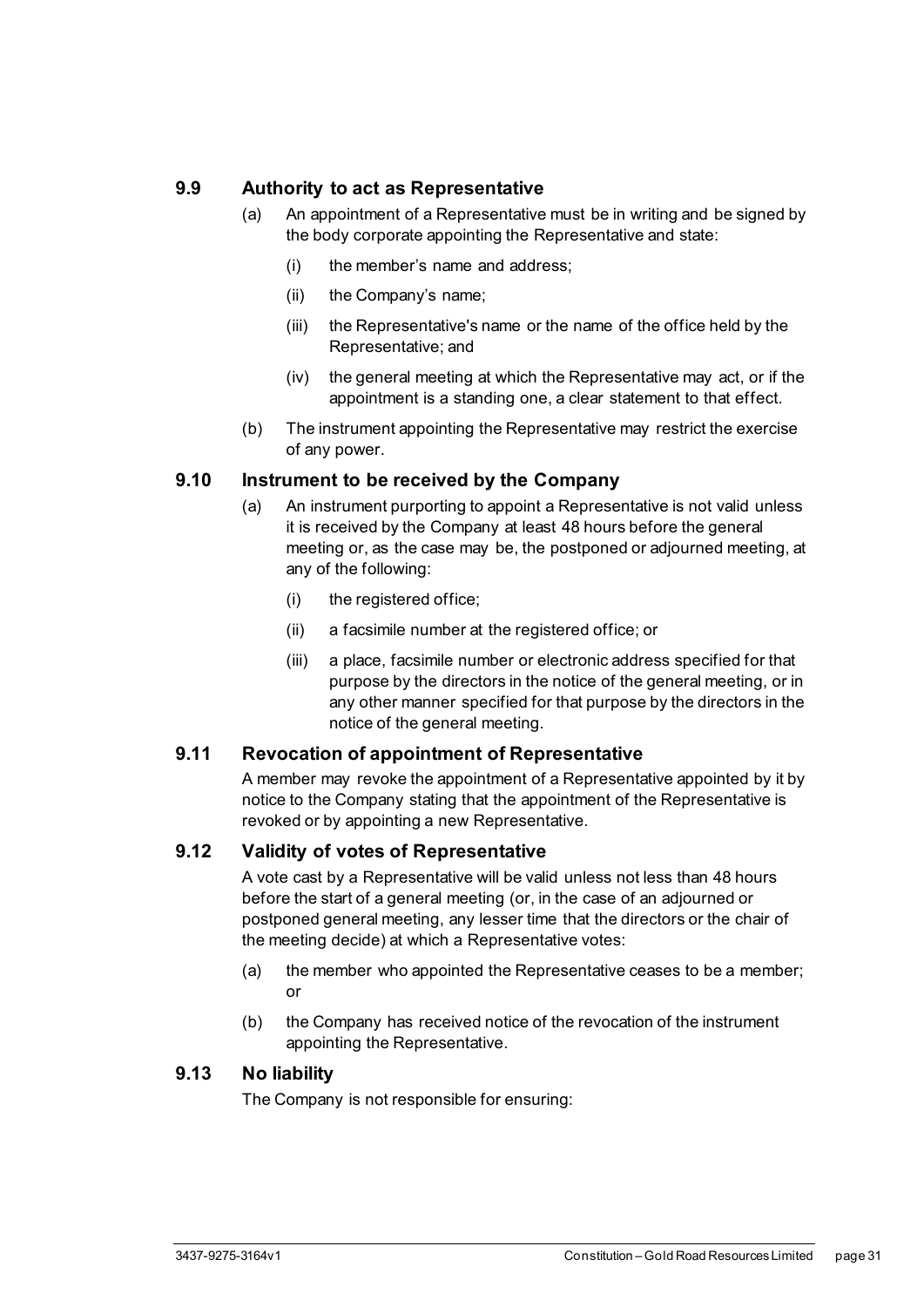- (a) any directions provided in the instrument appointing the proxy or attorney or the way in which a proxy or attorney is to vote on a particular resolution are complied with; and
- (b) that the terms of appointment of a Representative are complied with,

and accordingly is not liable if those directions or terms are not complied with.

## <span id="page-37-0"></span>10 Voting at general meetings

#### <span id="page-37-1"></span>**10.1 Decisions of a general meeting**

Except as required by the Corporations Act or the Listing Rules, questions arising for determination at a general meeting will be decided by a majority of votes cast by members present.

#### <span id="page-37-2"></span>**10.2 Casting vote**

If on any ordinary resolution an equal number of votes is cast for and against a resolution, the chair has a casting vote in addition to any vote cast by the chair as a member.

#### <span id="page-37-4"></span><span id="page-37-3"></span>**10.3 Voting rights**

- <span id="page-37-6"></span><span id="page-37-5"></span>(a) Subject to this Constitution and the terms on which shares are issued, at a general meeting:
	- (i) on a show of hands:
		- (A) if a member has appointed two proxies, neither of those proxies may vote;
		- (B) a member who is present and entitled to vote and is also a proxy, attorney or Representative of another member has one vote; and
		- (C) subject to **rules [10.3\(a\)\(i\)\(A\)](#page-37-4)** and **[10.3\(a\)\(i\)\(B\)](#page-37-5)**, every individual present who is a member, or a proxy, attorney, Representative of a member, entitled to vote has one vote; and
	- (ii) on a poll every member entitled to vote who is present in person or by proxy, attorney or Representative or who has submitted a valid direct vote under **rule [10.4\(a\)](#page-38-1)**:
		- (A) has one vote for every fully paid share held as at the Record Time; and
		- (B) subject to **rule [10.3\(a\)\(iii\)](#page-37-6)**, in respect of each partly paid share held has a fraction of a vote equal to the proportion which the amount paid bears to the total issue price of the share; and
	- (iii) unless:
		- (A) permitted under the Listing Rules; and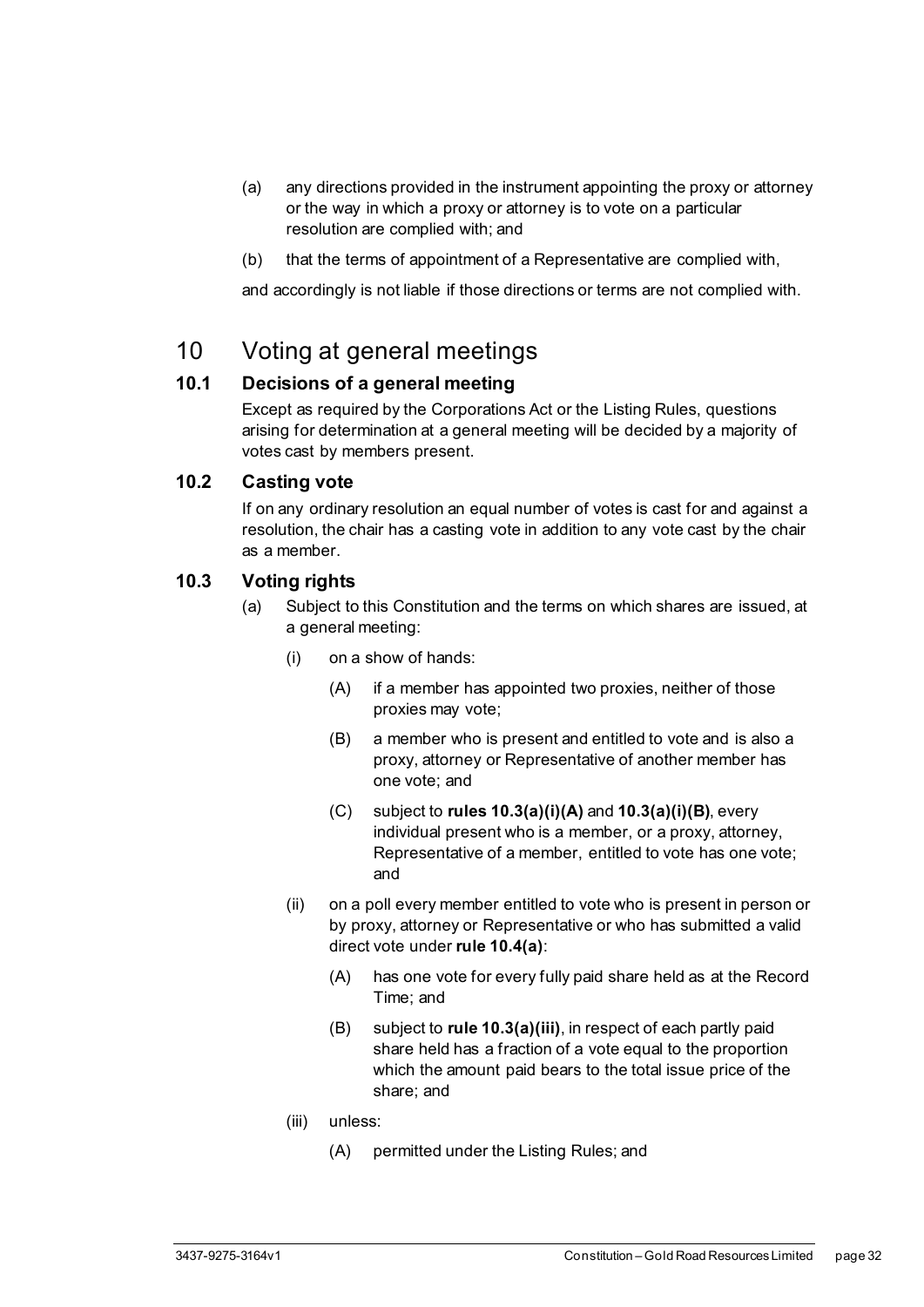(B) otherwise provided in the terms on which shares are issued,

in calculating the fraction of a vote which the holder of a partly paid share has, the Company must not count an amount:

- (C) paid in advance of a call; or
- (D) credited on a partly paid share without payment in money or money's worth being made to the Company.
- (b) A joint holder may vote at a meeting either personally or by proxy, attorney or Representative as if that person was the sole holder. If more than one joint holder tenders a vote in respect of the relevant shares, the vote of the holder named first in the register who tenders a vote, whether in person or by proxy, attorney or Representative, must be accepted to the exclusion of the votes of the other joint holders.
- (c) Subject to any applicable law, a parent or guardian of a natural person who is a minor may vote at any general meeting in respect of shares registered in the name of the minor if the parent or the guardian produces evidence required by the directors to demonstrate parenthood or appointment as guardian. Any vote cast by a parent or guardian in respect of any share registered in the name of the minor that has produced such evidence will be counted and any vote cast by the minor will not be counted.
- (d) A person entitled to the transmission of a share under **rul[e 4.7](#page-22-3)**, **[4.8](#page-23-0)** or **[4.9](#page-23-1)** may vote at a general meeting in respect of that share in the same way as if that person were the registered holder of the share if, at least 48 hours before the meeting (or such shorter time as the directors determine), the directors:
	- (i) admitted that person's right to vote at that meeting in respect of the share; or
	- (ii) were satisfied of that person's right to be registered as the holder of, or to transfer, the share.

Any vote duly tendered by that person must be accepted and the vote of the registered holder of those shares must not be counted.

(e) A member is not entitled to vote in respect of any share on which a call or instalment of a call is due and payable but is unpaid.

#### <span id="page-38-1"></span><span id="page-38-0"></span>**10.4 Direct voting**

- (a) A member who is entitled to attend and vote on a resolution at a general meeting may, where the directors so determined, vote by electronic or other means at that general meeting. Any vote so admitted is referred to as a 'direct vote'. The directors may, in their absolute discretion, determine the means by which a direct vote may be cast which may include:
	- (i) post;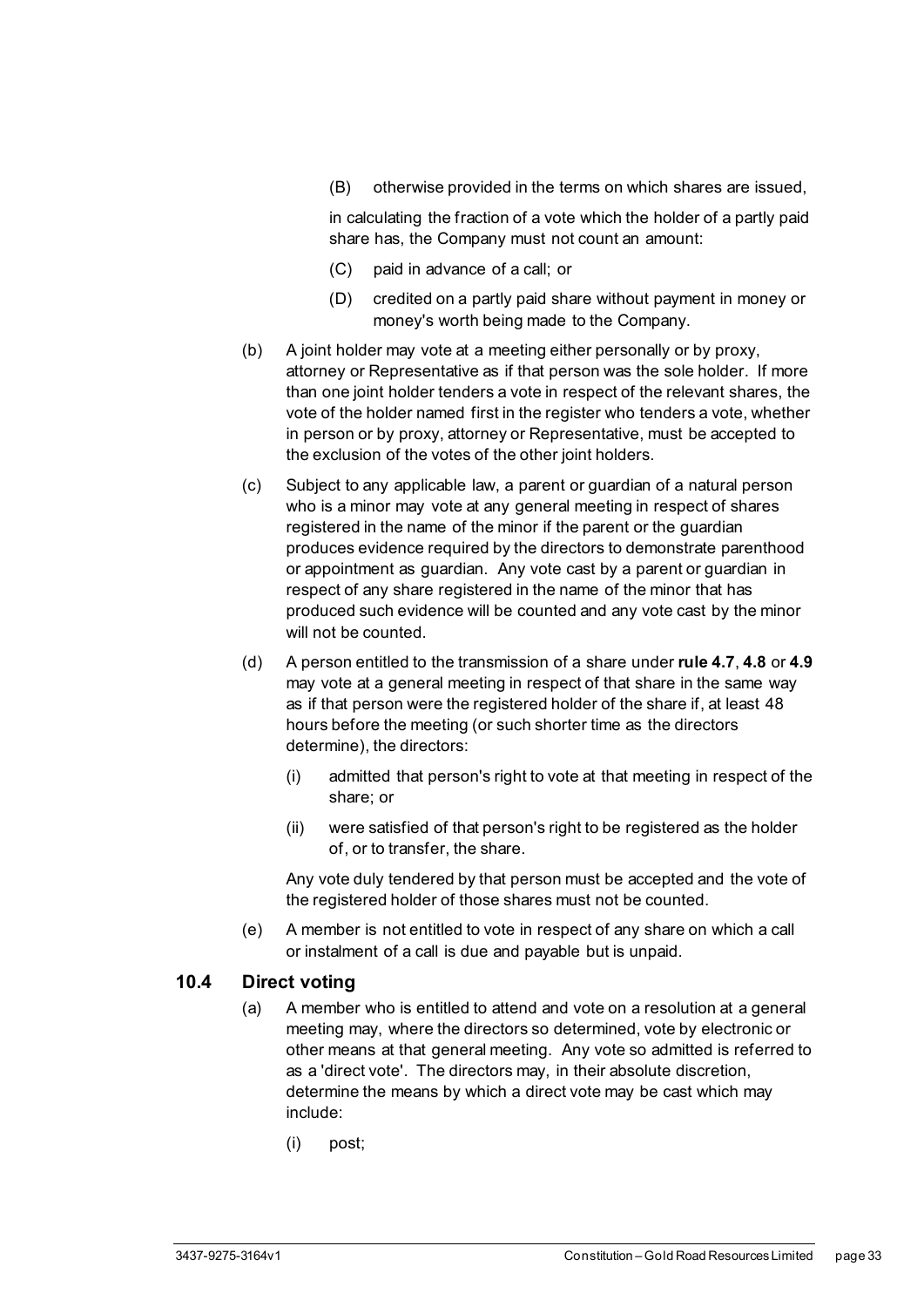- (ii) facsimile; or
- (iii) other electronic means.
- <span id="page-39-3"></span>(b) A direct vote on a resolution at a meeting in respect of a share cast in accordance with **rule [10.4\(a\)](#page-38-1)** is of no effect and will be disregarded:
	- $(i)$  if, at the time of the resolution, the person who cast the direct vote:
		- (A) is not entitled to vote on the resolution in respect of the share; or
		- (B) would not be entitled to vote on the resolution in respect of the share if the person were present at the meeting at which the resolution is considered;
	- (ii) if, had the vote been cast in person at the meeting at which the resolution is considered:
		- (A) the vote would not be valid; or
		- (B) the Company would be obliged to disregard the vote;
	- (iii) subject to any rules prescribed by the directors, if the person who cast the direct vote is present in person at the meeting at the time the resolution is considered; and
	- (iv) if the direct vote was cast otherwise than in accordance with any regulations, rules and procedures prescribed by the directors under **rule [10.4\(a\)](#page-38-1)**.
- <span id="page-39-2"></span>(c) Subject to any rules prescribed by the directors, if the Company receives a valid direct vote on a resolution in accordance with **rule [10.4\(a\)](#page-38-1)** and **[10.4\(b\)](#page-39-3)** and, prior to, after or at the same time as receipt of the direct vote, the Company receives an instrument appointing a proxy, attorney or Representative to vote on behalf of the same member on that resolution, the Company may regard the direct vote as effective in respect of that resolution and disregard any vote cast by the proxy, attorney or Representative on the resolution at the meeting.

#### <span id="page-39-0"></span>**10.5 Proxy vote to be identified**

Before a vote is taken the chair must inform the members present whether any proxy votes have been received and, if so, how the proxy votes are to be cast.

#### <span id="page-39-1"></span>**10.6 Objection to right to vote**

- (a) A challenge or dispute in relation to a right to vote at a general meeting:
	- (i) may only be made at that general meeting; and
	- (ii) must be determined by the chair.
- (b) A determination made by the chair in relation to a challenge or dispute in relation to a right to vote is binding on all members and is final.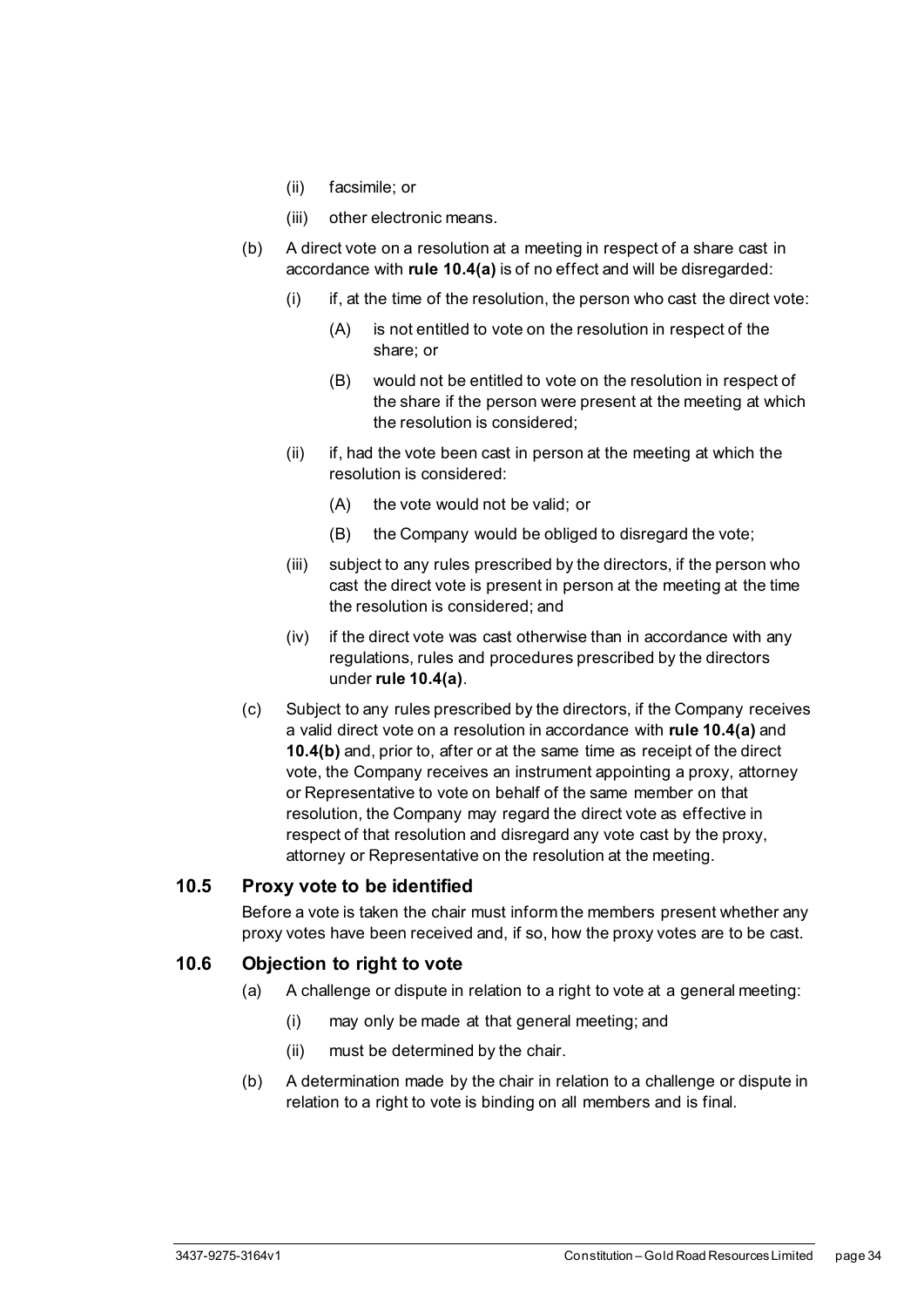#### <span id="page-40-0"></span>**10.7 Voting on resolution**

- (a) At any general meeting, a resolution put to a vote must be determined by a show of hands unless a poll is required under any applicable law or demanded in accordance with this Constitution. [1](#page-40-5)
- (b) At any general meeting, unless voting is conducted by way of a poll, a declaration by the chair following a vote on a show of hands that a resolution has either been passed or lost is conclusive evidence of that fact without proof of the number or proportion of votes recorded for or against such resolution.

#### <span id="page-40-1"></span>**10.8 Chair may determine to take a poll**

The chair of a general meeting may determine that a poll be taken on any resolution.

#### <span id="page-40-2"></span>**10.9 Right to demand poll**

- (a) A poll may be demanded on any resolution at a general meeting other than the election of a chair or the question of an adjournment.
- (b) A demand for a poll may be made by:
	- (i) at least five members entitled to vote on the resolution; or
	- (ii) members with at least five percent of the votes that may be cast on the resolution on a poll.

#### <span id="page-40-3"></span>**10.10 Procedure for demanding poll**

- (a) A poll may be demanded:
	- (i) before a vote on a show of hands is taken;
	- (ii) before the result of a vote on a show of hands is declared; or
	- (iii) immediately after the result of a vote on a show of hands is declared.
- (b) The demand for a poll may be withdrawn with the chair's consent.
- (c) A demand for a poll does not prevent the general meeting continuing for the transaction of any business.

#### <span id="page-40-4"></span>**10.11 Procedure for taking poll**

If a poll is required under any applicable law or demanded in accordance with this Constitution, it may be taken in the manner and at the time and place (or places) as the chair directs, subject to any applicable law. [2](#page-40-6)

#### **10.12 Minutes**

(a) Within one month after each general meeting, the directors must record or cause to be recorded in the minute book of the Company:

<span id="page-40-5"></span><sup>1</sup> See section 250JA of *Corporations Amendment (Meetings and Documents) Act* 2022, which comes into effect on 1 April 2022.

<span id="page-40-6"></span><sup>2</sup> See Part 2G.7 of the *Corporations Amendment (Meetings and Documents) Act* 2022, which comes into effect on 1 April 2022.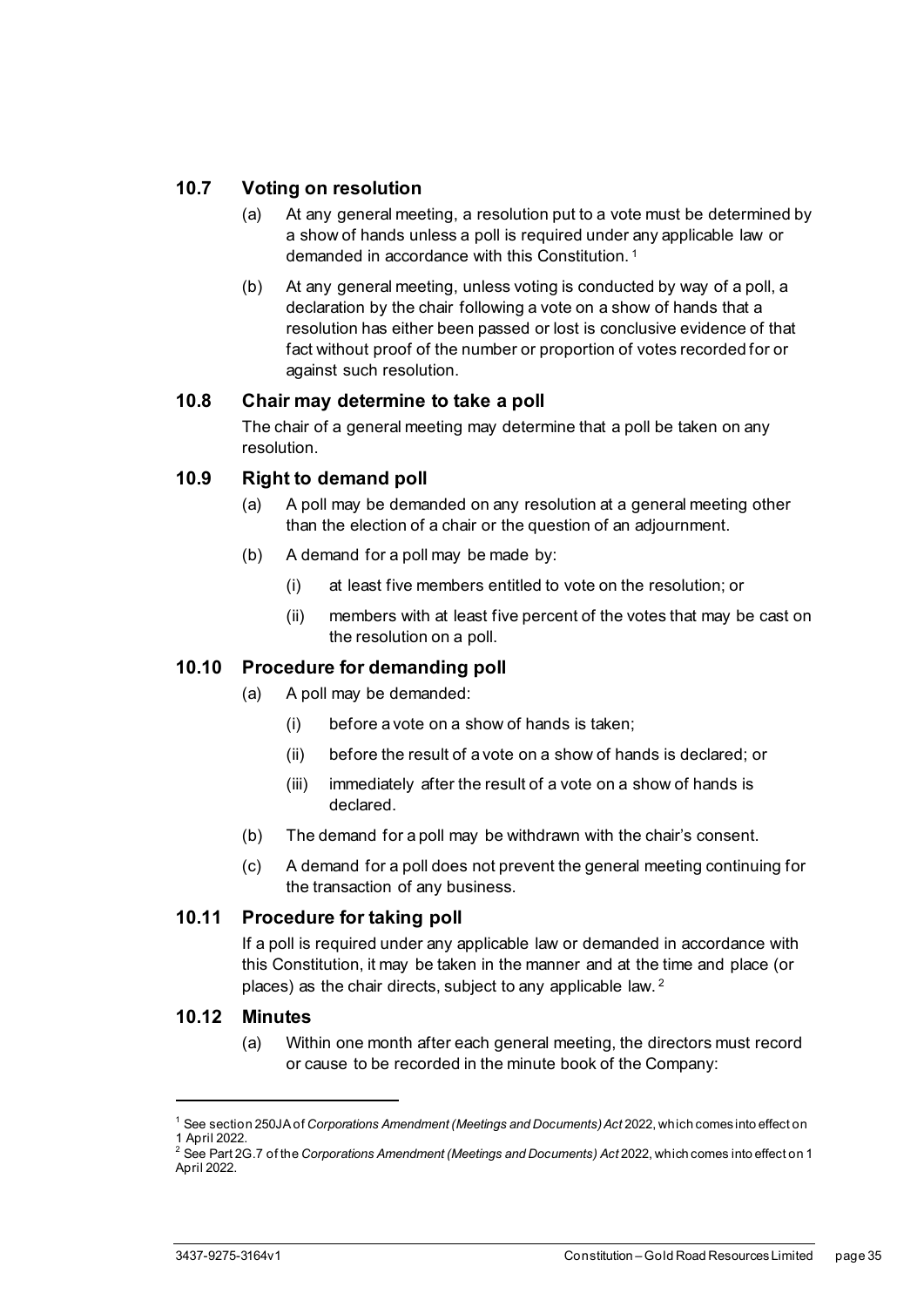- (i) the proceedings and resolutions of each general meeting;
- (ii) any declarations at each general meeting; and
- (iii) any information in relation to proxy votes which is required by the Corporations Act.
- (b) The chair, or the chair of the next meeting, must sign the minutes within a reasonable time.
- (c) The minute books must be kept at the Company's registered office or principal place of business in Australia.
- (d) Members may inspect the minute books between the hours of 9:00am and 5:00 pm on any Business Day. No amount may be charged for inspection.

## <span id="page-41-0"></span>11 Directors

#### <span id="page-41-1"></span>**11.1 Number of directors**

The board of directors may decide the number of directors (not counting alternate directors) but that number must be:

- (a) at least **3**; and
- (b) not be more than 10,

unless the Company in general meeting resolves otherwise. At least two directors must reside ordinarily in Australia.

#### <span id="page-41-2"></span>**11.2 Appointment of directors**

- (a) Subject to this Constitution, the Company may by resolution at a general meeting appoint a natural person as a director. The resolution may specify whether the person to be appointed is to be appointed as an executive director or non-executive director.
- (b) Subject to this Constitution, the directors may by resolution appoint a natural person as a director (either as an additional director or to fill a casual vacancy).
- (c) An appointment of a person as a director is not effective unless a signed consent to the appointment is provided by that person to the Company. The appointment of a person as a director will take effect on the later of the date of appointment and the date on which the Company receives the signed consent.

#### <span id="page-41-4"></span><span id="page-41-3"></span>**11.3 Confirmation of appointment**

(a) If a person is appointed as a director by the directors, the Company must confirm the appointment at the next annual general meeting. If the appointment is not confirmed, the person ceases to be a director at the conclusion of the annual general meeting.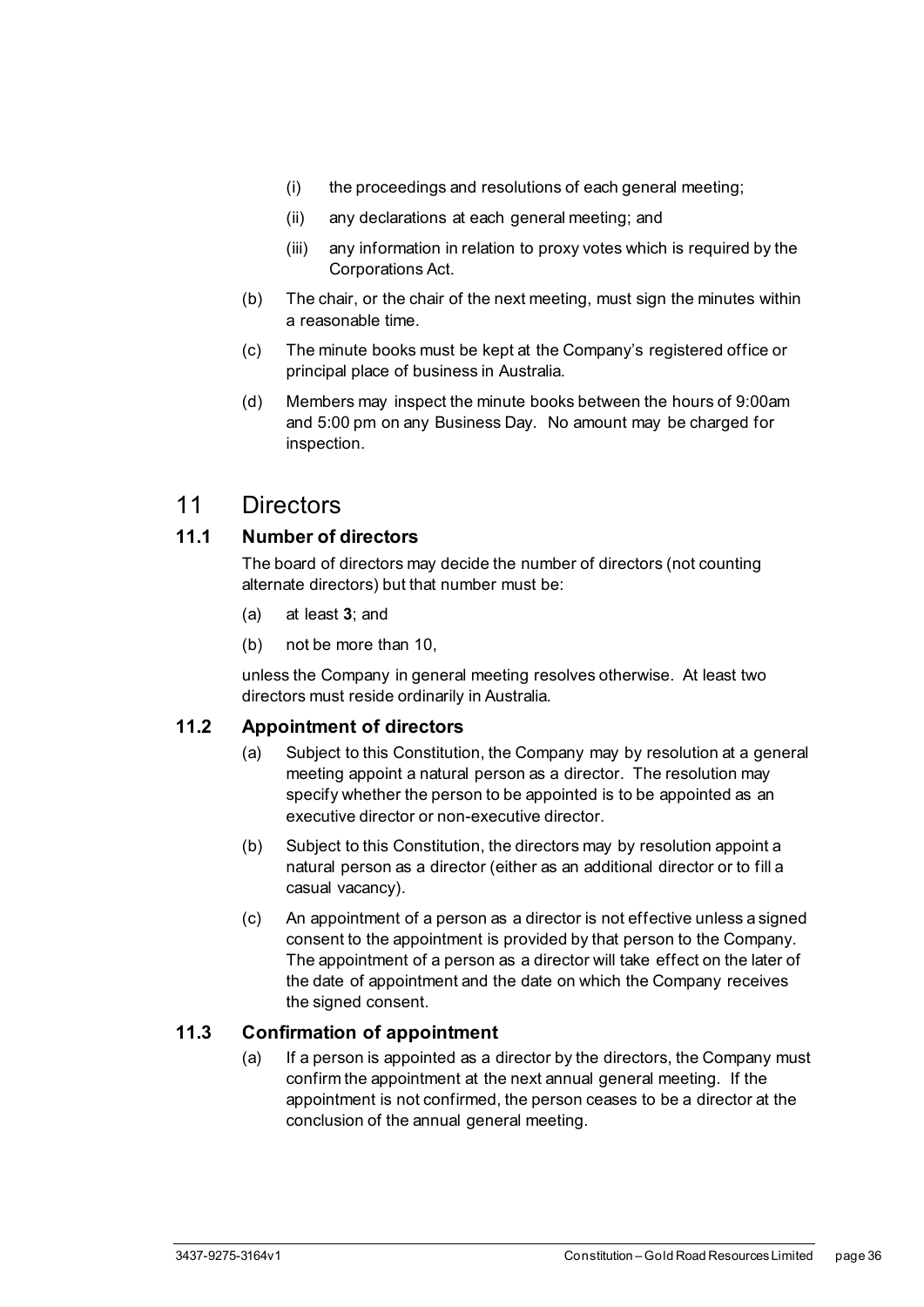(b) **Rule [11.3\(a\)](#page-41-4)** does not apply to a managing director. If there is more than one managing director, only one of them is entitled not to have his or her appointment confirmed under **rul[e 11.3\(a\)](#page-41-4)**.

#### <span id="page-42-0"></span>**11.4 Eligibility**

A person is eligible for election to the office of director at a general meeting only if:

- (a) the person is in office as a director immediately before that meeting;
- (b) the person has been nominated by the directors for election at that meeting;
- (c) in any other case, not less than the number of members specified in the Corporations Act as being required to give notice of a resolution at a general meeting of the Company have:
	- (i) at least 35 Business Days; or
	- (ii) in the case of a general meeting, the directors have been duly requested by members under the Corporations Act to call, at least 30 Business Days,

but, in each case, no more than 90 Business Days before the meeting, given the Company:

- (iii) a notice signed by the members stating their intention to nominate the person for election; and
- (iv) a notice signed by the person so nominated stating his or her consent to the nomination.

#### <span id="page-42-1"></span>**11.5 Removal of director**

- (a) The Company may remove a director by resolution at a general meeting.
- (b) Subject to the Corporations Act, at least 2 months' notice must be given to the Company of the intention to move a resolution to remove a director at a general meeting.
- (c) If notice of intention to move a resolution to remove a director at a general meeting is received by the Company, the director must be given a copy of the notice as soon as practicable.
- (d) The director must be informed that the director may:
	- (i) submit a written statement to the Company for circulation to the members before the meeting at which the resolution is put to a vote; and
	- (ii) speak to the motion to remove the director at the general meeting at which the resolution is to be put to a vote.

#### <span id="page-42-2"></span>**11.6 Cessation of directorship**

A person ceases to be a director and the office of director is vacated if the person: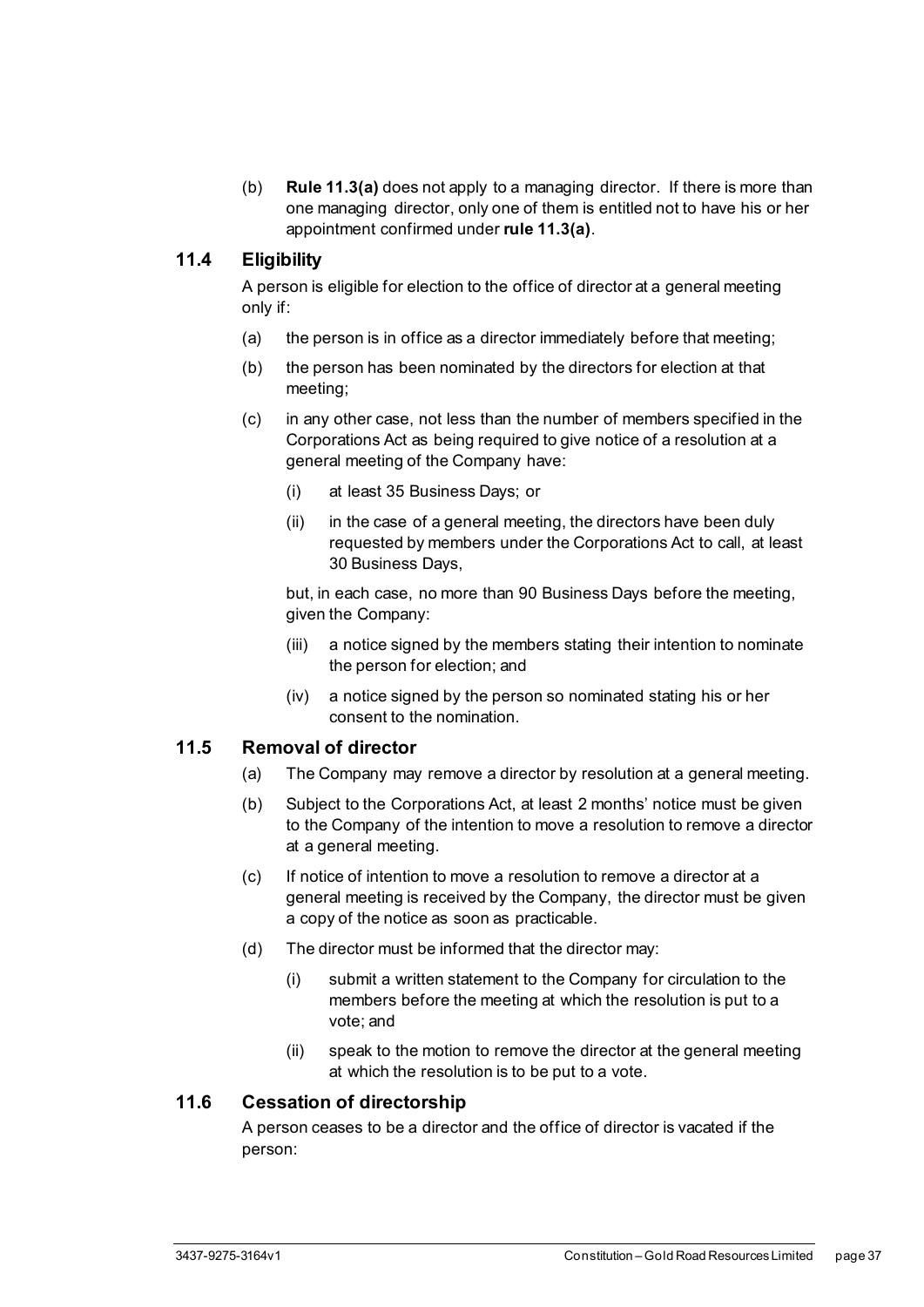- (a) is removed from office as a director by a resolution of the Company at a general meeting or in accordance with the Corporations Act;
- (b) becomes bankrupt or insolvent or makes any arrangements or composition with his or her creditors generally;
- (c) resigns as a director in accordance with this Constitution;
- (d) is subject to assessment or treatment under any mental health law and the directors resolve that the person should cease to be a director;
- (e) is convicted on indictment of an offence and the directors do not within one month after that conviction, resolve to confirm the director's appointment or election (as the case may) to the office of director;
- (f) dies;
- (g) is disqualified from acting as a director under the Corporations Act; or
- (h) is absent from board meetings for a continuous period of three months without leave of absence from the directors and a majority of the other directors have not, within 10 Business Days of having been given a notice by the secretary giving details of the absence, resolved that leave of absence be granted.

#### <span id="page-43-1"></span><span id="page-43-0"></span>**11.7 Election and retirement of directors**

- (a) No director (other than a managing director) may retain office (without reelection) for more than 3 years or past the third annual general meeting following the director's appointment, whichever is longer.
- <span id="page-43-2"></span>(b) When required to do so by the Corporations Act or the Listing Rules, the Company must hold an election of directors. In the event that the Company is required to hold an election of directors, if there is not otherwise a vacancy on the board of directors and no director is required to cease to hold office under **rule [11.3\(a\)](#page-41-4)** or **[11.7\(a\)](#page-43-1)**, then the director who has been in office longest since his or her last election or appointment must retire.
- (c) For the purposes of **rul[e 11.7\(b\)](#page-43-2)**, if there are 2 or more directors who were last elected or appointed on the same day, and an agreement cannot be reached between those directors as to who will retire, the director who will retire will be determined by lot.
- (d) A retiring director is eligible for re-appointment.
- (e) If there is more than one managing director, only one of them (as nominated by the other directors) will not be subject to **rule [11.7\(a\)](#page-43-1)**.
- (f) The Company may by resolution at an annual general meeting fill an office vacated by a director under this **rule [11.7](#page-43-0)** by electing or re-electing an eligible person to that office.
- (g) The retirement of a director from office and the re-election of a director or the election of any new director will not become effective until the end of the meeting at which the retirement and re-election or election occur.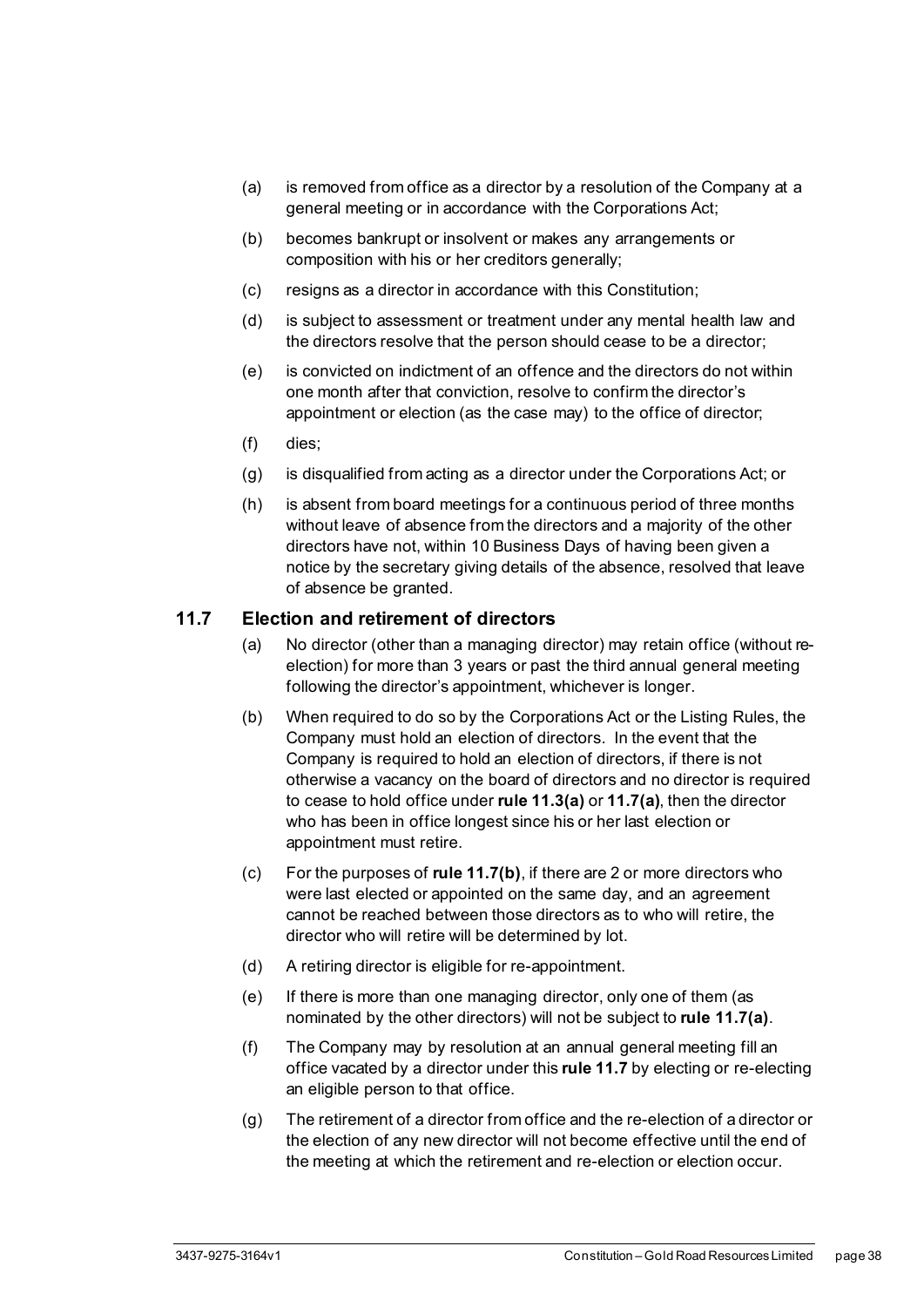(h) In the event that a director required to retire under **rule [11.3\(a\)](#page-41-4)** or **[11.7\(a\)](#page-43-1)** ceases for any reason to be a director between the date of the notice calling the relevant meeting and the date of the meeting, no other director is required to retire at that meeting.

#### <span id="page-44-0"></span>**11.8 Resignation of directors**

A director may resign from the office of director by giving notice of resignation to the Company at its registered office.

#### <span id="page-44-1"></span>**11.9 Remuneration of directors**

- (a) The non-executive directors will be remunerated for their services as directors by:
	- (i) an amount or value of remuneration each year (if any) as the Company in general meeting determines; or
	- (ii) an aggregate amount or value of remuneration (if any) not exceeding the maximum amount or value as the Company in general meeting determines, to be divided among the nonexecutive directors in such proportion and manner as they agree or if they do not agree, equally.
- (b) The remuneration for non-executive directors must be a fixed amount or value and not a commission on or percentage of profits or operating revenue.
- (c) The aggregate maximum amount of remuneration for non-executive directors must not be increased except with the prior approval of the Company in general meeting. Particulars of the amount of the proposed increase and the new maximum amount or value that may be paid to the non-executive directors as a whole must be detailed in the notice convening the meeting.
- (d) The directors may:
	- (i) at any time after a director dies or ceases to hold office as a director for any other reason, pay or provide to the director or a legal personal representative, spouse, relative or dependent of the director, in addition to the remuneration of that director under this **rule [11.9](#page-44-1)**, a pension or benefit for past services rendered by that director; and
	- (ii) cause the Company to enter into a contract with the director or legal personal representative, spouse, relative or dependent of the director to give effect to such a payment or provide for such a benefit.

#### <span id="page-44-2"></span>**11.10 Reimbursement of expenses**

Directors and alternates are entitled to be reimbursed by the Company for reasonable costs and expenses incurred or to be incurred in connection with attending to the Company's affairs, including attending and returning from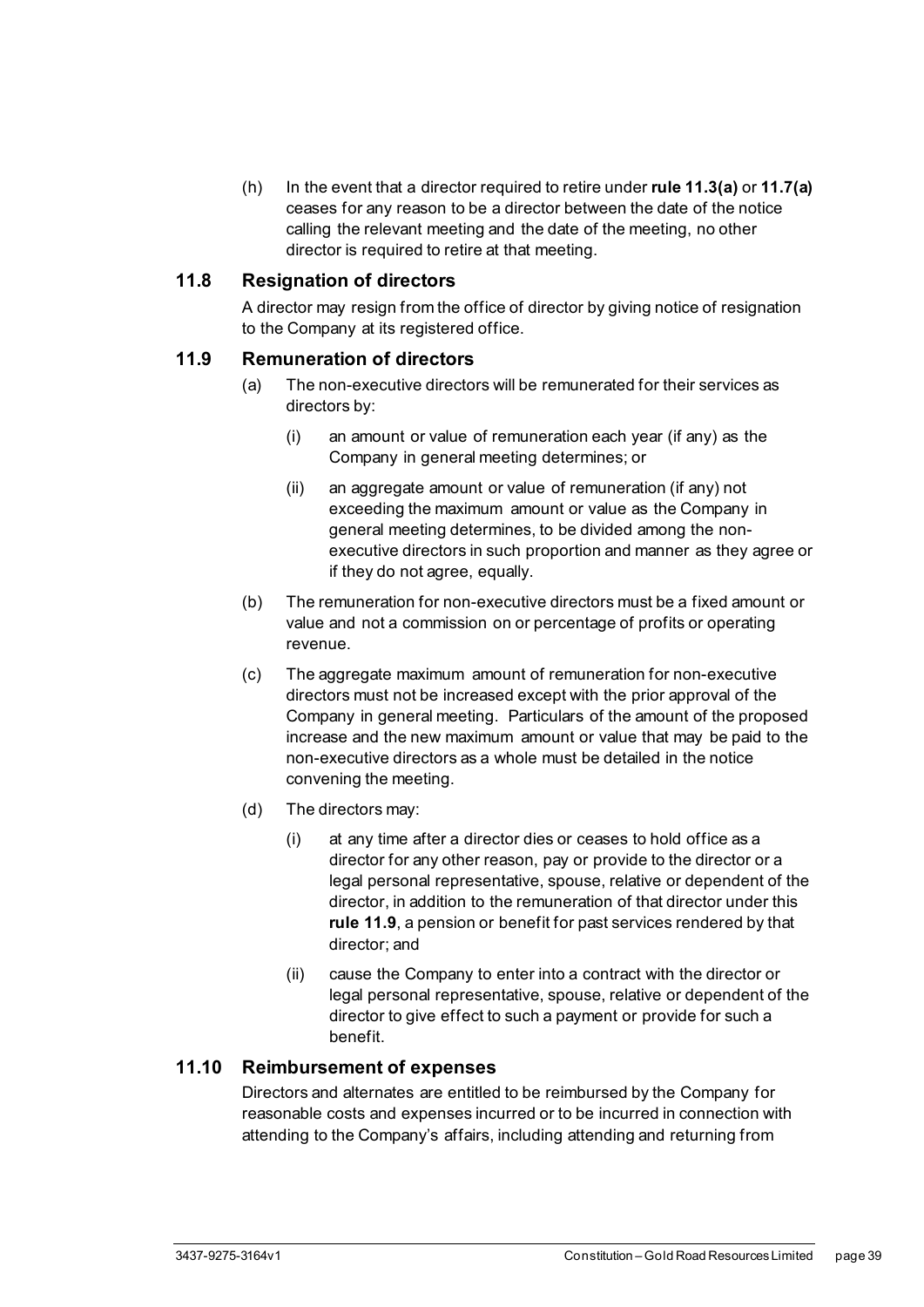general meetings of the Company or meetings of the directors or committees of the board.

#### <span id="page-45-0"></span>**11.11 Extra services**

If a director, with the concurrence of the directors, performs extra services or makes any special exertions for the benefit of the Company, the directors may cause that director to be paid out of the funds of the Company such special and additional remuneration as the directors decide is appropriate having regard to the value to the Company of the extra services or special exertions. Any amount paid will not form part of the aggregate remuneration permitted under this Constitution.

#### <span id="page-45-1"></span>**11.12 Pensions and similar benefits**

The directors may establish or support, or assist in the establishment or support, of funds and trusts to provide pension, retirement, superannuation or similar payments or benefits to or in respect of the directors or former directors and grant pensions or allowances to those persons or their dependents, either by periodic payment or a lump sum.

#### <span id="page-45-5"></span><span id="page-45-2"></span>**11.13 Director's interests**

- (a) Any director who has a material personal interest in a contract or proposed contract of the Company, holds any office or owns any property such that the director might have duties or interests which conflict with, or which may conflict, either directly or indirectly, with the director's duties or interests as a director, must give the directors notice of the interest at a meeting of directors.
- <span id="page-45-6"></span>(b) A notice of a material personal interest must set out:
	- (i) the nature and extent of the interest; and
	- (ii) the relation of the interest to the affairs of the Company.
- (c) The notice must be provided to the directors at a board meeting as soon as practicable.
- (d) A director who has a material personal interest in a matter that is being considered at a board meeting must not, except where permitted under the Corporations Act:
	- (i) vote on the matter at a meeting; or
	- (ii) be present while the matter is being considered at the meeting, and accordingly will not count for the purposes of determining whether there is a quorum.
- <span id="page-45-4"></span><span id="page-45-3"></span>(e) Subject to the Corporations Act and the Listing Rules, no director is disqualified from office due to the fact that such director holds any other office or association:
	- (i) with the Company;
	- (ii) with any of the Company's subsidiaries;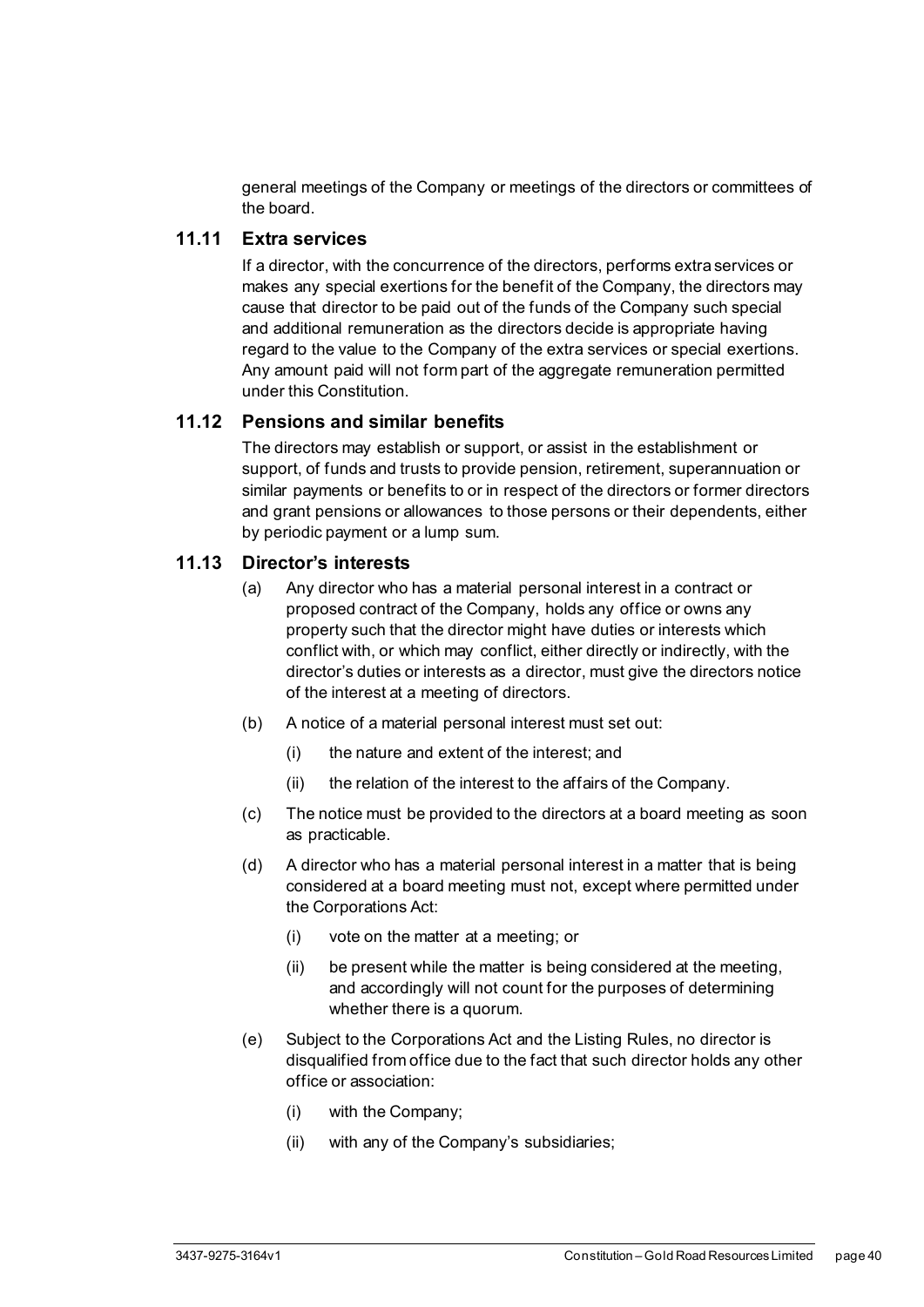- <span id="page-46-1"></span>(iii) with any company in which the Company is or becomes a shareholder or otherwise interested; or
- (iv) arising from contracting or arranging with the Company or any other company referred to in **rule [11.13\(e\)\(ii\)](#page-45-3)** or **[11.13\(e\)\(iii\)](#page-46-1)**, either as vendor, purchaser or otherwise.
- (f) A contract or arrangement entered into by or on behalf of the Company in which a director is in any way interested (including any contract referred to in **rule [11.13\(e\)](#page-45-4)**) is not invalid or voidable merely because the director holds office as a director or because of the fiduciary obligations arising from that office.
- (g) A director who is interested in any arrangement involving the Company is not liable to account to the Company for any profit realised under the arrangement merely because the director holds office as a director or because of the fiduciary obligations arising from that office, provided that the director complies with the disclosure requirements applicable under **rules [11.13\(a\)](#page-45-5)** and **[11.13\(b\)](#page-45-6)** and under the Corporations Act regarding that interest.

#### <span id="page-46-0"></span>**11.14 Powers and duties of directors**

- (a) Subject to this Constitution, the Corporations Act and the Listing Rules, the activities of the Company are to be managed by, or under the direction of, the directors.
- (b) Subject to this Constitution, the Corporations Act and the Listing Rules, the directors may exercise all rights, powers or capacities of the Company that are not required to be exercised by the Company in a general meeting.
- (c) The powers of the directors include the power to:
	- (i) borrow or otherwise raise money;
	- (ii) mortgage, charge (including in the form of a floating charge) any of the Company's assets (both present and future); and
	- (iii) issue debentures and other shares.
- <span id="page-46-2"></span>(d) The directors may delegate any of their powers to:
	- (i) a director;
	- (ii) a committee of directors;
	- (iii) an employee of the Company; or
	- (iv) any other person.
- (e) A director, committee or person to whom any powers have been so delegated must exercise the powers delegated in accordance with any directions of the directors.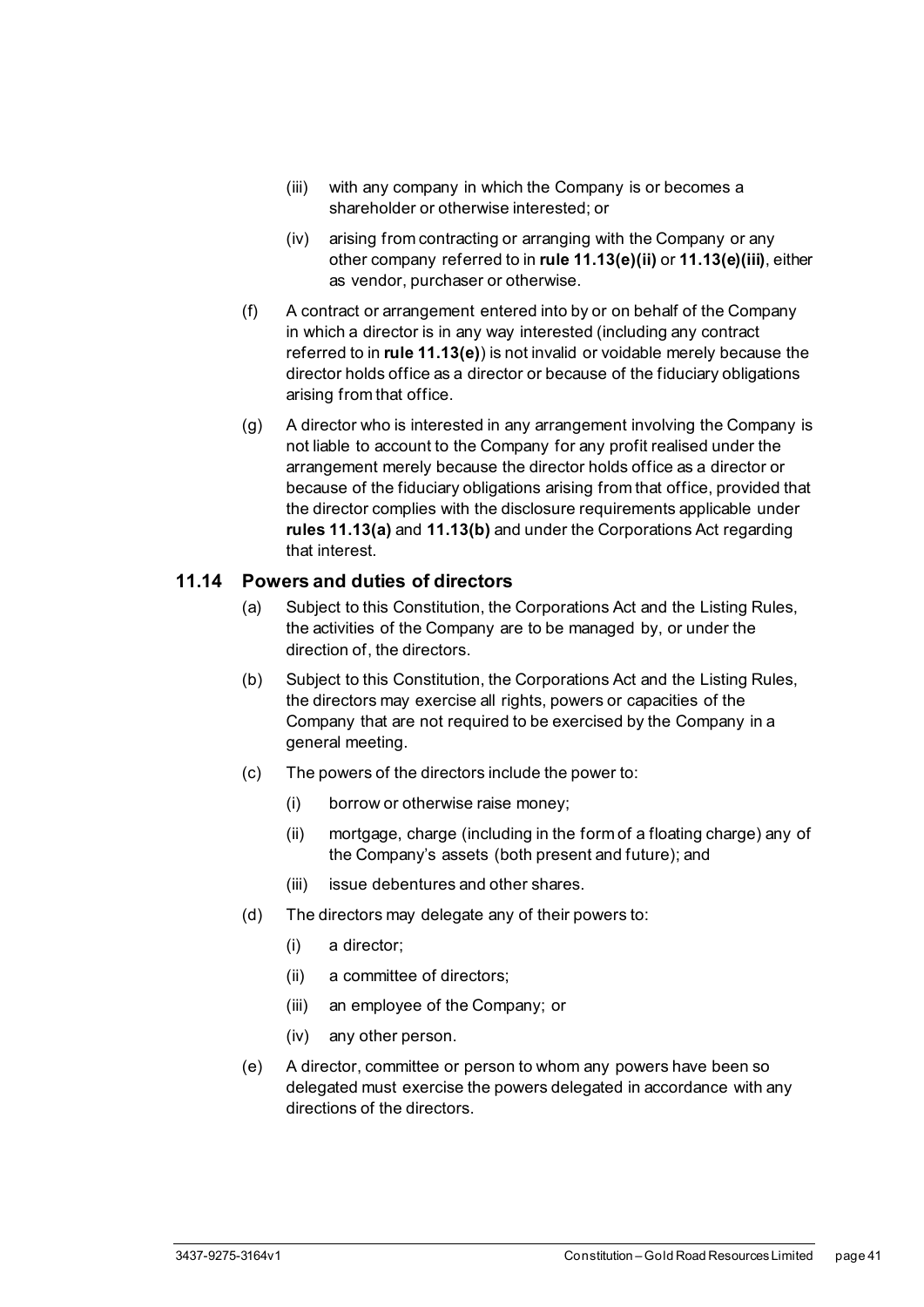- (f) The acceptance of a delegation of powers by a director may, if the directors so resolve, be treated as an extra service or special exertion performed by the delegate for the purposes of **rul[e 11.11](#page-45-0)**.
- (g) The provisions of this Constitution applying to meetings and resolutions of the board of directors apply, so far as they can and with any necessary changes, to meetings and resolutions of a committee of the board of directors, except to the extent they are contrary to any direction given under **rule [11.14\(d\)](#page-46-2)**.

#### <span id="page-47-0"></span>**11.15 Negotiable instruments**

All negotiable instruments and all receipts for money paid to the Company must be signed, drawn, accepted, endorsed or otherwise executed in such manner as the directors may determine.

#### <span id="page-47-1"></span>**11.16 Alternate directors**

- (a) A director may, with the approval of a majority of the other directors, appoint a person to be the director's alternate for such period and on such terms as the director decides.
- (b) An alternate director may, but need not be, a member.
- (c) A person may act as an alternate director for more than one director.
- (d) An alternate is not an agent of the director appointing the alternate.
- (e) The Company is not responsible for ensuring that the terms of appointment of an alternate are complied with and accordingly, is not liable if those terms are not complied with.
- (f) An alternate is not entitled to receive any fee (or other remuneration) from the Company for services performed as an alternate but will be entitled to reimbursement for reasonable costs and expenses incurred in connection with attendance at meetings of the directors.
- (g) If the notice appointing the alternate provides that the alternate is to receive notice of board meetings, the Company must provide each alternate with notice. By notice to the Company, the director who appointed an alternate may at any time require that the notice of board meetings cease to be given to the alternate.
- (h) If an appointing director is not present at any meeting of the directors, that director's alternate director may exercise any powers that the appointing director may exercise.
- (i) An alternate director is entitled, if the appointing director does not attend a meeting of the directors, to attend and vote in place of the appointing director.
- (j) An alternate is entitled to a vote for each director that the alternate represents in addition to any vote the alternate may have as a director in the alternate's own right.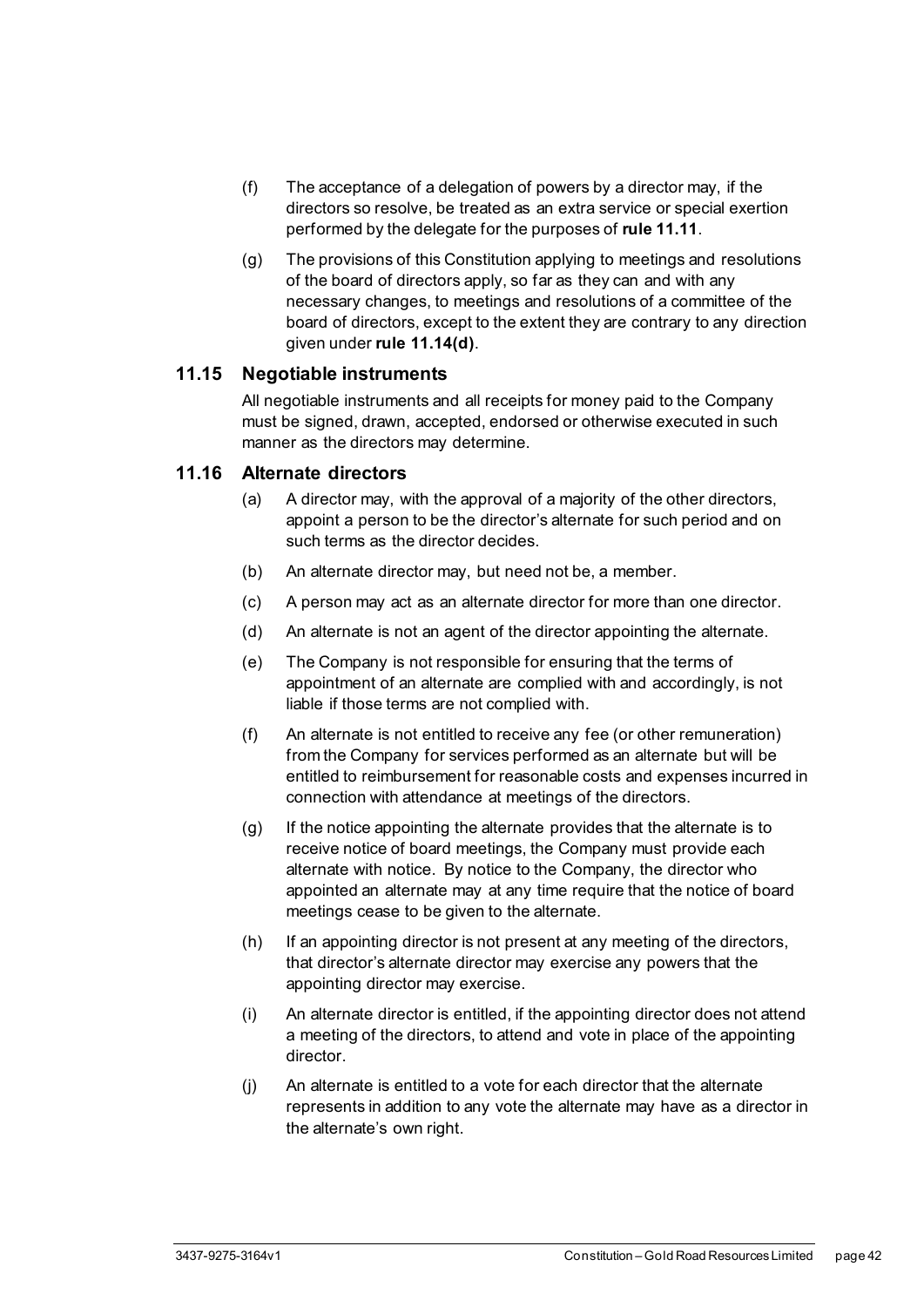- (k) A director who appointed an alternate may terminate or suspend the appointment of the alternate at any time by notice to the alternate, the directors and the Company.
- (l) An alternate may terminate the alternate's appointment at any time by notice to the directors and the Company.
- (m) A termination of appointment does not take effect until the Company has received notice of termination.
- (n) An alternate ceases to be an alternate if the person who appointed that alternate ceases to be a director.

## <span id="page-48-0"></span>12 Board meetings

#### <span id="page-48-1"></span>**12.1 Convening meetings**

- (a) A director may at any time convene a board meeting by notice to the other directors.
- (b) The secretary must, if requested by a director, call a meeting of the directors.

#### <span id="page-48-2"></span>**12.2 Notice of meetings**

- (a) Notice of each board meeting must be given to the directors and each alternate entitled to receive notice (if any).
- (b) Each notice must state:
	- (i) the date and time and (if applicable) place (or places) of the board meeting;
	- (ii) the general nature of the business to be conducted at the board meeting; and
	- (iii) any proposed resolutions.

#### <span id="page-48-3"></span>**12.3 Omission to give notice**

- (a) No resolution passed at or proceedings of any board meeting will be invalid because of any unintentional omission or error in giving or not giving notice of:
	- (i) that board meeting;
	- (ii) if any person is entitled to physically attend that board meeting, any change of place (or places) of that board meeting;
	- (iii) any change of method by which that board meeting can be attended;
	- (iv) postponement of that board meeting; or
	- (v) resumption of that adjourned board meeting.
- (b) A person who attends a board meeting waives any objection that person may have to a failure to give notice.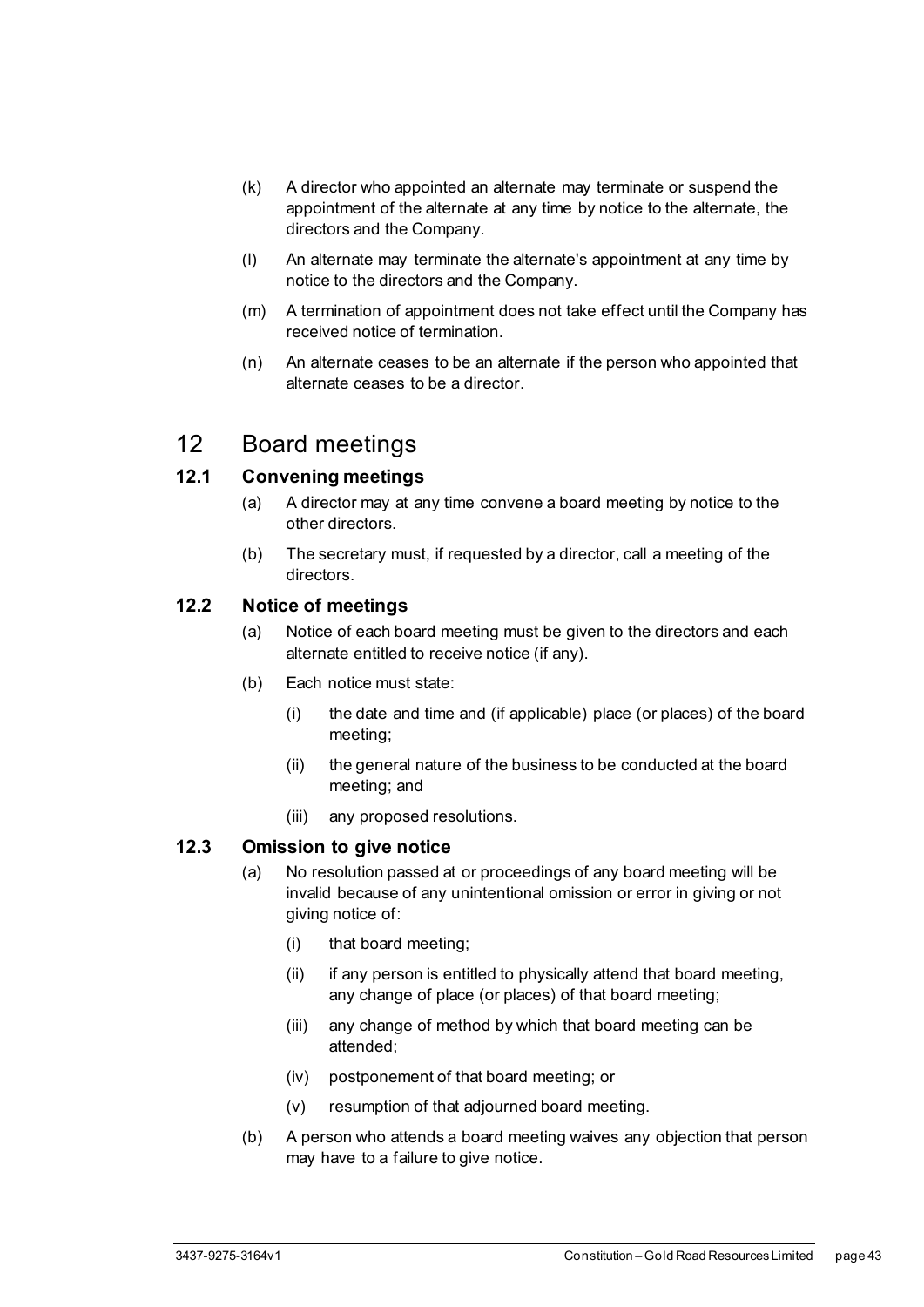#### <span id="page-49-0"></span>**12.4 Use of technology**

- (a) A board meeting may be convened or held using telephone or other electronic means, or in any manner permitted by law.
- (b) If a number of directors equal to the quorum is able to hear or to see and to hear each other director contemporaneously using telephone or electronic means, there is a meeting and a quorum is present. The rules relating to meetings of directors apply to each such meeting as determined by the chair of the meeting.
- (c) A director participating at a meeting using technology consented to by all directors is treated as being present in person at the meeting.
- (d) A meeting using technology consented to by all directors is to be taken to be held at the place determined by the chair of the meeting.
- (e) If, before or during the meeting, any technical difficulty occurs where one or more directors cease to participate, the chair may adjourn the meeting until the difficulty is remedied or may, where a quorum of directors remains present, continue with the meeting.
- (f) A director is presumed conclusively to have been present and to have formed part of a quorum at all times during a meeting using technology consented to by all directors, unless the chair consents to that director leaving in which case that director will be treated as having been present until that director leaves.

#### <span id="page-49-1"></span>**12.5 Quorum at meetings**

- (a) No business may be transacted at a meeting of the directors unless a quorum is present at the time the meeting proceeds to business.
- (b) A quorum at a board meeting is at least two of the directors present in person. The quorum must be present at all times during the board meeting.
- (c) If there is a vacancy in the office of a director, the remaining directors may act, provided however if the number of directors is not sufficient to constitute a quorum, they may act only in an emergency or to increase the number of directors to a number sufficient to constitute a quorum or call a general meeting.

#### <span id="page-49-2"></span>**12.6 Chair of meetings**

- (a) The directors may elect one of their number as chair. The person that has been elected as chair may chair each subsequent board meeting unless and until the directors determine otherwise.
- (b) The directors may from time to time appoint a deputy chair who in the absence of the chair at a meeting of the directors may exercise all the power and authorities of the chair.
- (c) The election of a chair or deputy chair by the directors must be made by majority vote.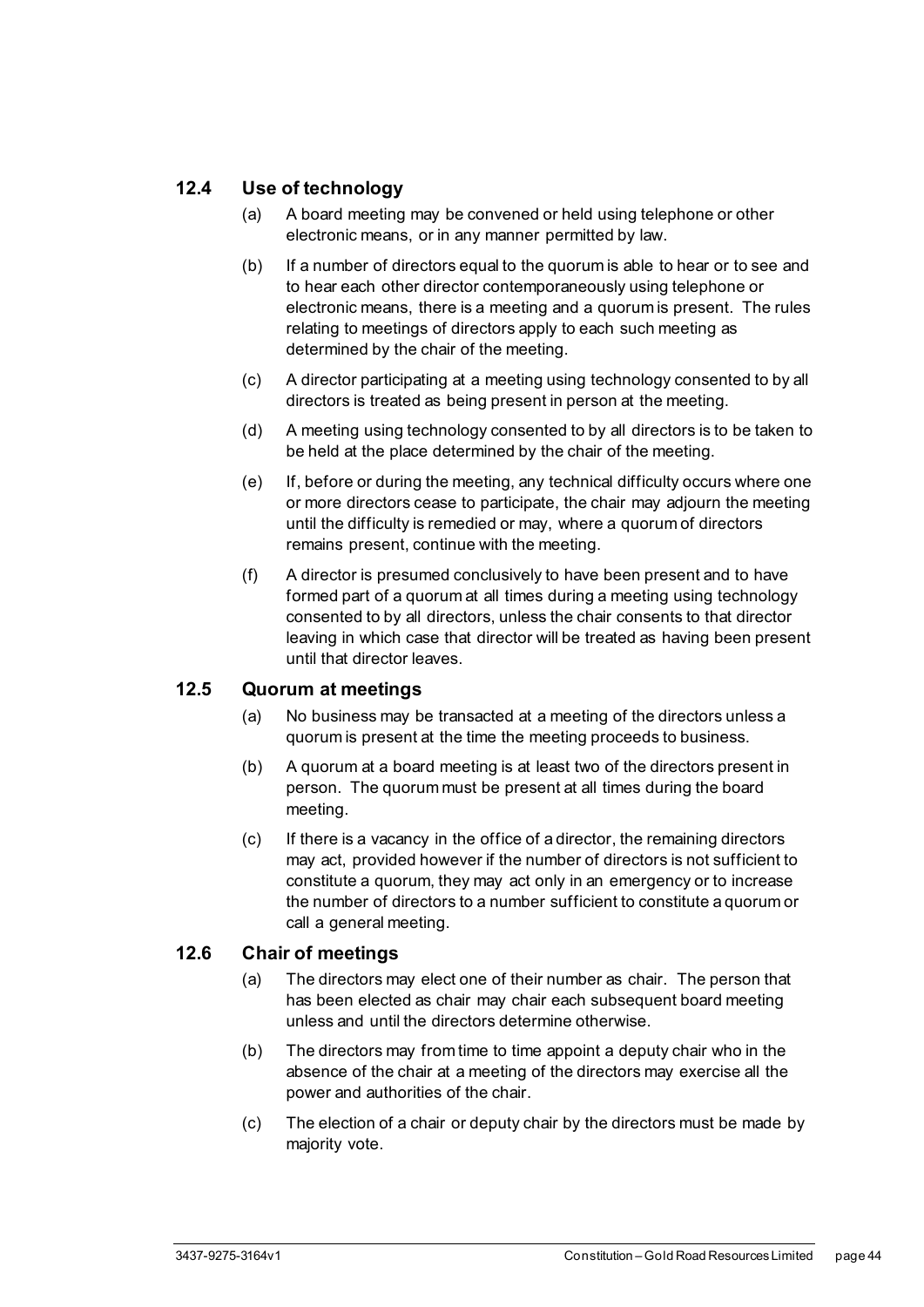(d) If the chair is not present within 30 minutes after the time appointed for a board meeting or if the chair is unwilling or unable to act as chair for the whole or any part of that board meeting, the deputy chair will act as chair of the meeting or, if the deputy chair is not present or is unwilling or unable to act, the directors present may elect a director present to chair that board meeting.

#### <span id="page-50-0"></span>**12.7 Passing resolutions at meetings**

- (a) A resolution of the directors must be passed by a majority of the votes cast by the directors entitled to vote on the resolution.
- (b) Subject to this Constitution and the Corporations Act, each director present at a board meeting in person or by alternate has one vote.

#### <span id="page-50-1"></span>**12.8 Casting vote**

- (a) Subject to **rule [12.8\(b\)](#page-50-4)**, if an equal number of votes is cast for and against a resolution, the chair has a casting vote in addition to any vote cast by the chair as a director.
- <span id="page-50-4"></span>(b) Where only 2 directors are present and entitled to vote at a meeting of directors and the votes are equal on a proposed resolution:
	- (i) the chair of the meeting does not have a second or casting vote; and
	- (ii) the proposed resolution is taken as lost.

#### <span id="page-50-2"></span>**12.9 Conduct of meetings**

The chair of each board meeting has charge of the conduct of that meeting, of the procedures to be adopted and the application of those procedures at that meeting.

#### <span id="page-50-3"></span>**12.10 Written resolutions**

- (a) The board may pass a written resolution without a board meeting being held if:
	- (i) written notice of the resolution has been given to all directors; and
	- (ii) at least 75% of directors entitled to vote on the resolution (excluding any director on an approved leave of absence, any director who expressly indicates his or her abstention in writing to the Company, any director who disqualifies himself or herself from considering the resolution in question and any director who would be prohibited by the Corporations Act from voting on the resolution in question)sign a document containing a statement that they are in favour of the resolution set out in the document

For this purpose, signatures can be contained in more than one document, with each document to be identical to each other document.

(b) A resolution passed under **rul[e 12.10](#page-50-3)** is taken to have been passed by a meeting of the board at the time when the last director entitled to vote on the resolution signs that resolution.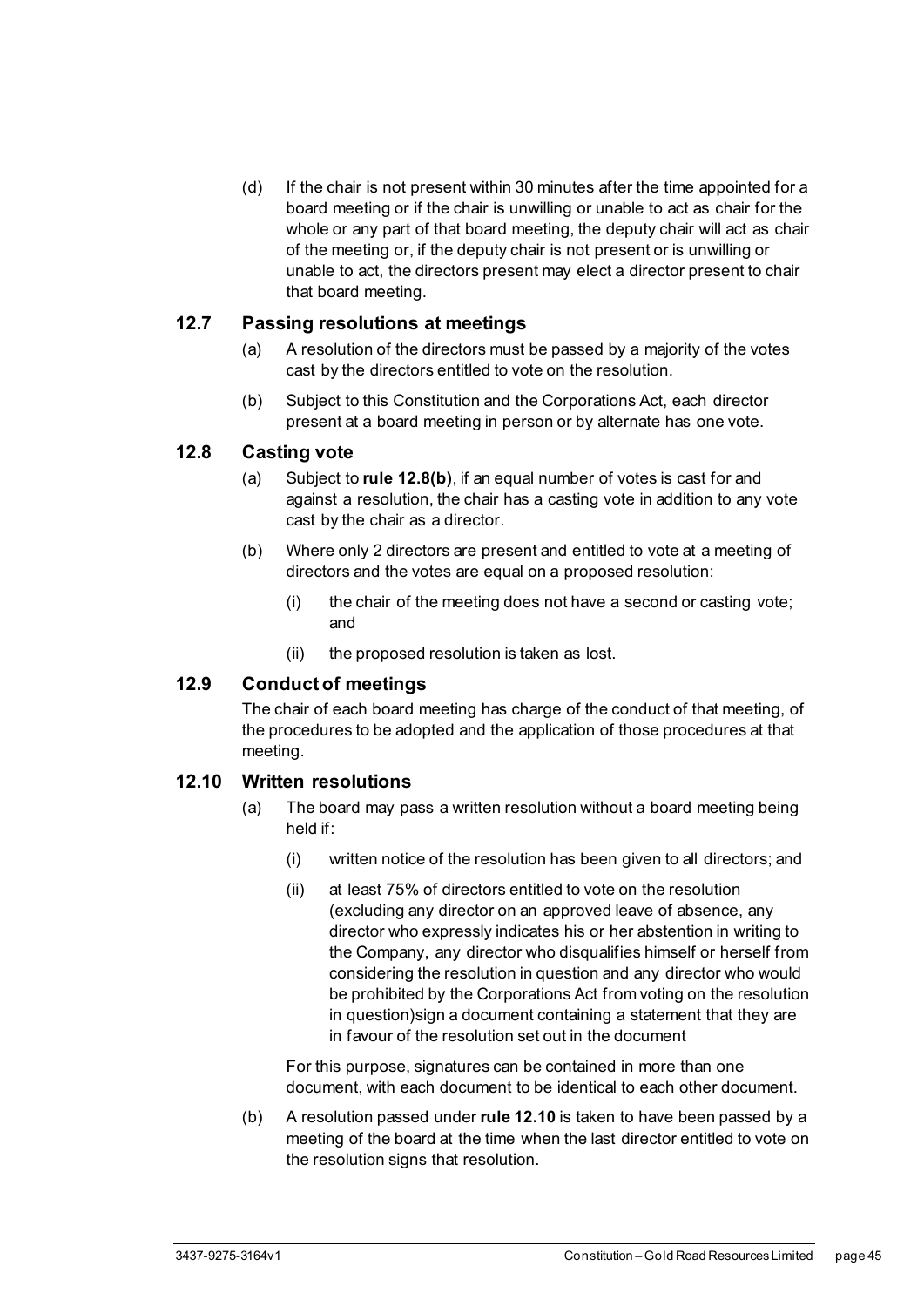#### <span id="page-51-0"></span>**12.11 Minutes of meetings**

- (a) Within one month after each board meeting, the directors must record or cause to be recorded in the minute book:
	- (i) the proceedings and resolutions of each board meeting; and
	- (ii) all resolutions passed without a board meeting.
- (b) The chair, or the chair of the next board meeting, must sign the minutes within a reasonable time.
- (c) The minute book must be kept at the Company's registered office or the principal place of business in Australia.
- (d) The directors may inspect the minute book between the hours of 9:00 am and 5:00 pm on any Business Day. No amount may be charged for inspection.

#### <span id="page-51-5"></span><span id="page-51-1"></span>**12.12 Committee meetings**

- (a) The directors may delegate any powers to a committee of directors.
- (b) A committee to which any powers have been delegated must exercise the powers delegated in accordance with any directions of the directors.
- (c) The provisions of this Constitution applying to meetings and resolutions of directors apply, so far as they can and with any necessary changes, to meetings and resolutions of a committee of directors, except to the extent they are contrary to any direction given under **rul[e 12.12\(b\).](#page-51-5)**
- (d) Membership of a committee of directors may, if the directors so resolve, be treated as an extra service or special exertion performed by the directors for the purposes of **rule [11.11](#page-45-0)**.

#### <span id="page-51-2"></span>**12.13 Validity of acts**

An act done by a board meeting, a committee of the board or a person acting as a director is not invalidated by:

- (a) a defect in the appointment of a person as a director or a member of a committee; or
- (b) a person so appointed being disqualified or not being entitled to vote,

if that circumstance was not known by the board, committee or person when the act was done.

## <span id="page-51-3"></span>13 Executive officers

#### <span id="page-51-4"></span>**13.1 Managing director**

(a) The directors may appoint one or more of the directors to the office of managing director for such period, and on such terms (including as to remuneration), as the directors determine.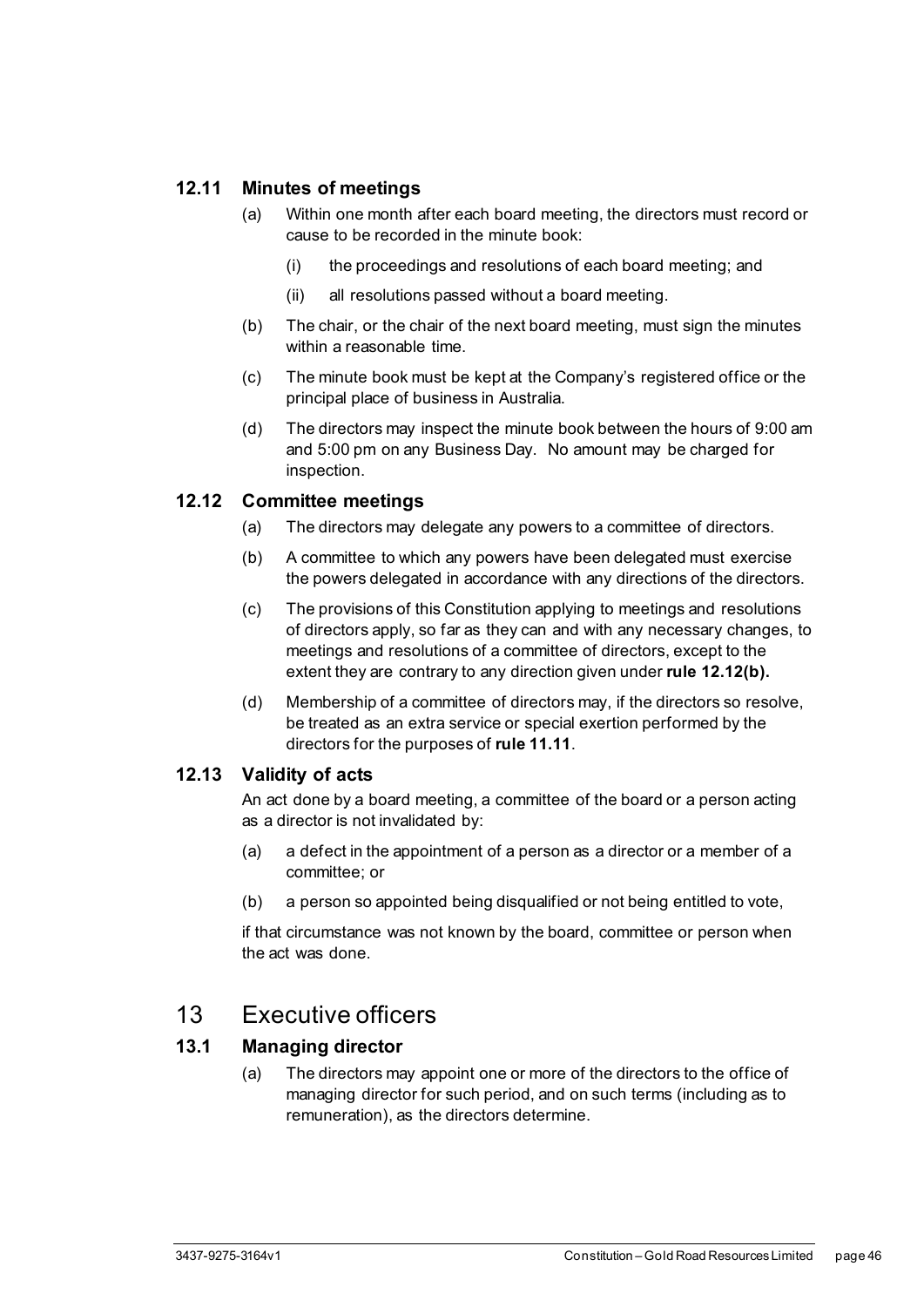- (b) The directors may confer on a managing director any of the powers that the directors may exercise.
- (c) The directors may vary or revoke a conferral of any power on a managing director.
- (d) The directors may at any time vary or revoke an appointment of a managing director.
- (e) A person ceases to be a managing director if they cease to be a director.

#### <span id="page-52-0"></span>**13.2 Secretary**

- (a) The Company must have at least one secretary. The directors have the power to appoint a natural person to act as secretary on the terms and for such period as the directors may determine.
- (b) Any secretary appointed may be removed at any time by the directors.

#### <span id="page-52-1"></span>**13.3 Provisions applicable to all executive officers**

- (a) A reference in this **rule [13.3](#page-52-1)** to an **executive officer**is a reference to a managing director, executive director or secretary appointed under this Constitution.
- (b) Subject to any contract with the Company and the Listing Rules, the appointment of an executive officer may be for the period, at the remuneration and on the conditions the directors decide.
- (c) The remuneration payable by the Company to an executive officer must not include a commission on, or percentage of, operating revenue.
- (d) The directors may:
	- (i) delegate to or give an executive officer any powers, discretions and duties they decide;
	- (ii) withdraw, suspend or vary any of the powers, discretions and duties given to an executive officer; and
	- (iii) authorise the executive officer to delegate any of the powers, discretions and duties given to the executive officer.
- (e) Unless the directors decide differently, the office of a director who is employed by the Company or by a subsidiary of the Company automatically becomes vacant if the director ceases to be so employed.
- (f) An act done by a person acting as an executive officer is not invalidated by:
	- (i) a defect in the person's appointment as an executive officer;
	- (ii) the person being disqualified to be an executive officer; or
	- (iii) the person having vacated office, if the person did not know that circumstance when the act was done.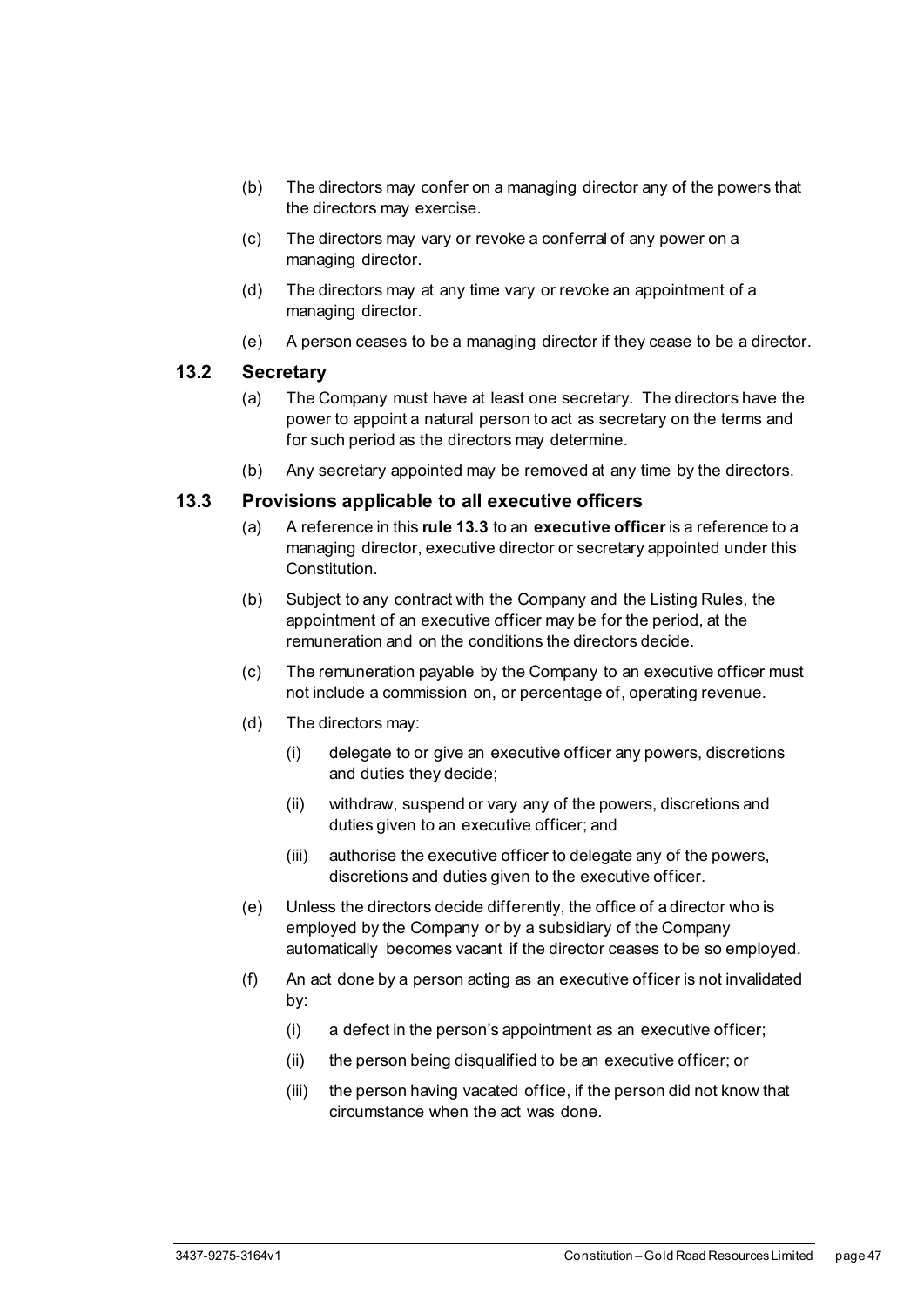## <span id="page-53-0"></span>14 Execution of documents

#### <span id="page-53-1"></span>**14.1 Manner of execution**

Without limiting the ways in which the Company can execute documents under the Corporations Act and subject to this Constitution, the Company may execute a document if the document is signed by:

- (a) 2 directors; or
- (b) a director and a secretary; or
- (c) any other person or persons authorised by the directors for that purpose.

#### <span id="page-53-2"></span>**14.2 Seal**

If the Company has a Seal:

- (a) the directors must provide for the safe custody of the Seal (and any duplicate of it);
- (b) the Seal (and any duplicate of it) must not be used without the prior authority of the directors, and when used, the Seal must be used in accordance with any direction of the directors; and
- <span id="page-53-4"></span>(c) if a document is to be executed by the use of the Seal, the affixing of the Seal must be signed by:
	- (i) 2 directors; or
	- (ii) a director and a secretary; or
	- (iii) any other person or persons authorised by the directors for that purpose.

For the purposes of this **rule [14.2\(c\)](#page-53-4)**, the directors may decide either generally or in a particular case that the Seal and the signature of any director, secretary or other person is to be printed on or affixed to any certificates for securities in the Company by some mechanical or other means.

## <span id="page-53-5"></span><span id="page-53-3"></span>15 Inspection and access to records

- (a) A person who is not a director does not have the right to inspect any of the board papers, books, records or documents of the Company, except as provided by law, or this Constitution, or as authorised by the directors, or by resolution of the members.
- <span id="page-53-6"></span>(b) The Company may enter into contracts with its directors or former directors agreeing to provide continuing access for a specified period after the director ceases to be a director to board papers, books, records and documents of the Company which relate to the period during which the director or former director was a director on such terms and conditions as the directors think fit and which are not inconsistent with this **rul[e 15](#page-53-3)**.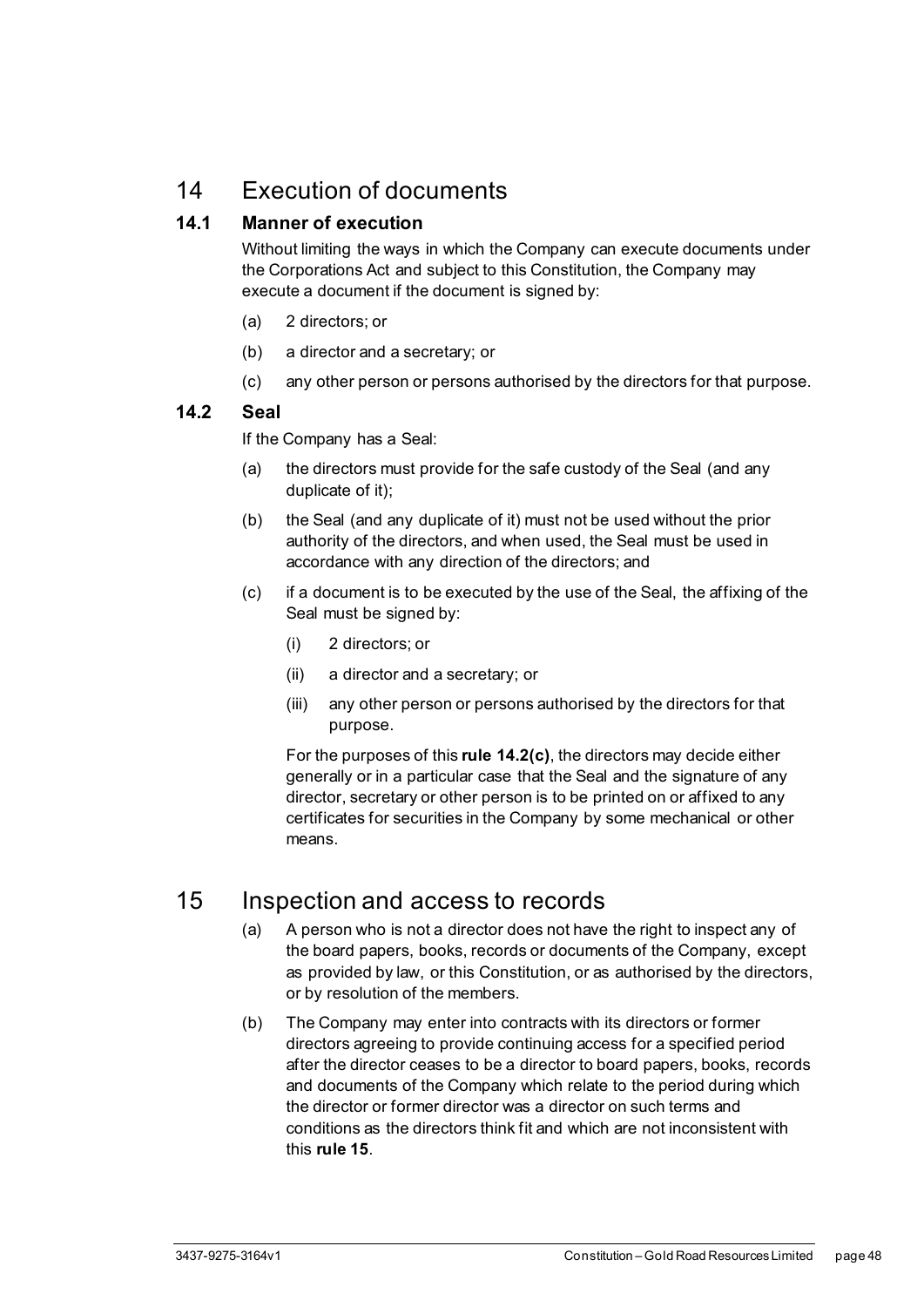- (c) The Company may procure that its subsidiaries provide similar access to board papers, books, records or documents as that set out in **rul[e 15\(a\)](#page-53-5)** and **[15\(b\)](#page-53-6)**.
- (d) This **rule [15](#page-53-3)** does not limit any other rights of the directors or former directors.

## <span id="page-54-0"></span>16 Distributions

#### <span id="page-54-1"></span>**16.1 Dividends**

- (a) Subject to the Corporations Act, the Listing Rules and this Constitution, the directors may determine or declare that a dividend (whether interim, final or otherwise) is payable and fix:
	- (i) the amount of the dividend;
	- (ii) the time for payment; and
	- (iii) the method of payment.
- (b) The directors may rescind a determination to pay a dividend at any time before the dividend is declared, if the directors determine that the Company's financial position no longer justifies payment of the dividend.
- (c) The directors may pay any dividend required to be paid under the terms of issue of any share.
- (d) Payment of a dividend does not require confirmation at a general meeting.
- (e) The directors will determine the manner of payment of a dividend which may include the payment of cash, the issue of shares or securities of any body corporate, the grant of options or the distribution of assets.
- (f) Interest is not payable on a dividend.
- (g) To the extent permitted by law, the directors may resolve to pay a dividend out of any available account, including the capital of the Company.

#### <span id="page-54-4"></span><span id="page-54-2"></span>**16.2 Unpaid calls and other amounts**

- (a) Subject to this Constitution and the terms on which shares (or class of shares) are issued, the directors may retain the dividends payable on shares in respect of which there are any unpaid calls.
- (b) Subject to **rule [16.2\(a\)](#page-54-4)**, the directors may retain from any dividend payable to a member any amount presently payable by the member to the Company and apply the amount retained to the amount owing.

#### <span id="page-54-3"></span>**16.3 Method of payment**

(a) The directors may decide the method of payment of any dividend or other amount in respect of a share. Without limiting any other method of payment which the Company may adopt, a dividend may be paid: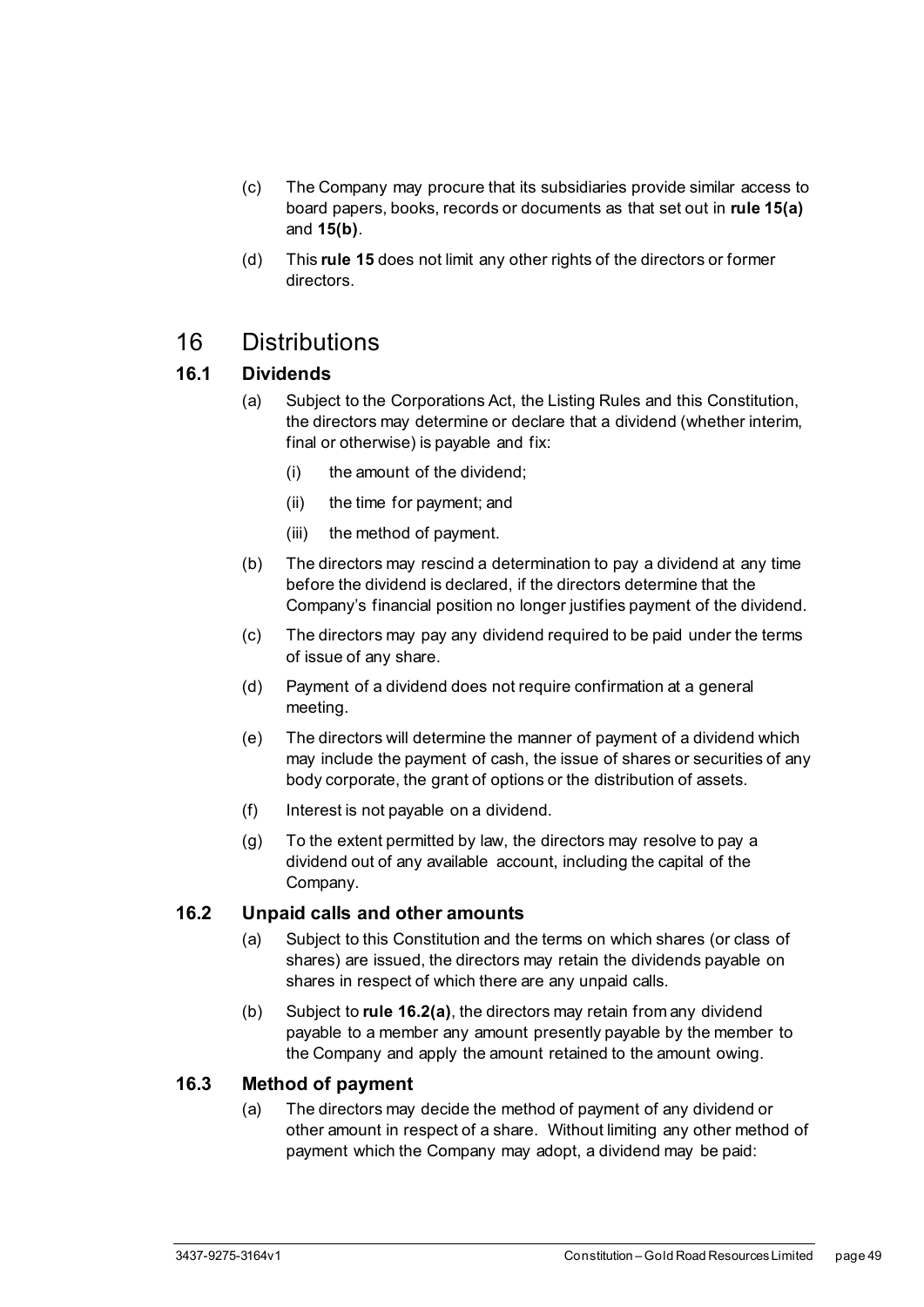- <span id="page-55-0"></span>(i) by cheque sent by post or by courier to the addresses of each member or to an address directed by that member or joint holder, as the case may be;
- <span id="page-55-1"></span>(ii) by electronic funds transfer to an account (of a type approved by the directors) nominated by and in the name of each member, and in the case of any joint holder of any share, to the account (of a type approved by the directors) nominated by and in the name of the joint holder whose name appears first in the register; or
- (iii) by any other method determined by the directors.
- (b) A cheque sent under **rule [16.3\(a\)\(i\)](#page-55-0)**:
	- (i) may be made payable to bearer or to the order of the member to whom it is sent or any other person the member directs; and
	- (ii) is sent at the member's risk.
- (c) If:
	- (i) a member does not have a registered address or the Company believes that a member is not known at the member's registered address; or
	- (ii) the directors determine that dividends will be paid in cash by electronic funds transfer in accordance with **rule [16.3\(a\)\(ii\)](#page-55-1)** and:
		- (A) no account (of a type approved by the directors) is nominated by a member; or
		- (B) the electronic funds transfer into a nominated account is rejected or refunded,

the Company may credit the amount payable to an account of the Company (**Company Account**) to be held until the member claims the amount payable or nominates a valid account into which payment may be made.

- (d) The Company does not hold any money in the Company Account as a trustee and no interest will be paid to the member on monies held in the Company Account unless the directors determine otherwise.
- (e) An amount credited to the Company Account is treated as paid to the member at the time it is credited to the Company Account.
- <span id="page-55-2"></span> $(f)$  If:
	- (i) a cheque for an amount payable under **rule [16.3\(a\)\(i\)](#page-55-0)** is not presented for payment; or
	- (ii) an amount is held in the Company Account,

for more than 12 calendar months, the directors may reinvest the amount, after deducting reasonable expenses, into shares in the Company on behalf of, and in the name of, the member concerned. The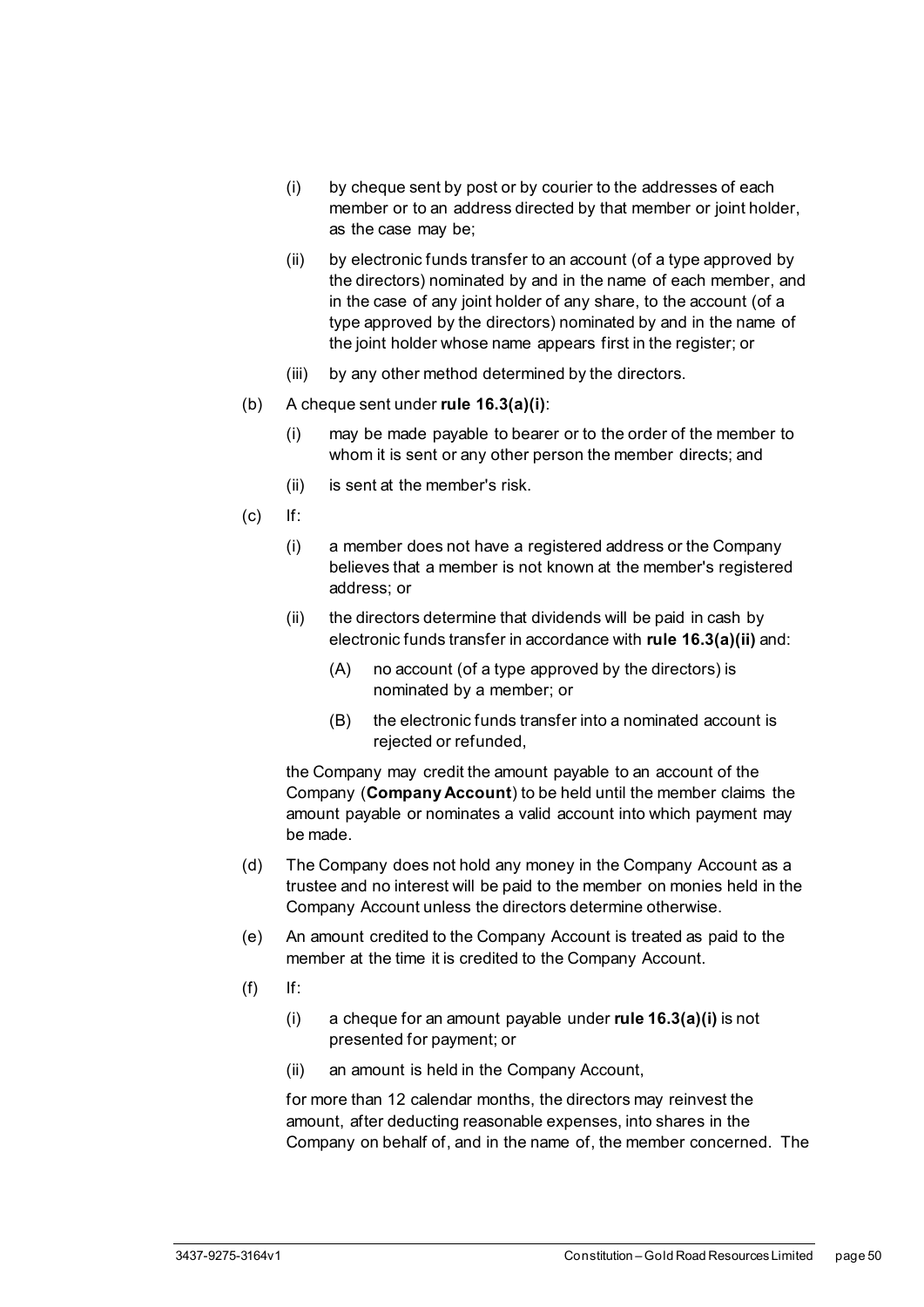shares may be acquired on market or by way of new issue at a price the directors accept to be the market price at the time.

- <span id="page-56-3"></span>(g) If the directors exercise their power to reinvest under **rule [16.3\(f\)](#page-55-2)** and there are residual amounts remaining, the residual amounts may be retained in the Company Account or donated to a charity on behalf of the member, as the directors decide.
- (h) The Company's liability to pay the relevant dividend amount in respect of a member to which this **rule [16.3](#page-54-3)** applies, is discharged when shares are issued or transferred to that member in accordance with **rule [16.3\(f\)](#page-55-2)**.
- (i) The directors may do anything necessary or desirable (including executing any document) on behalf of the member to effect the reinvestment under **rule [16.3\(f\)](#page-55-2)** or donation under **rule [16.3\(g\)](#page-56-3)**.
- (j) The directors may determine other rules to regulate the operation of this **rule [16.3](#page-54-3)** and may delegate their power under this rule to any person.

#### <span id="page-56-0"></span>**16.4 Transfer of assets**

- (a) The directors may direct payment of a dividend wholly or partly by the distribution of specific assets (including shares or securities of any body corporate) to some or all of the members. The directors may determine in respect of the payment of any dividend to allow members to elect to receive the amount of the dividend to which that member is entitled in shares instead of in cash.
- (b) To give effect to any direction, the directors may do all things that it considers appropriate including:
	- (i) fixing the value for distribution of any specific asset or any part of any such asset; or
	- (ii) making a cash payment to any member to adjust the value of distributions made to members.

#### <span id="page-56-4"></span><span id="page-56-1"></span>**16.5 Record date**

- (a) Subject to the Operating Rules, the directors will determine the date which will be the date on which persons who are members at midnight at the end of that date will be entitled to receive the dividend.
- (b) Subject to **rule [4.5](#page-22-1)**, a transfer of any share that has not been registered or left with the Company for registration on or before the date determined in **rul[e 16.5\(a\)](#page-56-4)** is not effective (as against the Company) to pass any right or entitlement in respect of a dividend payable to holders of shares as at that date.

#### <span id="page-56-2"></span>**16.6 Entitlement to dividends**

Subject to the terms on which shares (or any class of shares) are issued, all dividends will be payable equally on all shares, save and except that a partly paid share confers an entitlement on the holder only to that proportion of the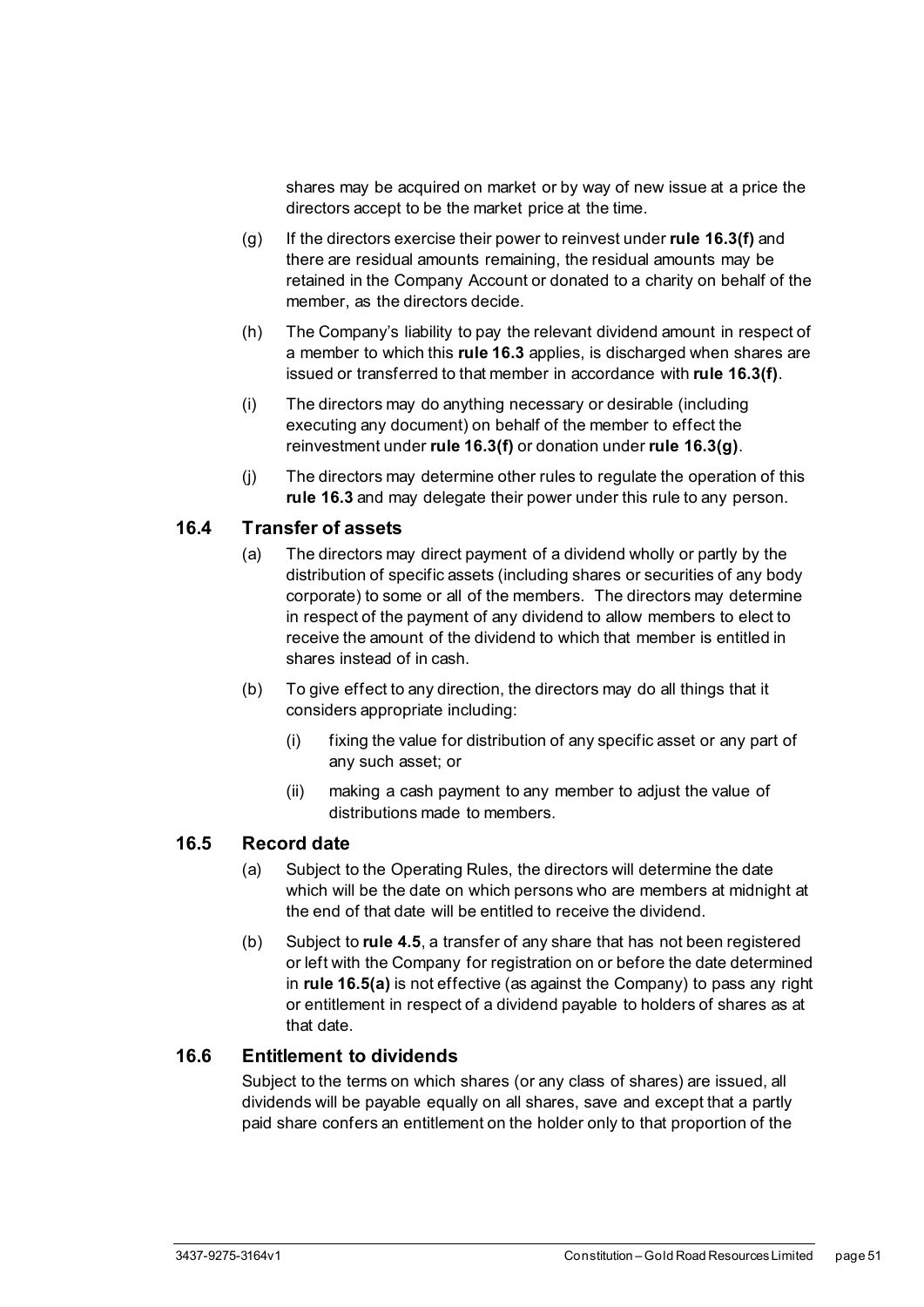dividend that the amount actually paid (not credited as paid) on that share bears to the total amounts paid and payable on the shares.

#### <span id="page-57-0"></span>**16.7 Capitalisation of profits**

- (a) Subject to the Corporations Act, this Constitution, the Listing Rules and the terms of issue of shares (or class of shares), the directors may capitalise any amount:
	- (i) forming part of the undivided profits of the Company;
	- (ii) representing profits arising from an ascertained accretion to capital or a revaluation of the assets of the Company;
	- (iii) arising from the realisation of any assets of the Company; or
	- (iv) otherwise available for distribution as a dividend.
- (b) The directors may resolve that all or any part of any capitalised amount is to be applied in:
	- (i) paying up any amount unpaid on any share;
	- (ii) paying up in full unissued shares to be issued to members as fully paid;
	- (iii) partly paying up any amount unpaid on any share and paying up in full unissued shares to be issued as fully paid;
	- (iv) any other method permitted by law
- (c) Each member is entitled to benefit from any such capitalisation on the same basis that that member is entitled to dividends.

#### <span id="page-57-1"></span>**16.8 Additional powers**

- <span id="page-57-2"></span>(a) To give effect to any resolution to reduce the capital of the Company, to satisfy any dividend under **rule [16.1](#page-54-1)** or to capitalise any amount under **rule [16.7](#page-57-0)**, the directors may do all things that it considers appropriate including:
	- (i) disregarding any fractional entitlement to any share;
	- (ii) making a cash payment in respect of any fractional entitlement;
	- (iii) fixing the value for distribution of any specific asset or any part of any such asset;
	- (iv) making a cash payment to any member to adjust the value of distributions made to members; or
	- (v) authorising any person, on behalf of members entitled to receive any specific assets, cash, shares or other shares (as a result of the distribution or capitalisation) to enter into an agreement with the Company or any other person which provides, as appropriate, for the distribution or issue to those members of shares or other shares credited as fully paid up or for payment by the Company on their behalf of the amounts (or any part thereof) remaining unpaid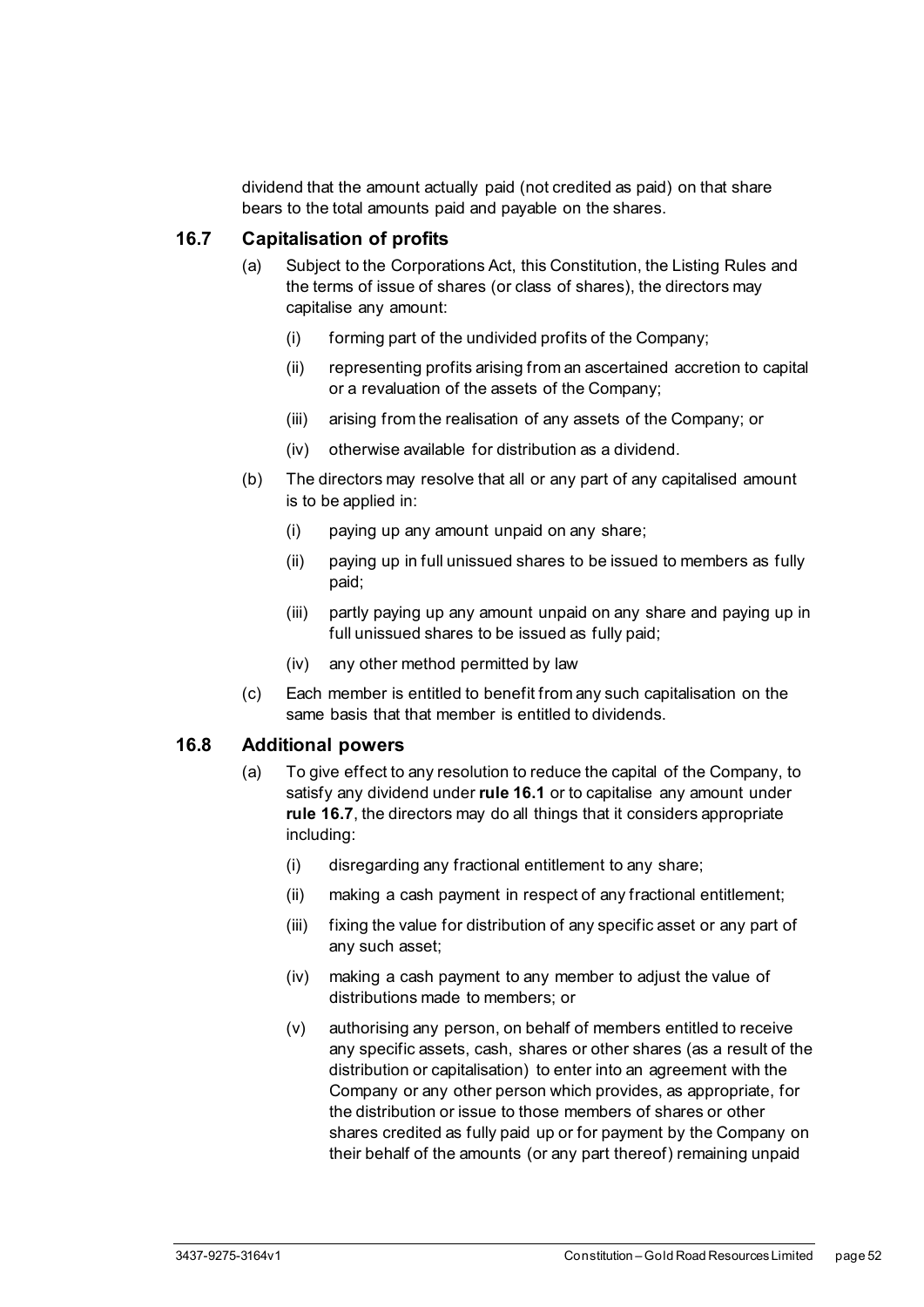on their existing shares, by applying their respective proportions of the amount resolved to be distributed or capitalised, which agreement will be binding on all members affected.

- (b) Any agreement made under an authority referred to in **rule [16.8\(a\)\(v\)](#page-57-2)** is effective and binds all members concerned.
- (c) If a distribution, transfer or issue of specific asset, shares or securities of any body corporate to a particular member or members is in the directors' discretion considered impracticable or contrary to any law of Australia or anywhere else in the world or would give rise to parcels of securities which do not constitute a marketable parcel, the directors may make a cash payment to those members or allocate the assets or securities to a trustee to be sold on behalf of, and for the benefit of, those members, instead of making the distribution, transfer or issue to those members.
- (d) If the Company distributes to members (either generally or to specific members) shares or securities in another body corporate or trust (whether as a dividend or otherwise and whether or not for value), each of those members appoints the Company as his or her agent to do anything needed to give effect to that distribution, including:
	- (i) agreeing to the member becoming a member of that body corporate;
	- (ii) agreeing to the member being bound by the constitution of that body corporate; and
	- (iii) executing any transfer of shares or securities, or other document required to give effect to the distribution of shares or other securities to that member.

#### <span id="page-58-0"></span>**16.9 Reserves**

- (a) Subject to this Constitution, the directors may set aside out of the profits of the Company, any provision or reserve as it determines.
- (b) The directors may appropriate to the Company's profits any amount previously set aside as a provision or reserve.
- (c) Any amount set aside as a provision or reserve does not have to be kept separate from any other asset of the Company and such amount may be used in the Company's business or as the directors determine.
- (d) The directors may carry forward any part of the profits they consider should not be distributed as dividends or capitalised and need not transfer those profits to a reserve of provision.

#### <span id="page-58-1"></span>**16.10 Dividend reinvestment plan**

The directors may:

(a) establish a dividend reinvestment plan on terms they decide, under which: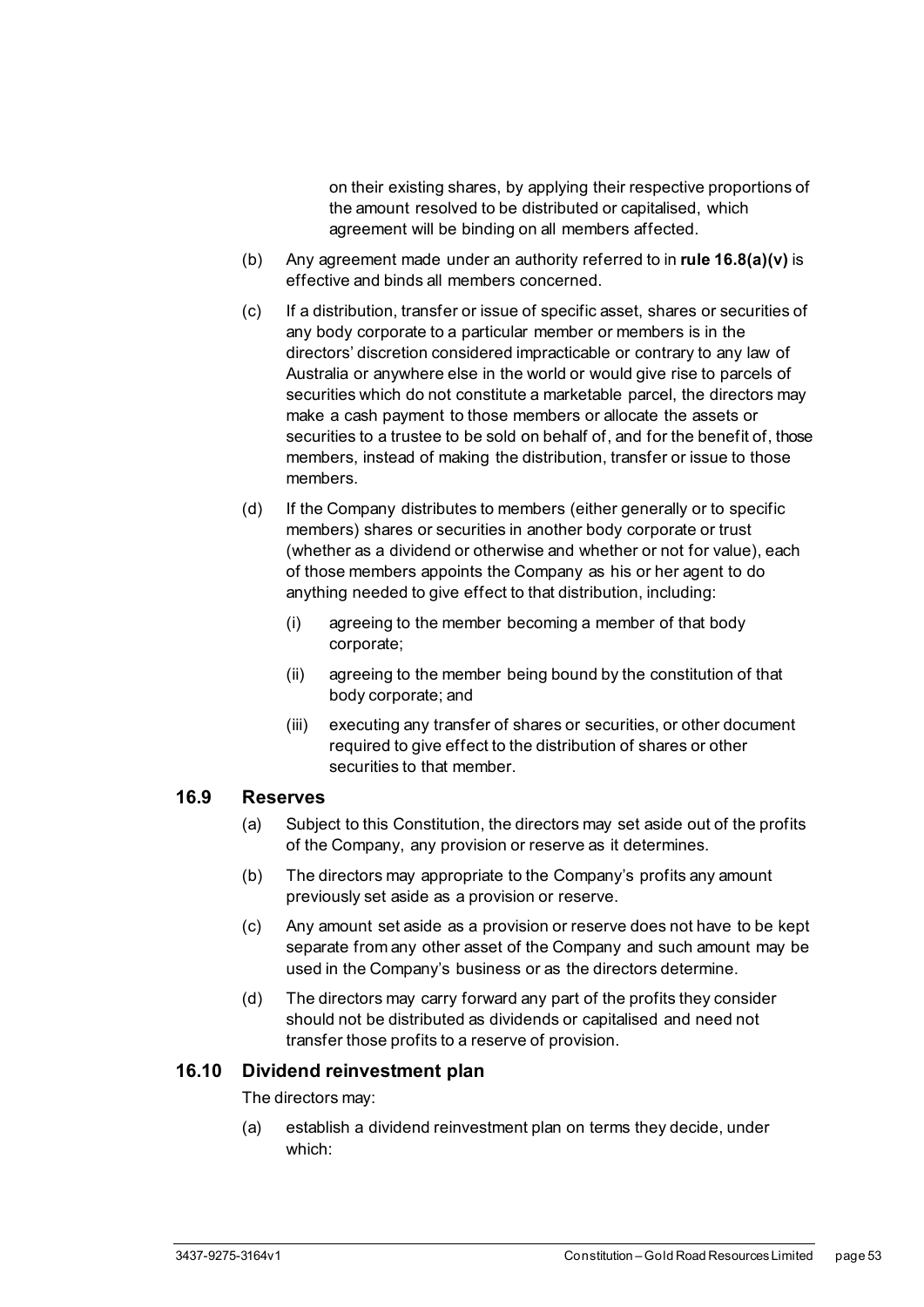- (i) the whole or any part of any dividend or interest due to members or holders of any convertible shares of the Company who participate in the plan on their shares or any class of shares or any convertible shares; or
- (ii) any other amount payable to members, may be applied in subscribing for or purchasing securities of the Company in accordance with any applicable law; and
- (b) amend, suspend, recommence or terminate a dividend reinvestment plan.

## <span id="page-59-0"></span>17 Notices

#### <span id="page-59-1"></span>**17.1 General**

In this **rule [17](#page-59-0)**, a reference to a **document** includes a notice and a notification by electronic means

#### <span id="page-59-2"></span>**17.2 Notices to holders of shares**

- (a) In addition to any other way allowed by the Corporations Act, a document may be given by the Company to a holder of a share by being:
	- (i) personally delivered;
	- (ii) left at the holder's current address as recorded in the register or an alternate address nominated by that holder;
	- (iii) sent to the holder's address as recorded in the register by pre-paid ordinary mail or, if the address is outside Australia, by pre-paid airmail; or
	- (iv) sent by fax or other electronic means to the holder's current fax number or electronic address nominated by that holder,

and in each case, including by providing a Uniform Resource Locator link in any document or attachment.

- (b) Documents for overseas share holders must be forwarded by air mail or fax or in another way that ensures it will be received quickly.
- (c) A document may be given by the Company to the joint holders of a share by giving it to the joint holder first named in the register in respect of the share.
- (d) A person who by operation of law, transfer or other means whatsoever becomes entitled to a share is absolutely bound by every document given in accordance with this **rul[e 17](#page-59-0)** to the person whom that person derives title prior to registration of that person's title in the register.
- (e) Where a holder of a share does not have a registered address or where the Company believes that holder is not known at the holder's registered address, all notices are taken to be: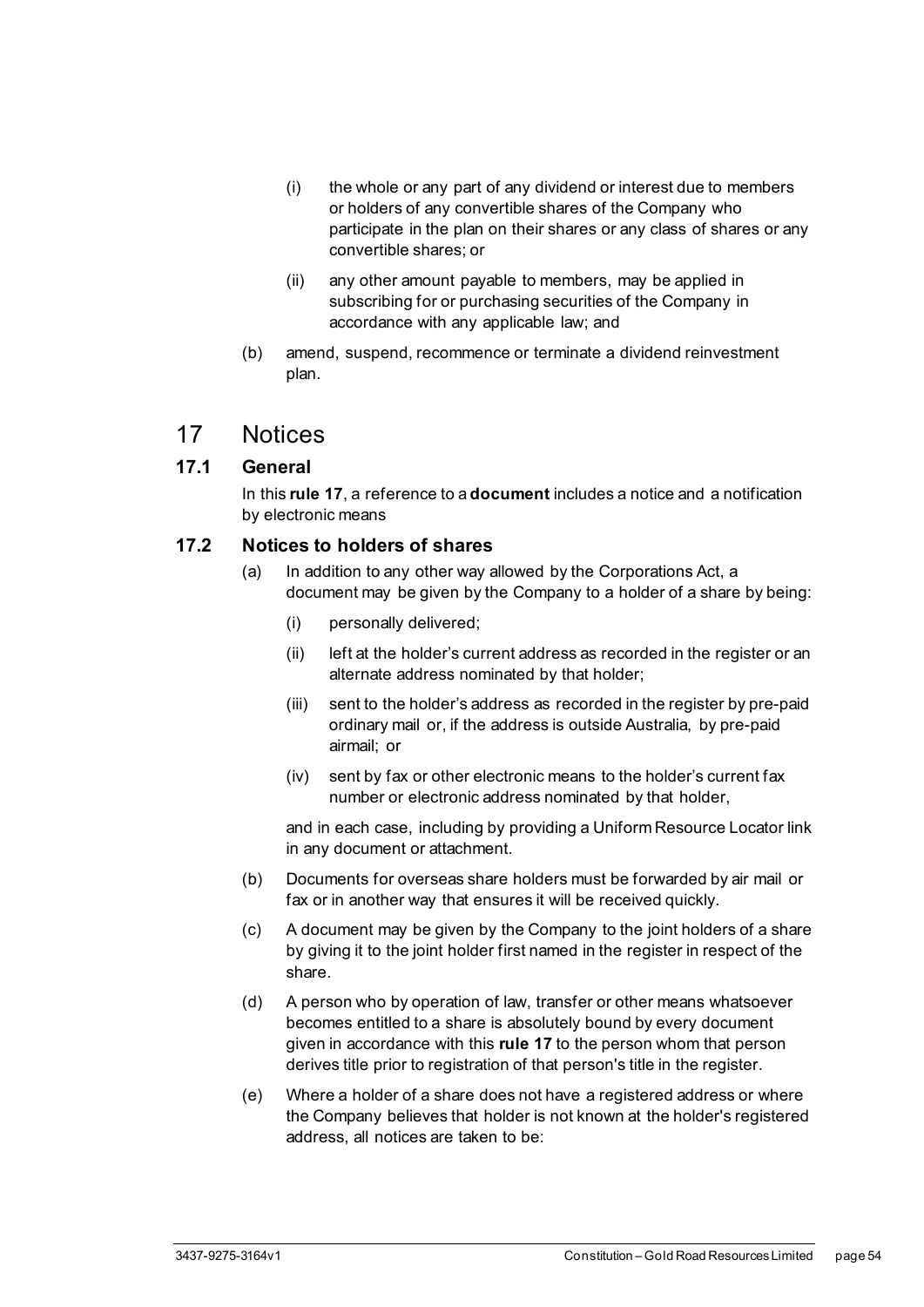- (i) given to the member if the notice is exhibited in the Company's registered office for a period of 48 hours; and
- (ii) served at the commencement of that period.

#### <span id="page-60-0"></span>**17.3 Notices to directors**

A document may be given by the Company to a director or alternate director by being:

- (a) personally delivered to him or her;
- (b) left at, or sent by pre-paid ordinary mail to, his or her usual residential or business address, or any other address he or she has supplied to the Company for giving notices; or
- (c) sent by fax or other electronic means to the fax number or electronic address he or she has supplied to the Company for giving notices.

#### <span id="page-60-1"></span>**17.4 Notices by directors to the Company**

A document may be given by a director or alternate director to the Company by being:

- (a) delivered to the Company's registered office;
- (b) sent by pre-paid ordinary mail to the Company's registered office; or
- (c) sent by fax or other electronic means to the principal fax number or electronic address at the Company's registered office.

#### <span id="page-60-2"></span>**17.5 Notices by post**

- (a) Where a document is sent by post (including air mail), service of the notice is deemed to have occurred by properly addressing, prepaying and posting the document and is deemed to have been received on the day after the date of its posting.
- (b) A certificate in writing signed by any manager, secretary or other officer of the Company that the envelope containing the document was so addressed, prepaid and posted is conclusive evidence of that fact.

#### <span id="page-60-3"></span>**17.6 Notices by fax or other electronic means**

- (a) A document is given:
	- (i) if sent by fax, when the sender's fax machine produces a report that the fax was sent in full to the addressee; and
	- (ii) if sent by email, at the time the email is sent.
- (b) A certificate in writing signed by any manager, secretary or other officer of the Company that the document was sent by fax, email or other electronic means on a particular date is conclusive evidence of that fact.

#### <span id="page-60-4"></span>**17.7 After hours service**

If a document is given:

(a) after 5:00 pm in the place of receipt; or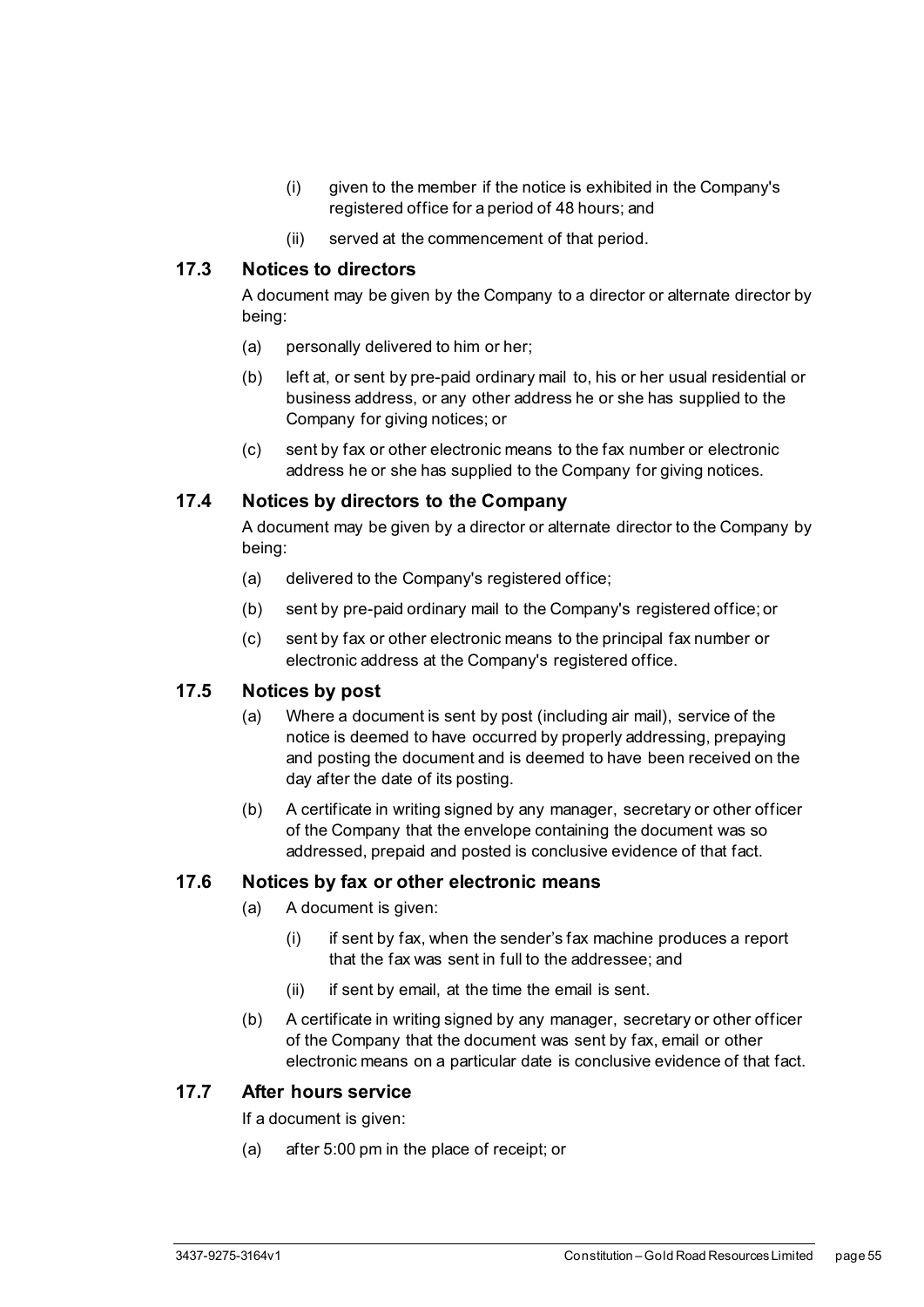(b) on a day which is a Saturday, Sunday or bank or public holiday in the place of receipt,

it is taken as having been given at 9:00 am on the next day which is not a Saturday, Sunday or bank or public holiday in that place.

#### <span id="page-61-0"></span>**17.8 Electronic signatures**

A signature to any notice given by the Company under this **rule 17** may be printed or affixed by some mechanical or other means.

## <span id="page-61-1"></span>18 Indemnity and insurance

#### <span id="page-61-2"></span>**18.1 Indemnity**

- (a) To the extent permitted by and subject to the Corporations Act, the Company must indemnify each officer, director and secretary of the Company or subsidiary of the Company in respect of any liability, loss, damage, cost or expense incurred or suffered or to be incurred or suffered by the officer, director or secretary in or arising out of the conduct of any activity of the Company or relevant subsidiary of the Company or the proper performance of any duty of that officer, director or secretary.
- (b) The indemnity in **rule 18.1(a)**:
	- (i) is enforceable without the officer, director, or secretary first having to make a payment or incur an expense;
	- (ii) is enforceable by the officer, director or secretary notwithstanding that the officer, director or secretary has ceased to be an officer, director or secretary of the Company or relevant subsidiary of the Company; and
	- (iii) applies to any liability, loss, damage, cost or expense incurred or suffered or to be incurred or suffered by the officer, director, or secretary whether incurred before or after the date of this Constitution.

#### <span id="page-61-3"></span>**18.2 Documenting indemnity**

The Company may enter into an agreement containing an indemnity in favour of any officer, director or secretary on such terms as the directors determine.

#### <span id="page-61-4"></span>**18.3 Insurance**

(a) To the extent permitted by and subject to the Corporations Act, the Company may pay any premium in respect of a contract of insurance between an insurer and an officer, a director or secretary of the Company or subsidiary of the Company or any person who has been an officer, a director or secretary of the Company or subsidiary of the Company in respect of liability suffered or incurred in or arising out of the conduct of any activity of the Company or relevant subsidiary of the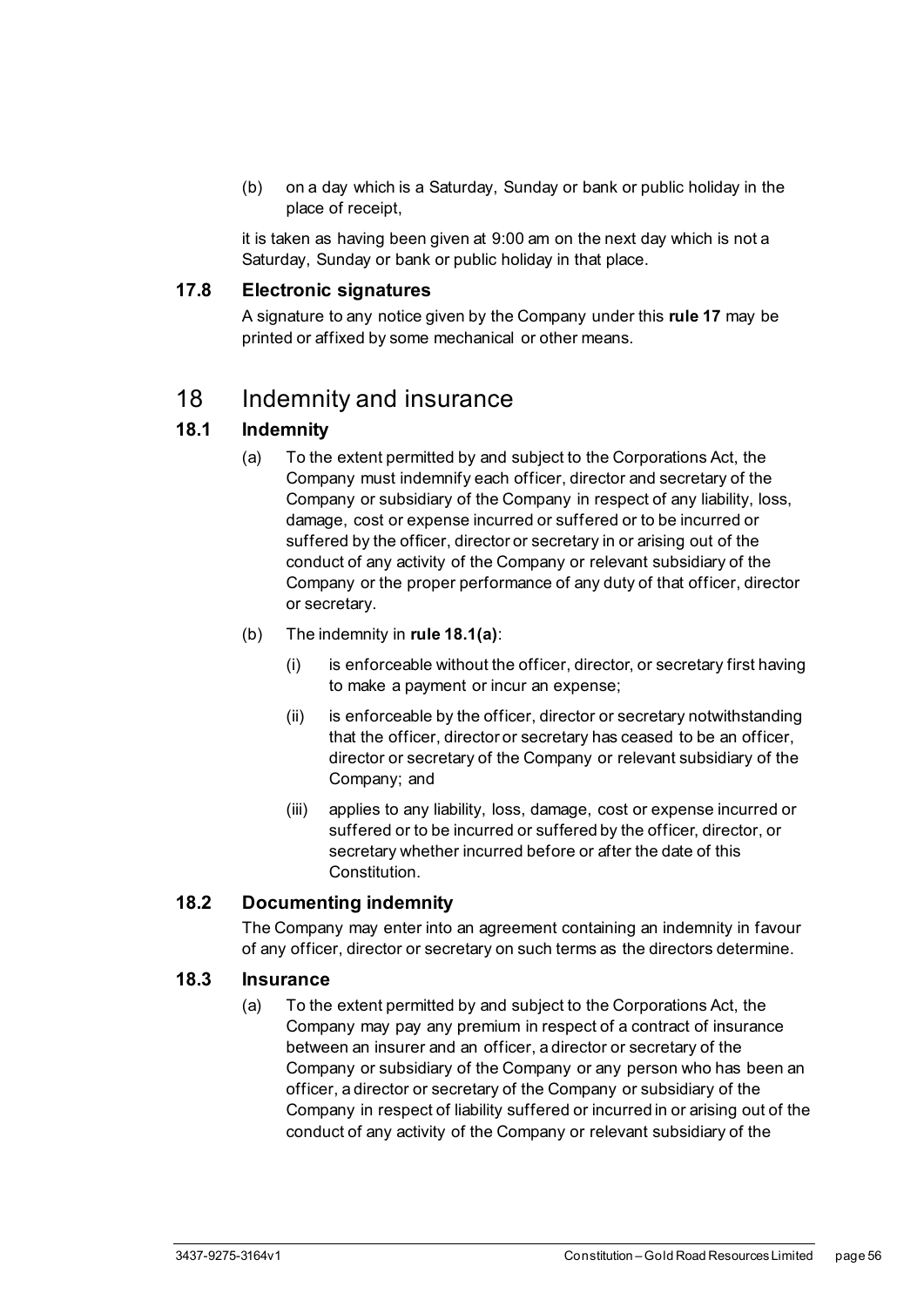Company and the proper performance by the officer, director or secretary of any duty.

(b) If the directors determine, the Company may execute a document containing rules under which the Company agrees to pay any premium in relation to such a contract of insurance.

#### <span id="page-62-0"></span>**18.4 Savings**

Nothing in this **rule 18**:

- (a) affects any other right or remedy that a person to whom this **rule 18** applies may have in respect of any liability referred to in this **rule 18**;
- (b) limits the capacity of the company to indemnify or provide or pay for insurance for any person to whom this **rule 18** does not apply; or
- (c) limits or diminishes the terms of any indemnity conferred or agreement to indemnify entered into prior to the adoption of this Constitution.

## <span id="page-62-1"></span>19 Winding up

#### <span id="page-62-2"></span>**19.1 Distribution of surplus on winding up**

- (a) Subject to this Constitution and the terms on which shares (or any class of shares) are issued, if the Company is wound up, any property that remains after satisfaction of:
	- (i) all debts and liabilities of the Company; and
	- (ii) the payment of the costs, charges and expenses of winding up,

must be distributed among the members in accordance with their respective rights.

(b) Any amount that would otherwise be distributable to the holder of a partly paid share under **rule 19.1(a)** must be reduced by the amount unpaid on that share as at the date of distribution. Where the effect of such reduction is to reduce the distribution to a negative amount, the holder must contribute that amount to the Company.

#### <span id="page-62-3"></span>**19.2 Dividing property**

- (a) If the Company is wound up, whether voluntarily or otherwise, the liquidator may, with the sanction of a special resolution:
	- (i) divide amongst the members the whole or any part of the Company's property; and
	- (ii) decide how the division is to be carried out as between the members or classes of members.
- (b) Any division of property under this **rule 19.2** need not accord with the legal rights of members and where it does not do so, a member may dissent and exercise the same rights as if the special resolution